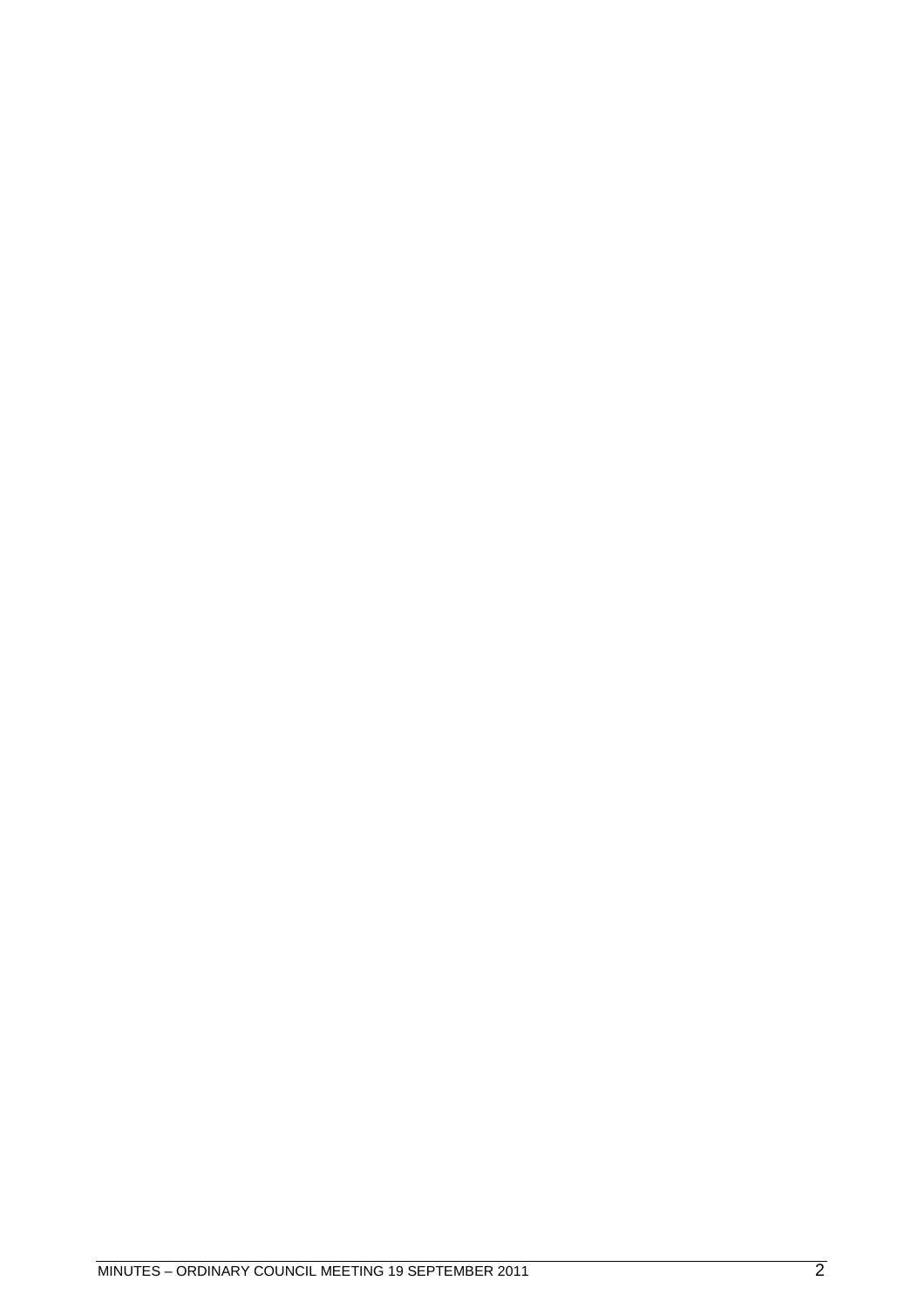### **SHIRE OF YORK**

### **DISCLAIMER**

No responsibility whatsoever is implied or accepted by the Shire of York for any act, omission or statement or intimation occurring during Council meetings.

The Shire of York disclaims any liability for any loss whatsoever and howsoever caused arising out of reliance by any person or legal entity on any such act, omission or statement or intimation occurring during Council meetings.

Any person or legal entity who acts or fails to act in reliance upon any statement, act or omission made in a Council meeting does so at that person's or legal entity's own risk.

In particular and without derogating in any way from the broad disclaimer above, in any discussion regarding any planning application or application for a license, any statement or intimation of approval made by any member or Officer of the Shire of York during the course of any meeting is not intended to be and is not taken as notice of approval from the Shire of York.

The Shire of York notifies that anyone who has any application lodged with the Shire of York must obtain and should only rely on WRITTEN CONFIRMATION of the outcome of the application, and any conditions attaching to the decision made by the Shire of York in respect of the application.

RAY HOOPER CHIEF EXECUTIVE OFFICER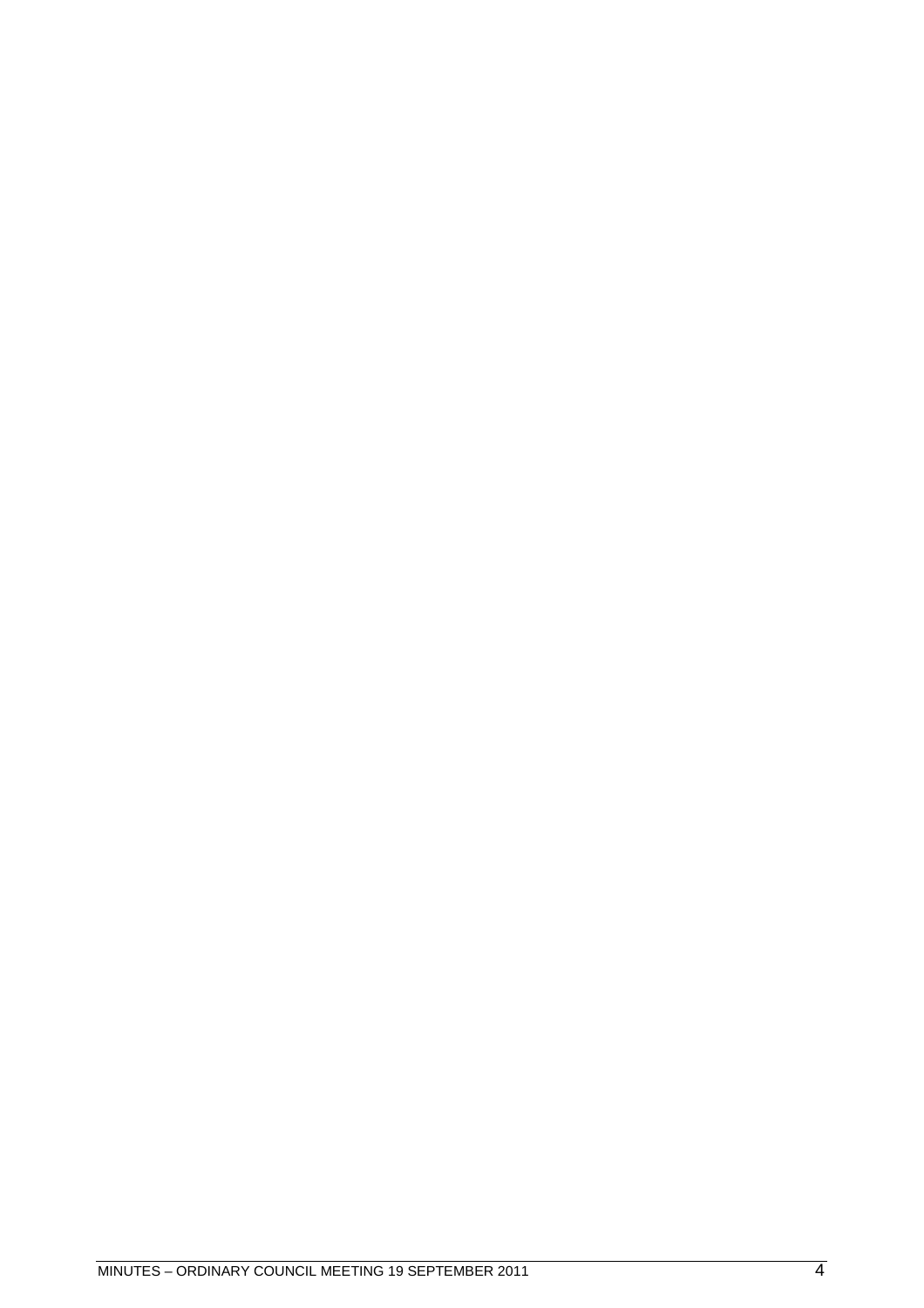# **Table of Contents**

| 1.1   |                                                                    |  |
|-------|--------------------------------------------------------------------|--|
| 1.2   |                                                                    |  |
| 1.3   |                                                                    |  |
| 1.4   |                                                                    |  |
|       |                                                                    |  |
| 2.1   |                                                                    |  |
| 2.2   |                                                                    |  |
| 2.3   |                                                                    |  |
| 2.4   |                                                                    |  |
| 2.5   |                                                                    |  |
| 3.    | RESPONSE TO PREVIOUS PUBLIC QUESTIONS TAKEN ON NOTICE  8           |  |
| 3.1   |                                                                    |  |
| 3.2   |                                                                    |  |
| 4.    |                                                                    |  |
|       |                                                                    |  |
| 5.    |                                                                    |  |
| 6.    |                                                                    |  |
| 7.    |                                                                    |  |
| 7.1   |                                                                    |  |
| 7.2   | Minutes of the Special Council Meeting held September 5, 2011 10   |  |
| 8.    | ANNOUNCEMENTS BY PRESIDING MEMBER WITHOUT DISCUSSION 10            |  |
| 9.    |                                                                    |  |
| 9.1   |                                                                    |  |
| 9.1.1 | Scheme Amendment No. 37 - Rezoning Portion of Reserve 12115        |  |
|       |                                                                    |  |
| 9.1.2 | Change of Use to Dental Surgery - 129 & 129A Avon Terrace, York 21 |  |
|       |                                                                    |  |
| 9.1.3 |                                                                    |  |
|       |                                                                    |  |
|       |                                                                    |  |
| 9.1.4 | Proposed Scheme Amendment No. 43 - Omnibus Amendment39             |  |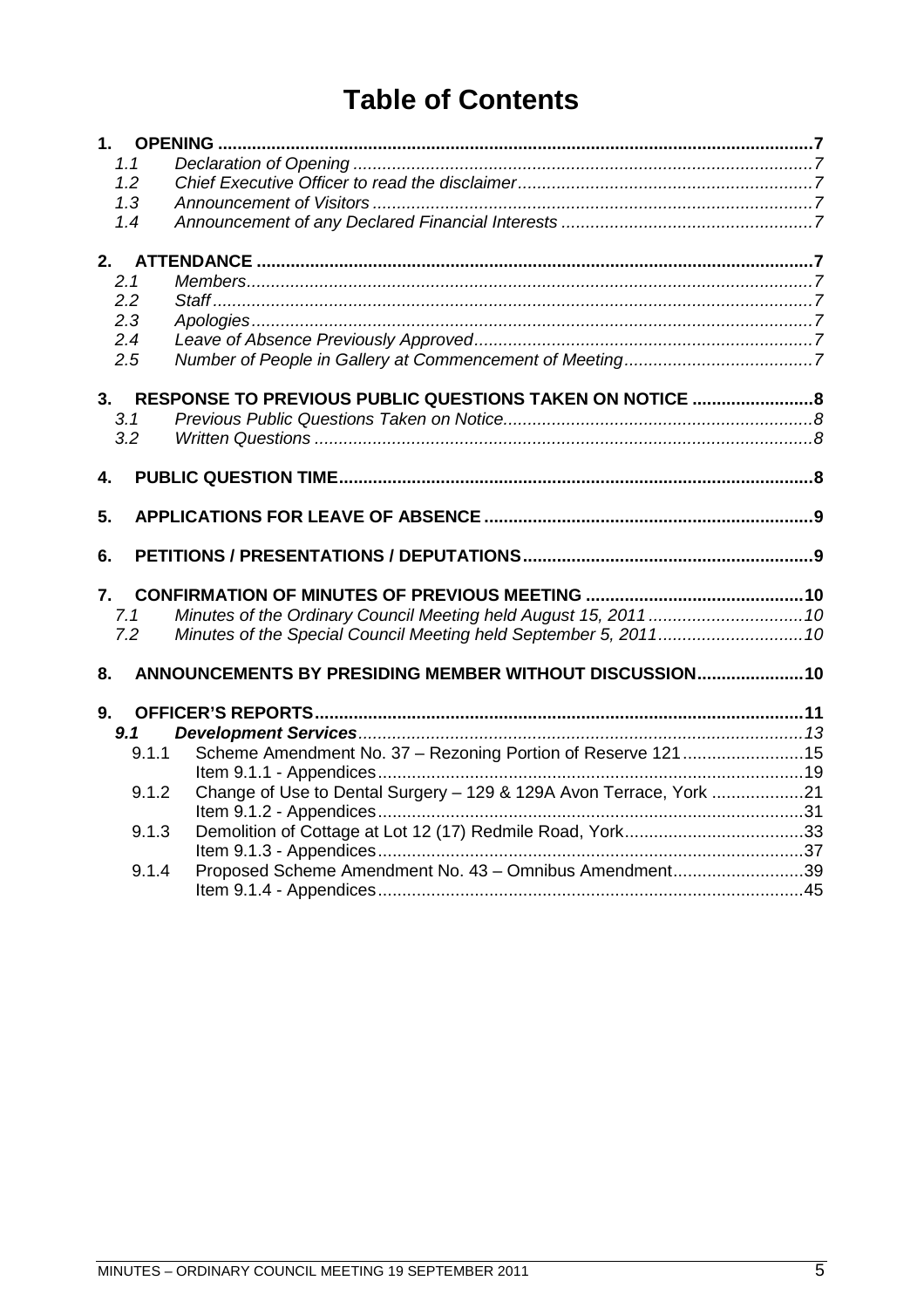| 9.2   |                                                                                  |  |
|-------|----------------------------------------------------------------------------------|--|
| 9.2.1 |                                                                                  |  |
|       |                                                                                  |  |
| 9.2.2 |                                                                                  |  |
|       |                                                                                  |  |
| 9.2.3 |                                                                                  |  |
|       |                                                                                  |  |
| 9.2.4 |                                                                                  |  |
|       |                                                                                  |  |
| 9.2.5 |                                                                                  |  |
| 9.2.6 | Contract of Sale - Lots 2, 3, 4, 5 6 Avon Terrace & Lot 13 Redmile Road, York85  |  |
|       |                                                                                  |  |
| 9.2.7 |                                                                                  |  |
|       |                                                                                  |  |
| 9.3   |                                                                                  |  |
| 9.4   |                                                                                  |  |
| 9.4.1 |                                                                                  |  |
|       |                                                                                  |  |
| 9.5   |                                                                                  |  |
| 9.5.1 | State Administrative Tribunal Appeal - Laurelville, 18-20 Panmure Road, York 105 |  |
| 9.6   |                                                                                  |  |
|       |                                                                                  |  |
|       |                                                                                  |  |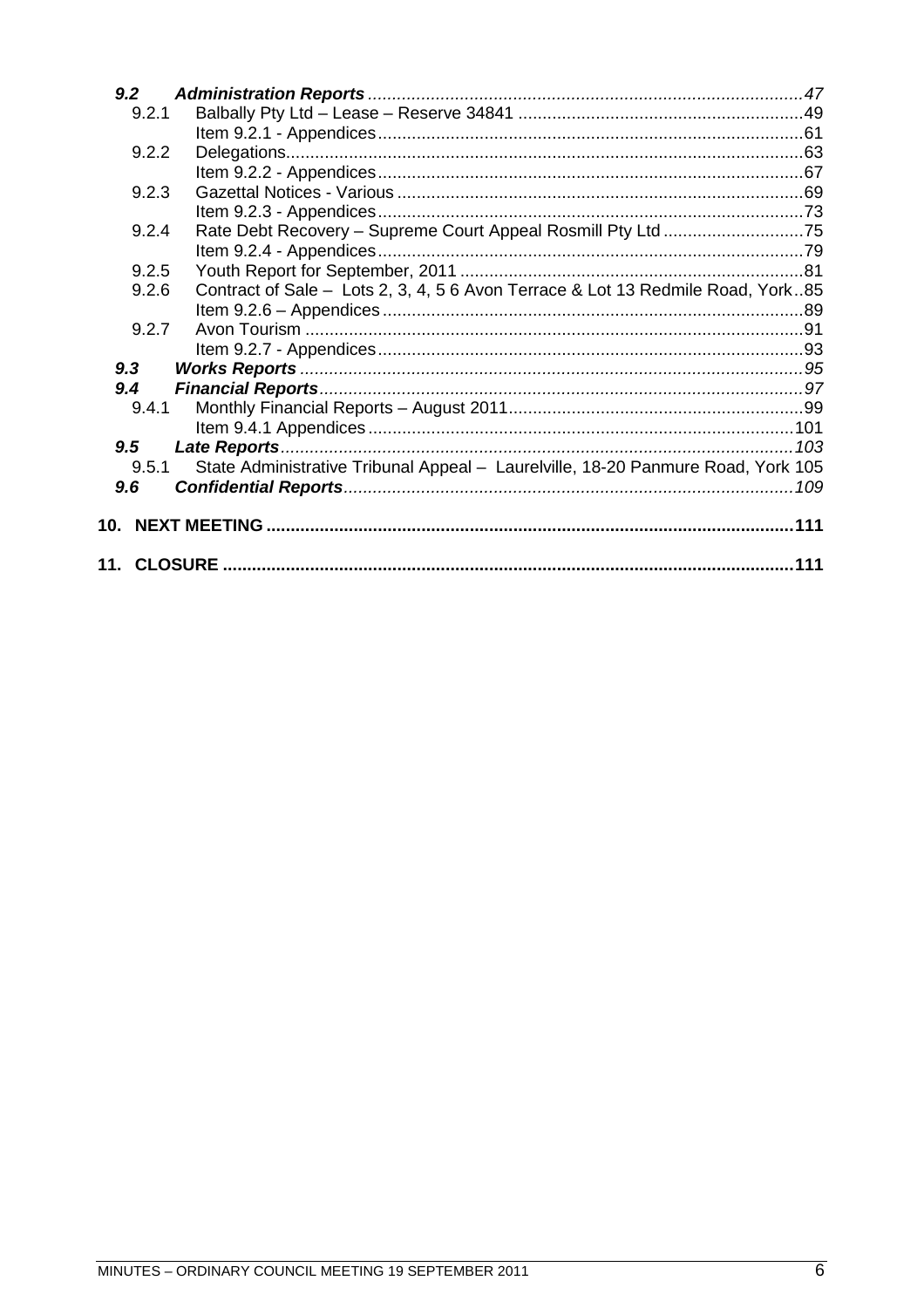

SHIRE OF YORK

### THE ORDINARY MEETING OF THE COUNCIL HELD ON MONDAY, 19 SEPTEMBER 2011, COMMENCING AT 3.01PM IN THE LESSER HALL, YORK.

The York Shire Council acknowledges the traditional owners of the land on which this meeting will be held.

### <span id="page-6-0"></span>**1. OPENING**

- <span id="page-6-1"></span>1.1 Declaration of Opening *Cr Pat Hooper, Shire President, declared the meeting open at 3.01pm*
- <span id="page-6-2"></span>1.2 Chief Executive Officer to read the disclaimer *Ray Hooper, Chief Executive Officer, read the disclaimer*
- <span id="page-6-3"></span>1.3 Announcement of Visitors *Nil*
- <span id="page-6-4"></span>1.4 Announcement of any Declared Financial Interests *Cr Tony Boyle – Item 9.2.6 – Financial Item 9.5.1 – Proximity*

### <span id="page-6-5"></span>**2. ATTENDANCE**

- <span id="page-6-6"></span>2.1 Members *Cr Pat Hooper, Shire President; Cr Brian Lawrance; Cr Roy Scott; Cr Tony Boyle; Cr Trevor Randell*
- <span id="page-6-7"></span>2.2 Staff *Ray Hooper, Chief Executive Officer, Gordon Tester; Manager of Health and Building Services; Jacky Jurmann, Manager Planning Services; Glen Jones, Manager Works & Projects; Gail Maziuk, Finance Officer/Project Co-Ordinator; Helen D'Arcy-Walker, Executive Support Officer*
- <span id="page-6-8"></span>2.3 Apologies *Nil*
- <span id="page-6-9"></span>2.4 Leave of Absence Previously Approved *Cr Tricia Walters*
- <span id="page-6-10"></span>2.5 Number of People in Gallery at Commencement of Meeting *There were 8 people in the Gallery at the commencement of the meeting.*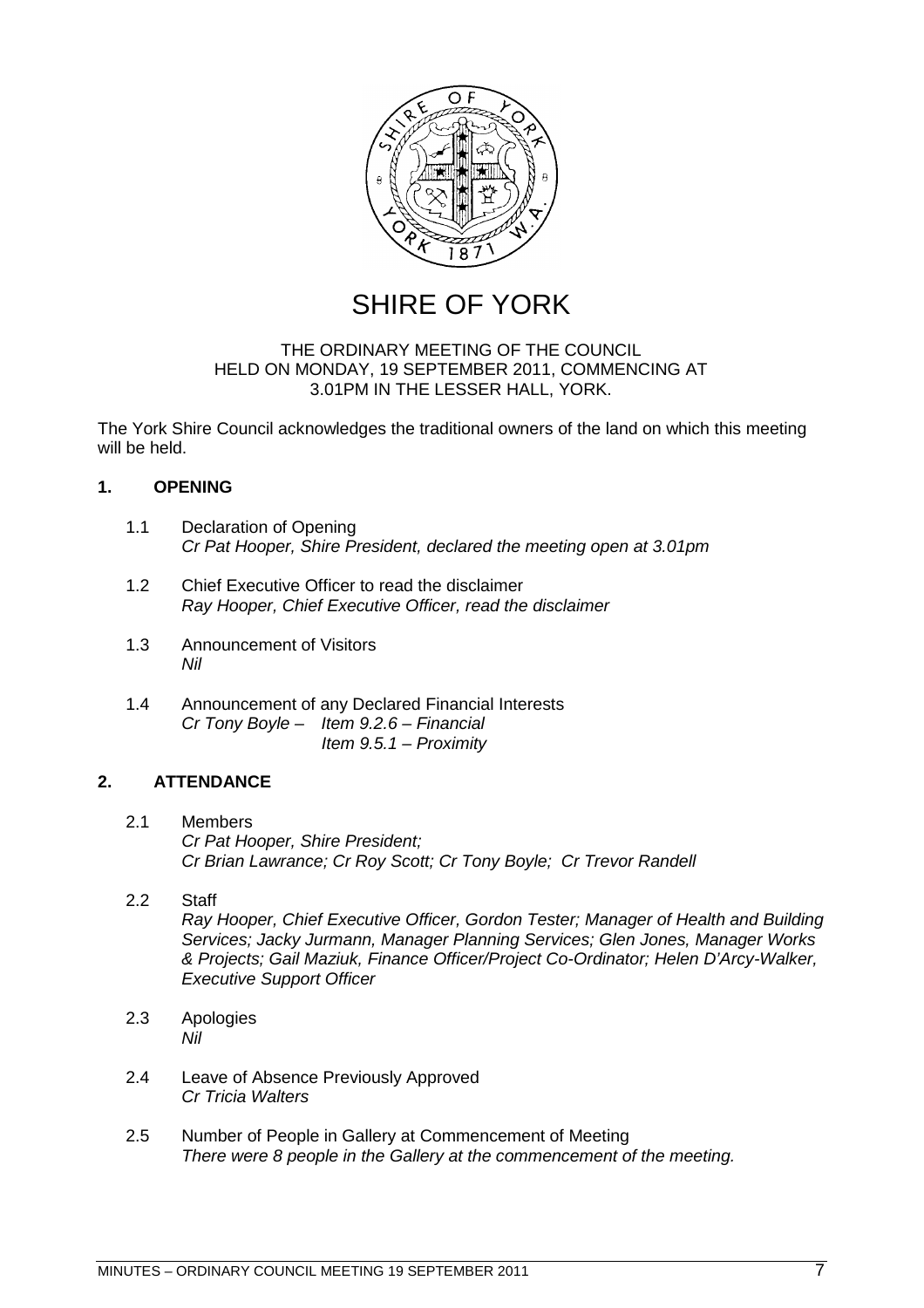### **3. RESPONSE TO PREVIOUS PUBLIC QUESTIONS TAKEN ON NOTICE**

- <span id="page-7-1"></span><span id="page-7-0"></span>3.1 Previous Public Questions Taken on Notice *Nil*
- <span id="page-7-2"></span>3.2 Written Questions *Nil*

### **4. PUBLIC QUESTION TIME**

<span id="page-7-3"></span>Mr Robert Chester PO Box 137 York WA 6302

### **Question 1:**

Why wasn't I notified regarding the rezoning of land adjacent to my property? Takes umbrage at not being notified.

### **Response:**

Apologies if not notified. Will search records as to the reason.

Ms Darlene Barratt Lot 4 Penny Street Kauring WA 6302

### **Question 1:**

Questions asked at last meeting not answered. My last question was not recorded in the Minutes as it related to an individual.

### **Response:**

Questions Noted.

Ms Coral Middleton c/- York Caravan Park York WA 6302

### **Question 1:**

Could you please tell me why I was not informed when my house was to be demolished. Did you grant a licence to the builder to demolition the house as I would like to see the licence. The septic tanks were taken out but not emptied out.

### **Response:**

Gordon Tester, Manager Environmental Health & Building Services stated that a demolition license was issued to the builder.

### **Question 2:**

Why didn't I receive any paperwork.

### **Response:**

Ms Middleton to make an appointment with Gordon Tester.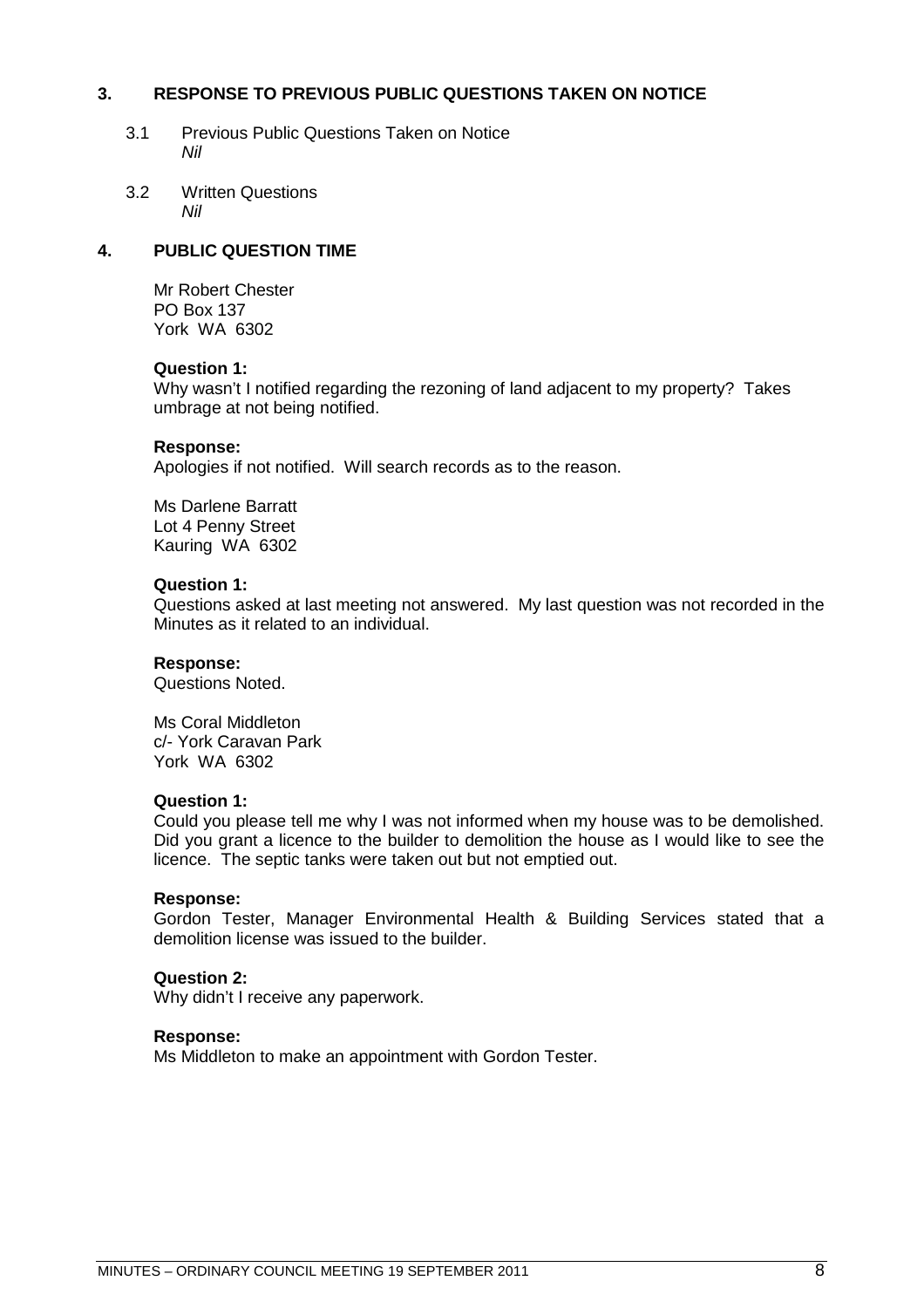Mrs Kaye Scott 45 Eleventh Road York WA 6302

Cr Scott left the room at 3.10pm

Questions are being asked on behalf of Craig Scott who is unable to attend the meeting.

### **Question 1:**

- (a) Who gave the instruction to illegally remove the trees from our property?
- (b) The name of the person/s who removed the trees, including the back hoe operator engaged to remove the stumps
- (c) Copies of the Work Orders issued for the removal of the trees

### **Response:**

Taken on Notice.

Cr Scott returned to the room at 3.12pm

Mrs Anne Chester PO Box 137 York WA 6302

#### **Question 1:**

When was the Town Hall handed over and to who?

#### **Response:**

The York Shire Council owns the Town Hall. The article in the local paper is not true.

### **Question 2:**

The Shire lost the case three times and he was owed some money. Why was it not in the budget.

### **Response:**

In the court case he was found guilty. \$120,000 appeal was reduced to \$60,000 and the Shire is currently going through the collection process.

### **Question 3:**

Why is the Shire spending \$12,000 on Heritage Rail when the west ward roads are a disgrace?

### **Response:**

\$3.3 million is being spent on roads.

Ms Darlene Barratt Lot 4 Penny Street Kauring WA 6302

### **Quesiton 1:**

When are my questions going to be answered?

#### **Response:**

<span id="page-8-0"></span>They will not be answered.

- **5. APPLICATIONS FOR LEAVE OF ABSENCE** *Nil*
- <span id="page-8-1"></span>**6. PETITIONS / PRESENTATIONS / DEPUTATIONS** *Nil*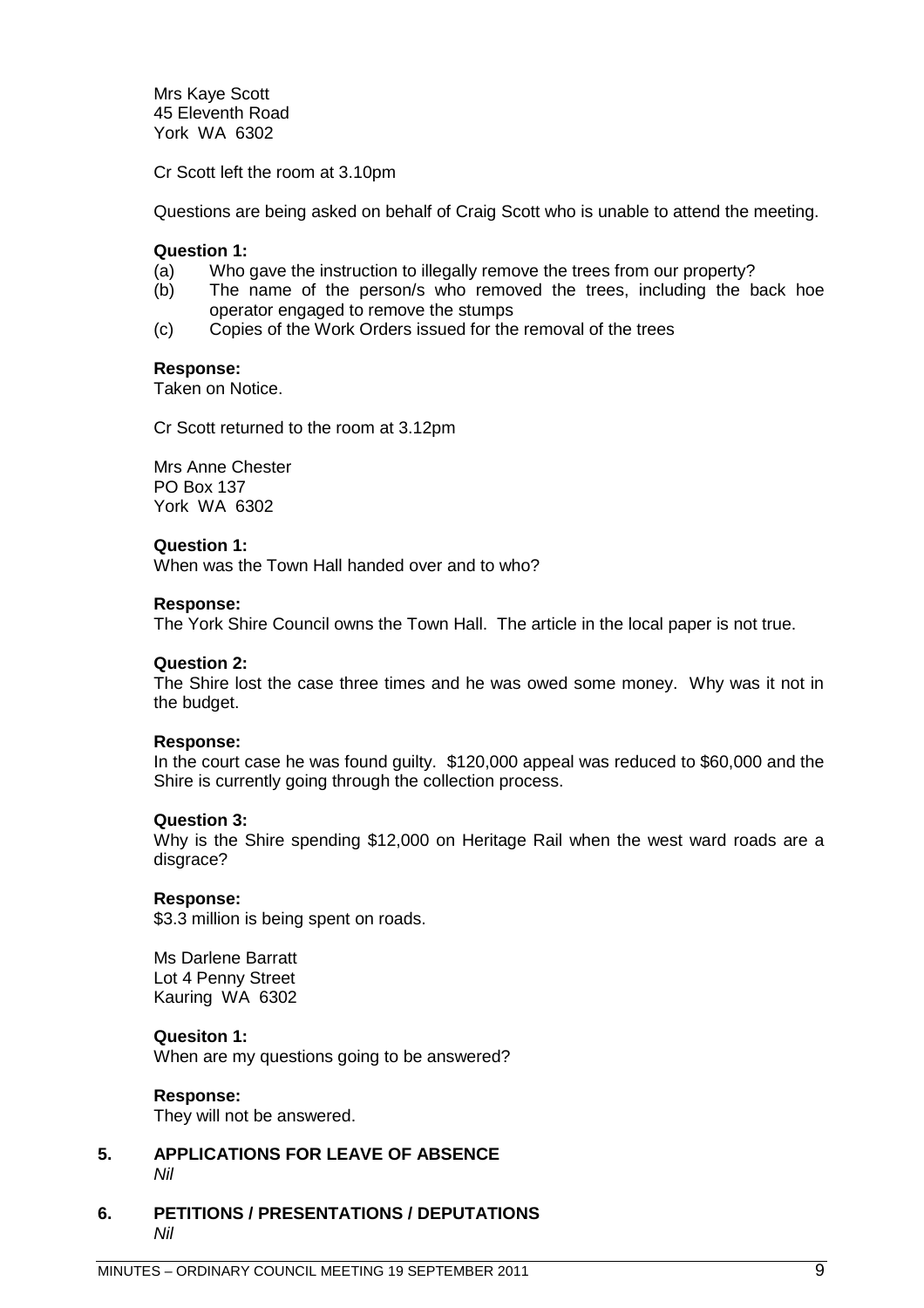### <span id="page-9-0"></span>**7. CONFIRMATION OF MINUTES OF PREVIOUS MEETING**

7.1 Minutes of the Ordinary Council Meeting held August 15, 2011

<span id="page-9-1"></span>**Confirmation** 

| <b>RESOLUTION</b><br>030911                                                                                                |                     |  |
|----------------------------------------------------------------------------------------------------------------------------|---------------------|--|
| <b>Moved: Cr Scott</b>                                                                                                     | Seconded: Cr Boyle  |  |
| "That the Minutes of the Ordinary Council Meeting held August 15, 2011 be<br>confirmed as a correct record of proceedings. |                     |  |
|                                                                                                                            | <b>CARRIED: 5/0</b> |  |
|                                                                                                                            |                     |  |

7.2 Minutes of the Special Council Meeting held September 5, 2011

<span id="page-9-2"></span>**Confirmation RESOLUTION 040911 Moved: Cr Boyle Seconded: Cr Lawrance** *"That the Minutes of the Special Council Meeting held September 5, 2011 be confirmed as a correct record of proceedings. CARRIED: 5/0*

### <span id="page-9-3"></span>**8. ANNOUNCEMENTS BY PRESIDING MEMBER WITHOUT DISCUSSION** *Cr Hooper read the following statement:*

*Initially can I offer my congratulations to Damian Dillion from the York Football Club on winning the Atkinhead Medal at the recently held AFA Awards night? Although the Club did not enjoy finals success this year their performances were commendable.*

*I would also like it recorded the Council's congratulations to the York Agricultural Society for the success of the 165th Annual York Show. The courage the President and Committee have shown and their community leadership is recognised by holding the Show under the adverse conditions. They didn't throw in the towel and are again congratulated upon the great Show we all enjoyed.*

*As we are in the last Council Meeting of this current Council can I offer on behalf of fellow Councillors, Council staff and the community our sincere thanks to Councillor Randell for his services over the past six years? Trevor's lasting legacy will be his dedication to the cause of 'youth' in our town. Trevor, thank you for your efforts and commitment to the role.*

*May I also thank fellow Councillors past and present, Council staff and the community of York for their support in my role as President? While I am standing for election as a Councillor, I will not be seeking the role of President if re-elected, therefore I wish to have my thanks to the community, recorded.*

*It has been a privilege to have had the opportunity for six years to lead such a community as ours. It is a community of choice and to have been your Shire leader and to have represented you in a wide variety of forums has been great experience.*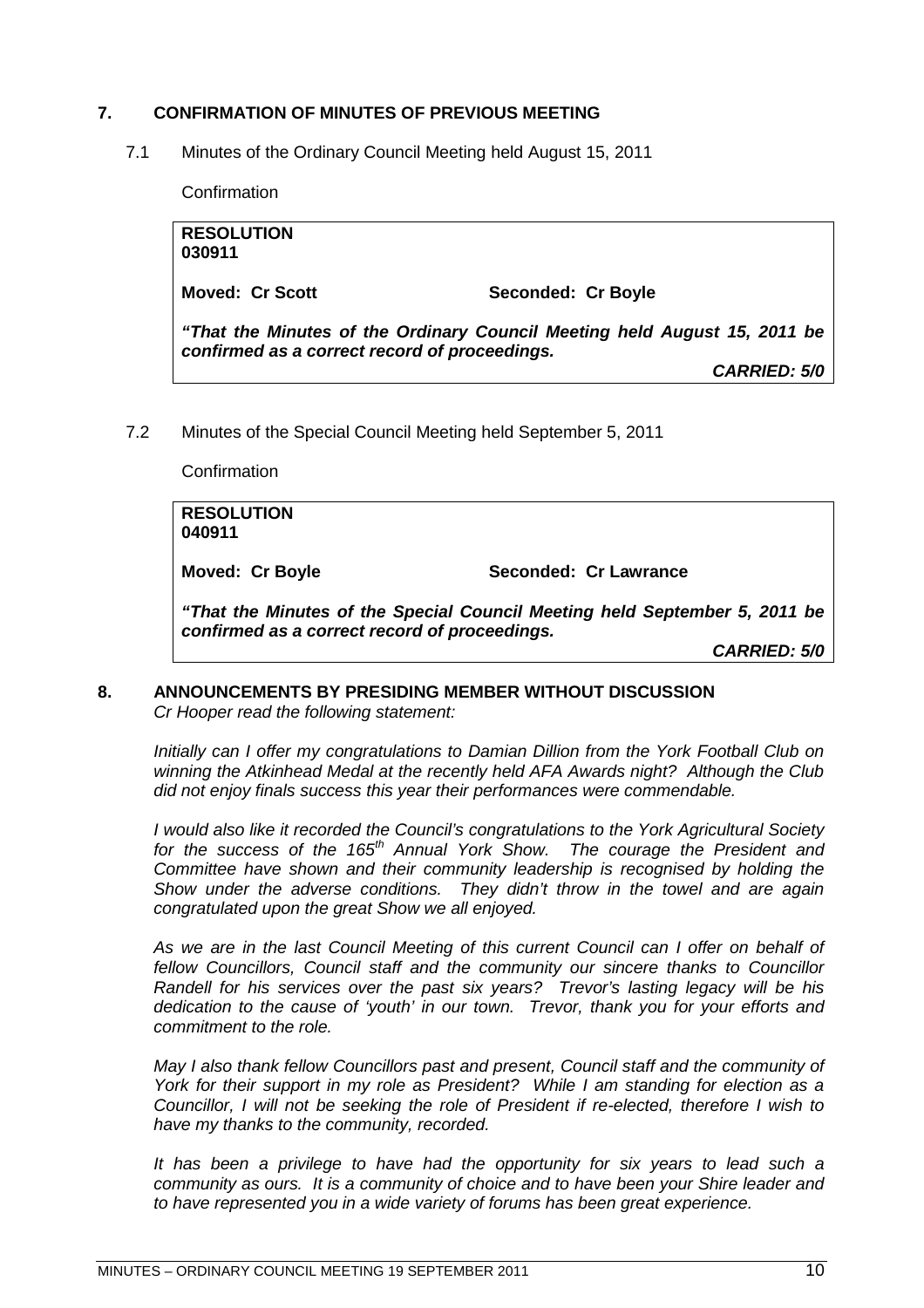<span id="page-10-0"></span>*Thank you!*

### **9. OFFICER'S REPORTS**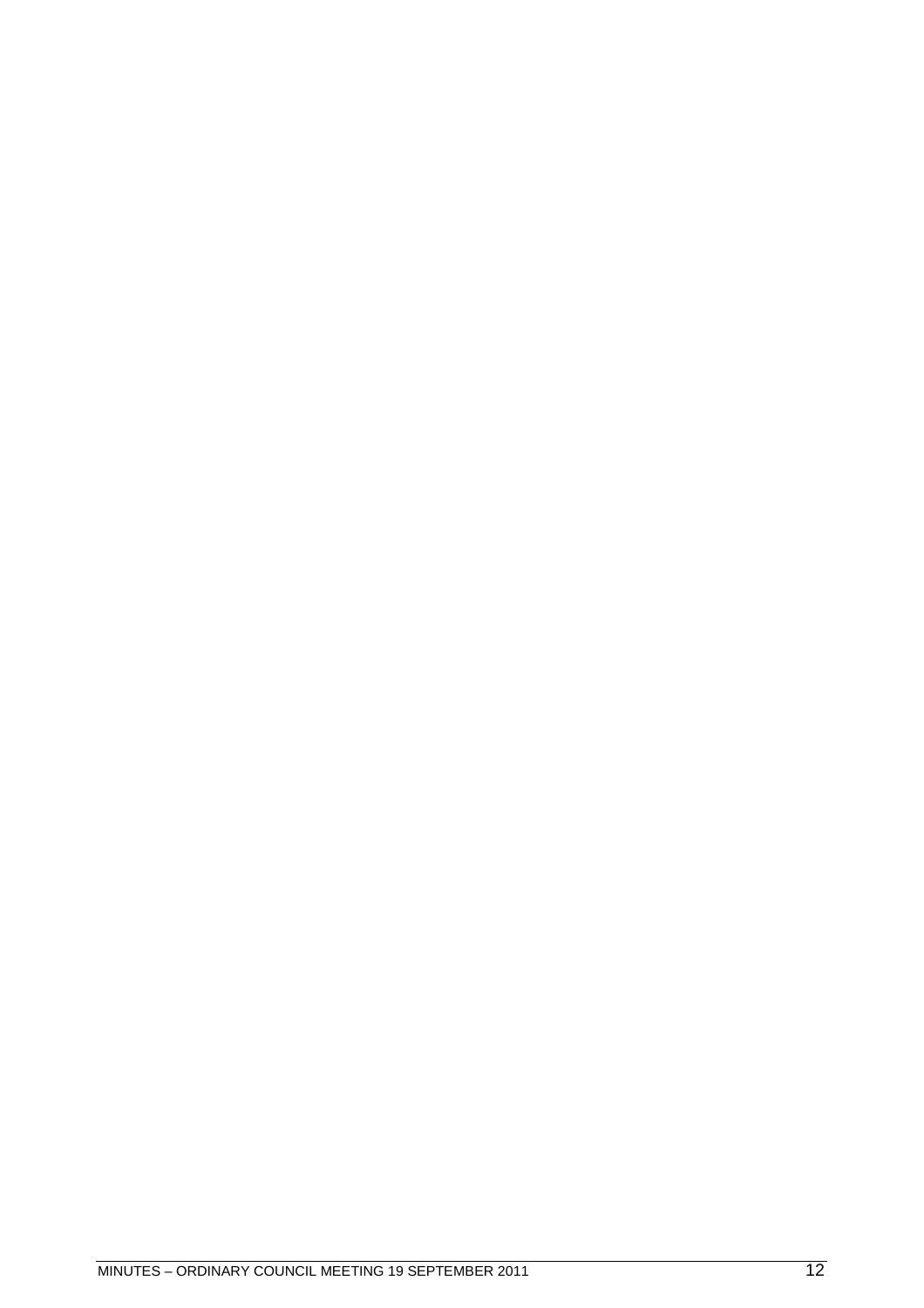# <span id="page-12-0"></span>**9.1 Development Services**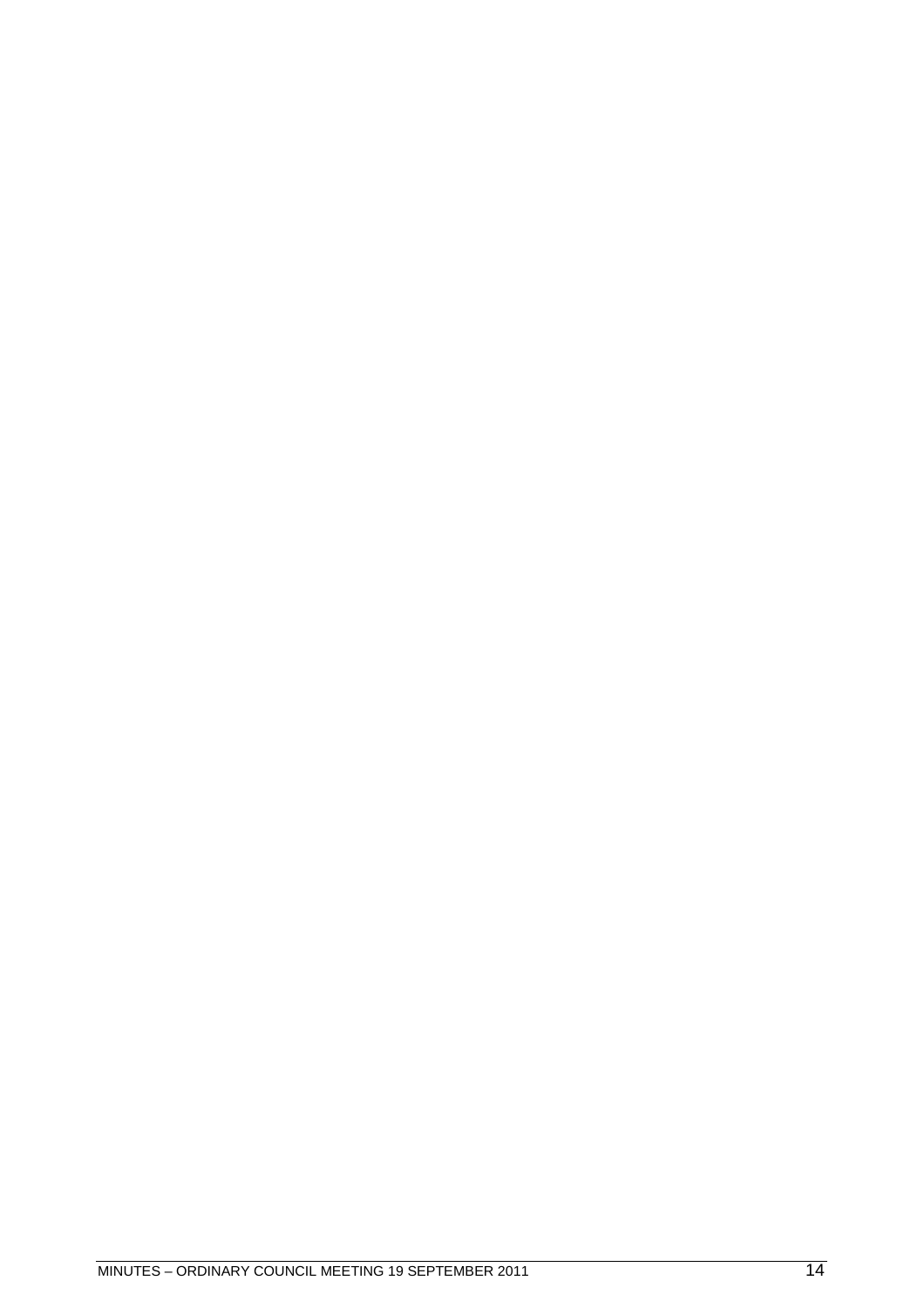### **9. OFFICER'S REPORTS**

**9.1 DEVELOPMENT REPORTS**

<span id="page-14-0"></span>**9.1.1 Scheme Amendment No. 37 – Rezoning Portion of Reserve 121**

*When acting as a planning authority in accordance with the powers conferred by the Planning and Development Act 2005 and any relevant scheme, the Council of the Shire is entitled to make decisions based only on proper planning considerations.*

| <b>FILE NO:</b>                | <b>PS-TPS-32</b>                         |
|--------------------------------|------------------------------------------|
| <b>COUNCIL DATE:</b>           | 19 September 2011                        |
| <b>REPORT DATE:</b>            | <b>16 August 2011</b>                    |
| <b>LOCATION/ADDRESS:</b>       | Reserve 121 (Lot 606) Spencer's Brook Rd |
| <b>APPLICANT:</b>              | <b>Mr and Mrs Saunders</b>               |
| <b>SENIOR OFFICER:</b>         | R Hooper, CEO                            |
| <b>REPORTING OFFICER:</b>      | J Jurmann, MPS                           |
| <b>DISCLOSURE OF INTEREST:</b> | Nil                                      |
| <b>APPENDICES:</b>             | 1 – Locality Plan                        |
|                                | 2 – Draft Scheme Amendment Report        |
|                                | 3 – Council report 19 May 2008           |
| <b>DOCUMENTS TABLED:</b>       | Nil                                      |

### **Summary**

The applicant has been requesting to purchase a portion of Reserve 121 – 1 $\frac{1}{4}$  acres in area, which is vested in Council. The whole reserve is approximately 57 hectares in area. To allow this to occur, Council is required to complete a Scheme Amendment to change the zoning of the land to incorporate all infrastructures relating to the land leased by Mr and Mrs Saunders from Public Purposes to Rural Residential.

A Scheme Amendment was initiated on 19 May 2008 by Council for the same rezoning purpose. However, the amendment stalled due to insufficient information and due to the time period lapsed, it was necessary to re-initiate the scheme amendment.

It is recommended that Scheme Amendment No. 37 be re-initiated to enable the purchase of the subject land by Mr and Mrs Saunders.

### **Background**

The amendment was originally initiated as a result of discussions with various government departments and Mrs and Mrs Saunders regarding the sale of the land.

On 19 May 2008 Council resolve to initiate the Scheme Amendment to rezone the subject portion of land as follows:

*"That Council:*

*1. Initiate a Scheme Amendment for the purpose of rezoning a portion of Reserve 121 from Recreation and Open Space to Rural Residential.*

*CARRIED (5/1)*

*Advice Note:*

*All costs relating to the Scheme Amendment will be recovered from the applicants.*

*This action is being taken in accordance with correspondence received on the 19th March 2008 from the Department for Planning and Infrastructure – State Land Services.*

*All appropriate mapping will be inserted prior to the Amendment being advertised and once a sketch is provided by the applicants.*

*Advertising to be for the statutory period of 42 days."*

Refer to the Council report of 19 May 2008 for further background on the rezoning proposal.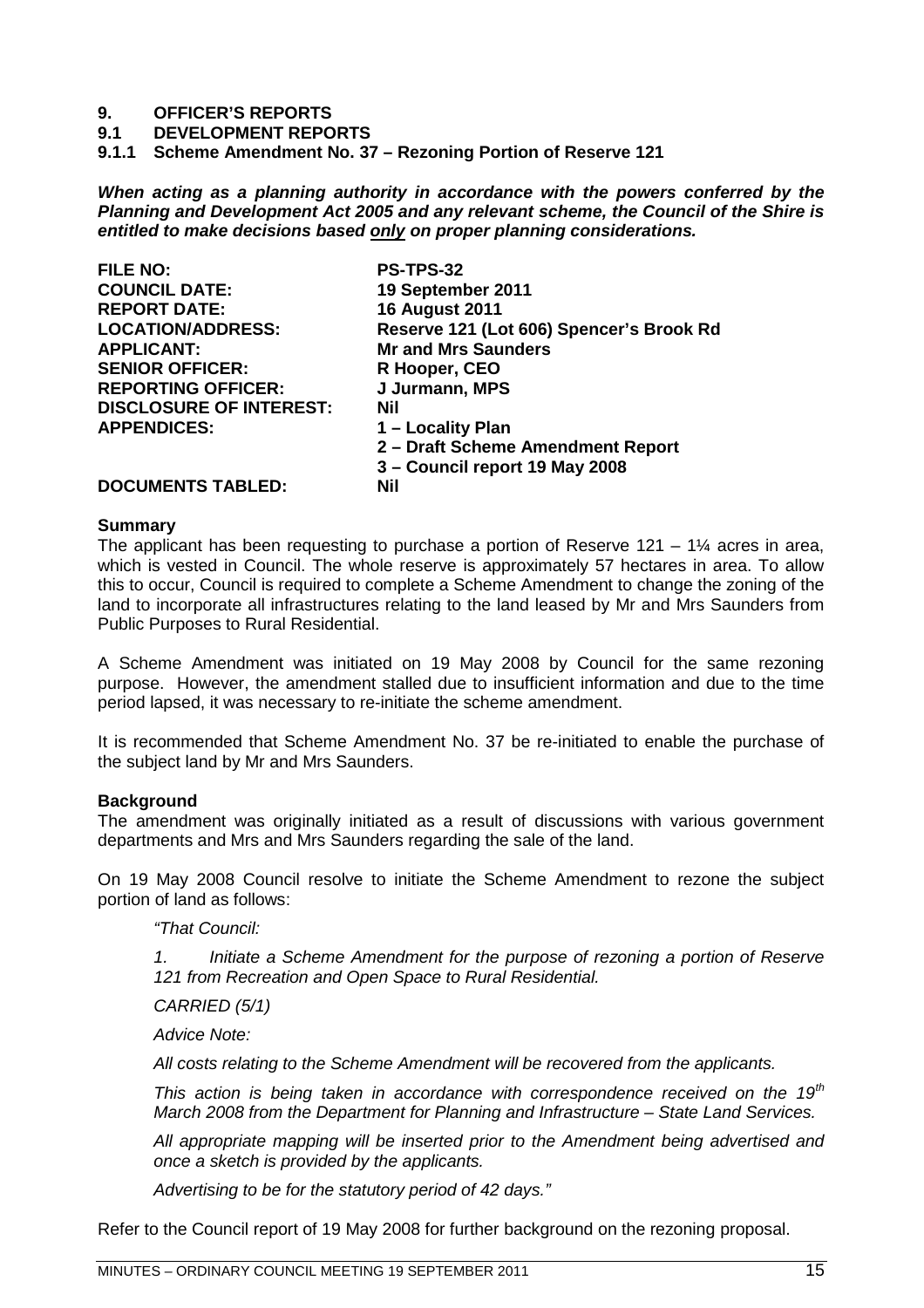Following Council's resolution to initiate Scheme Amendment No. 37, Council requested permission to advertise in accordance with the Regulations. The Environmental Protection Authority wrote to Council on 8 April 2009 to advise that insufficient information had been received to make a decision on whether or not to assess the scheme amendment.

A survey plan has been prepared on behalf of Mr and Mrs Saunders, and was received by Council on 16 July 2009, proposing an area of  $5947m<sup>2</sup>$  be excised from the reserve for purchase. This area contains the dwelling and associated structures belonging to the applicants.

On 13 January 2011 State Lands wrote to Council as follows:

*"Mr George Saunders occupies a house on a portion of the above reserve.*

*In 2005, Mr Saunders asked the Shire if it would consider selling to him that portion of the Reserve. The Shire asked RDL for comment.*

*Generally RDL is agreeable to the alienation of a portion of the reserve, but the Planning Department did not support conversion to freehold due to local planning and zoning concerns.*

*There appears to have been no change in the town planning and zoning situation. Accordingly, freeholding of the land occupied by Mr Saunders will not be further considered at this time.*

*If there is a significant change in planning/zoning of the land, and the Shire wishes to renew the matter, please re-submit the request and it will be considered anew."*

Although a considerable amount of time has passed since the initiation of the original scheme amendment, the applicants continue to pursue the sale of the land and it is therefore considered appropriate to re-initiate the scheme amendment.

### **Consultation**

**Applicants** Department for Planning and Infrastructure State Land Services

### **Statutory Environment**

Planning and Development Act 2005 Town Planning Regulations 1967

### **Policy Implications**

There are no Policy implications associated with this proposal.

### **Financial Implications**

No costs are anticipated for the excision of part of the reserve. The applicants will meet all costs and there will be no financial implications to Council.

### **Strategic Implications**

York Local Planning Strategy

The proposed lot size is consistent with the Living Density identified in Figure 4 of the Strategy. The site is adjacent to the Bakewell/Equine Precinct that is zoned Rural-Residential. It is there considered that the proposed lot area and zoning is consistent with the objectives of the Strategy.

**Voting Requirements: Absolute Majority Required: Yes**

**Site Inspection: Site Inspection Undertaken: Yes**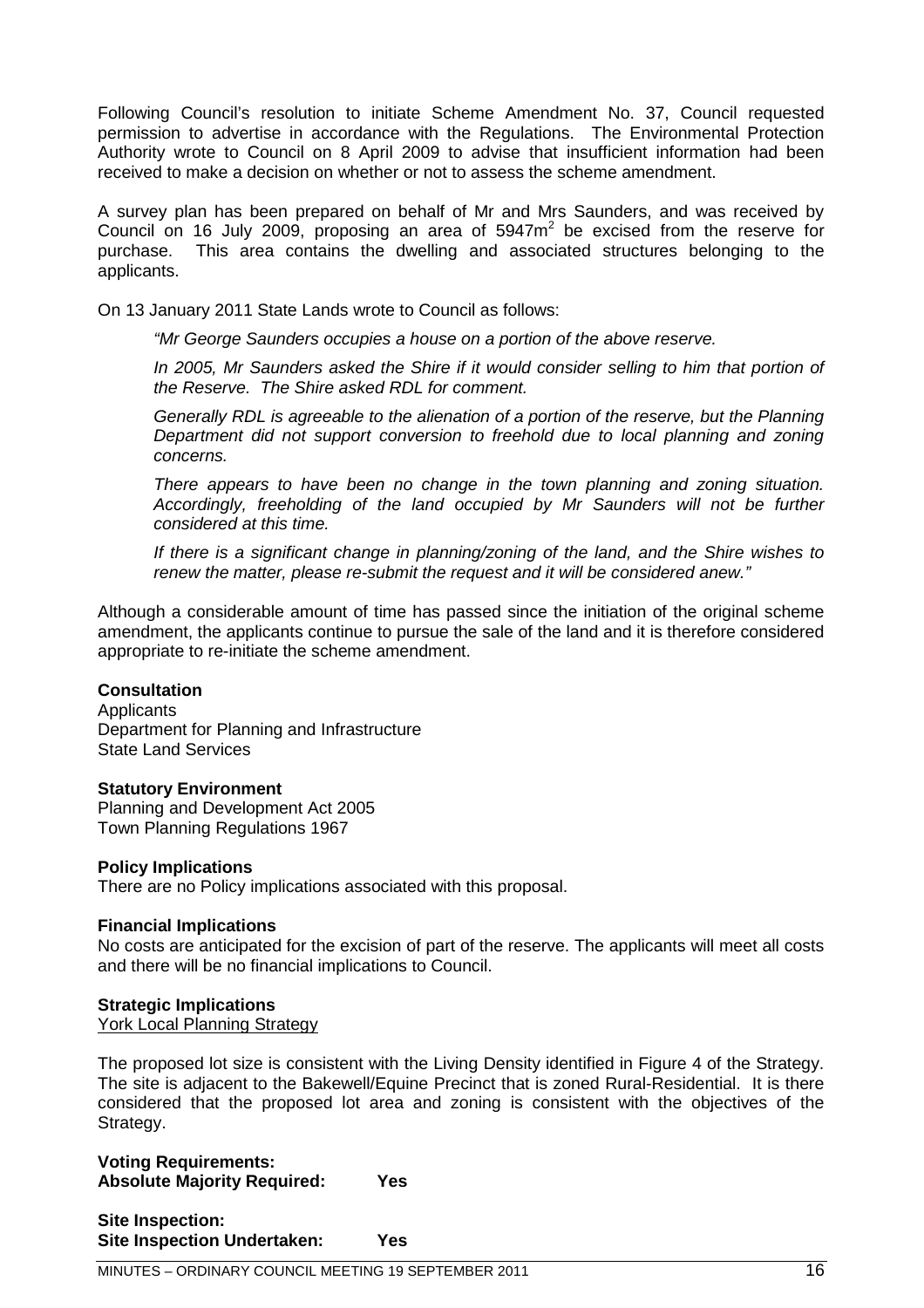### **Triple bottom Line Assessment:**

### **Economic Implications**

There are no financial implications for Council.

The applicants have put a considerable amount of infrastructure on this Reserve at their own costs and are responsible for the costs associated with the scheme amendment.

### **Social Implications**

The excision of land out of Reserve 121 is unlikely to impact on future developments within this area and will not impact on the future use of the reserve.

### **Environmental Implications**

There are no environmental implications associated with this proposal.

### **Comment**

There is no lease agreement in place at the moment and it is a good opportunity to make a decision on this issue.

Council previously looked at using a portion of the Reserve to increase waste disposal options however at this time it is highly unlikely that there will be any expansion of this facility. The entrance of the Transfer Station to the area that the applicant wishes to purchase is approximately 370 metres. If for some reason Council wishes to pursue activities in relation to waste disposal in this area it would be fair to say that it would most likely be developed around the car disposal site and the Drum Muster compound and that an adequate buffer will be possible.

### **RESOLUTION 050911 Moved: Cr Lawrance Seconded: Cr Boyle** *"That Council: 1. Re-Initiate Scheme Amendment No. 37 for the purpose of rezoning a portion of Reserve 121 from Recreation and Open Space to Rural Residential. 2. Authorise the Shire President and the Chief Executive Officer to execute the relevant documentation. 3. Forward the Scheme Amendment to the Environmental Protection Authority and request permission to advertise. 4. Upon receipt of consent to advertise from the Environmental Protection Authority, advertise the Scheme amendment for public comment for a period of 42 days in accordance with the Town Planning Regulations 1967.*

*5. Staff to investigate rezoning of the balance of land and enter into discussions with Landcorp.*

*Advice Note:*

*All costs relating to the Scheme Amendment will be recovered from the applicants."*

*CARRIED: 5/0*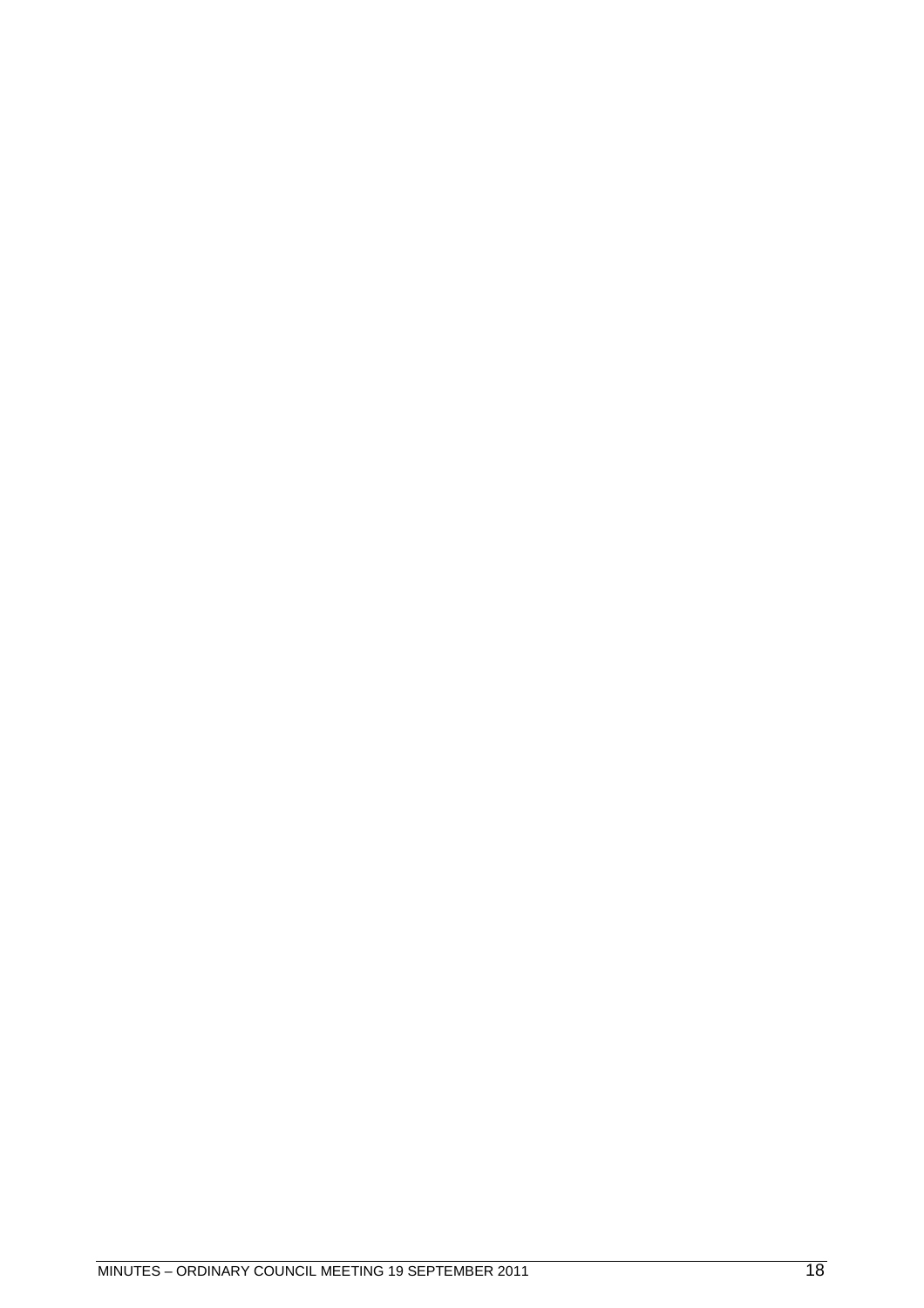### <span id="page-18-0"></span>**Item 9.1.1 - Appendices**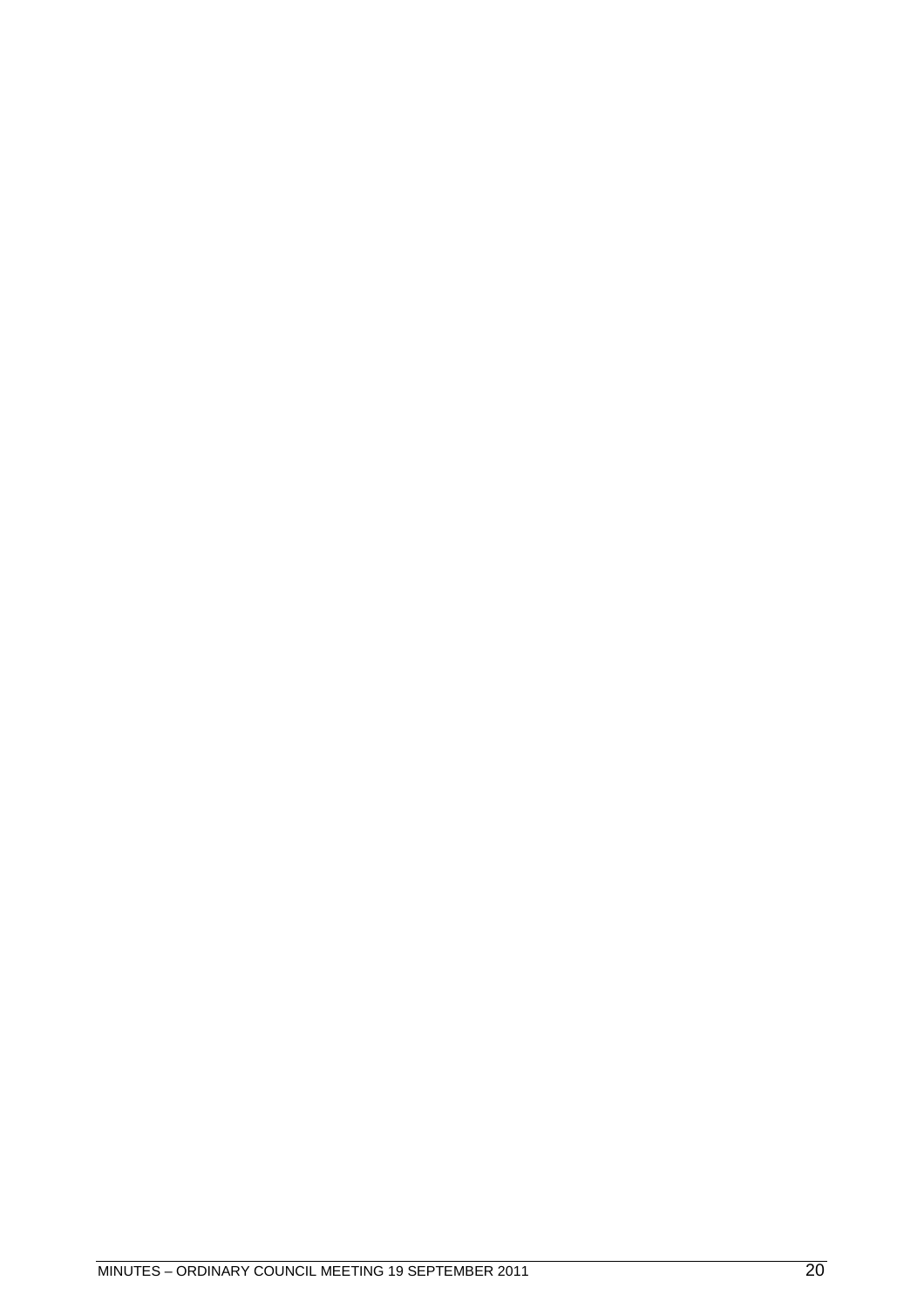# **9. OFFICER'S REPORTS**

- **9.1 DEVELOPMENT REPORTS**
- <span id="page-20-0"></span>**9.1.2 Change of Use to Dental Surgery – 129 & 129A Avon Terrace, York**

*When acting as a planning authority in accordance with the powers conferred by the Planning and Development Act 2005 and any relevant scheme, the Council of the Shire is entitled to make decisions based only on proper planning considerations.*

| <b>FILE NO:</b>                | AV1.6663, AV1.6667, P692                    |
|--------------------------------|---------------------------------------------|
| <b>COUNCIL DATE:</b>           | 19 September 2011                           |
| <b>REPORT DATE:</b>            | 9 September 2011                            |
| <b>LOCATION/ADDRESS:</b>       | Lot 889 (129 & 129A) Avon Terrace, York     |
| <b>APPLICANT:</b>              | B Elsegood on behalf of Lifetime Dental P/L |
| <b>SENIOR OFFICER:</b>         | R Hooper, CEO                               |
| <b>REPORTING OFFICER:</b>      | J Jurmann, MPS                              |
| <b>DISCLOSURE OF INTEREST:</b> | Nil                                         |
| <b>APPENDICES:</b>             | 1 – Locality Plan                           |
|                                | 2 - Architectural Plans                     |
|                                | 3 – Assessment Report                       |
| <b>DOCUMENTS TABLED:</b>       | <b>Nil</b>                                  |

### **Summary:**

Council is in receipt of a planning application to change the use of Lot 889 (129 & 129A) Avon Terrace, York to a dental surgery.

The establishment of a dental surgery in the town centre of York is a positive planning and community outcome.

The application being recommended for approval subject to the conditions of consent listed at the end of this report.

### **Background:**

An application to change the use of two existing shops at 129 and 129A Avon Terrace to a dental surgery was submitted to Council on 12 August 2011. The shops were previously used as a book shop and gallery.

An initial assessment of the application showed that the application was deficient in information with regards to employee numbers, hours of operation, impact on heritage and details of advertising signage. Additional information was requested from the applicant in writing on 16 August 2011.

The additional information was received from the applicant on 31 August 2011 and the application was considered adequate to enable advertising to the public and adjoining landowners.

The adjoining landowners were advised of the application on 1 September 2011 and an advertisement was placed in the Avon Valley Gazette on 3 September 2011. The consultation period closes on 17 September 2011.

Although the advertising period had not closed at the time of writing this report, due to the community significance of the proposal, it is considered appropriate to present the report to the September meeting and not delay the determination until the October meeting.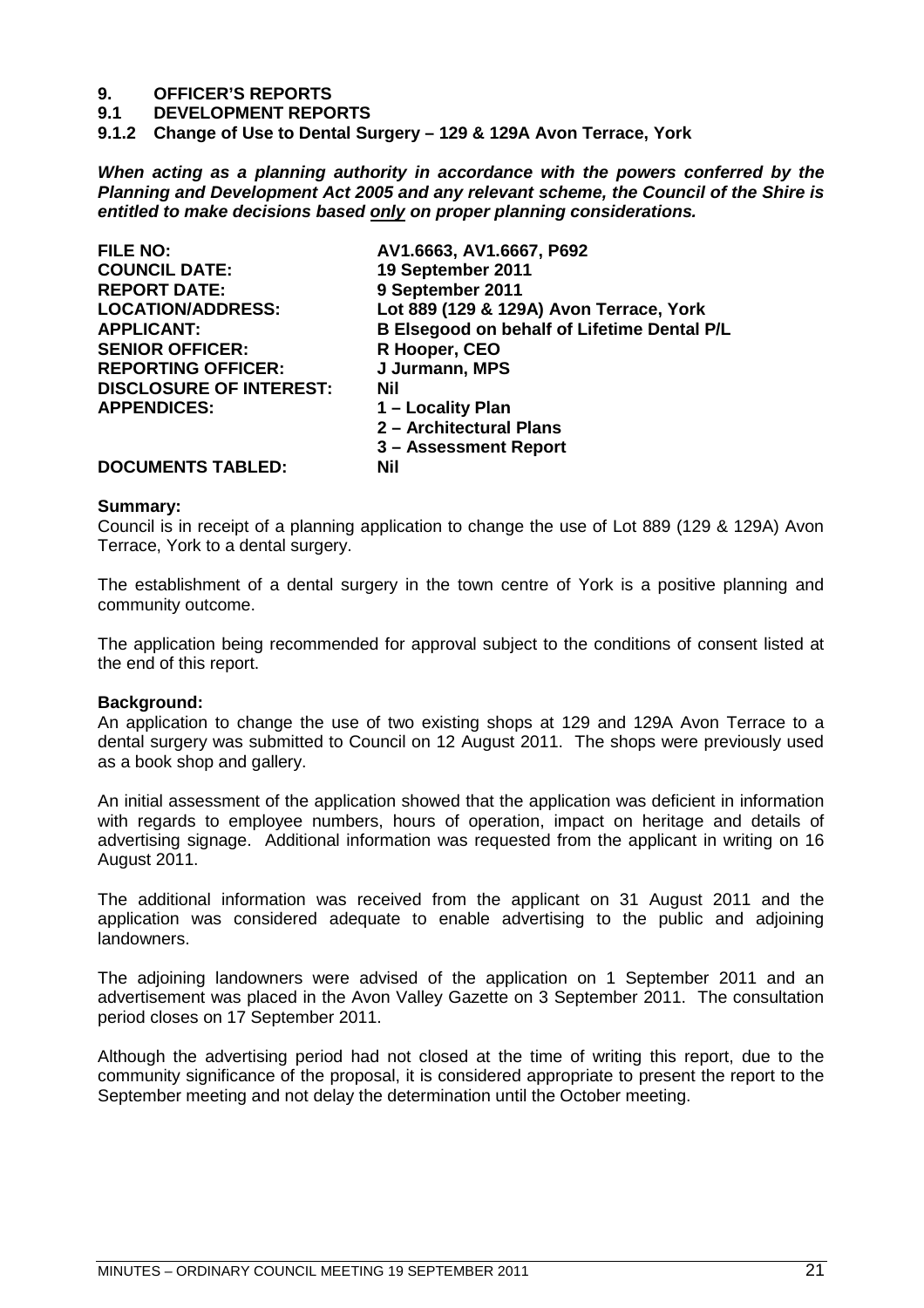### **Consultation:**

The application has been advertised in the local newspaper and letters have been sent to adjoining landowners in accordance with the requirements of Clause 7.3 of the York Town Planning Scheme No. 2.

No submissions were received concerning the proposal at the time of writing this report. Any submissions received after the time of writing this report will be distributed to the Councillors for consideration.

The applicant has been advised in writing of the date of the Council meeting.

### **Statutory Environment:**

York Town Planning Scheme No. 2

Clause 7.5 of the Scheme sets out the matters for consideration that have been assessed as follows:

*a) The aims and provisions of the Scheme and any other relevant town planning schemes operating within the Scheme area.*

### York Town Planning Scheme No. 2

The site is zoned Town Centre and the shops were previously used as a book shop and gallery. The proposed change of use to a dental surgery, defined as 'consulting rooms' under the scheme, is a permitted use.

Clause 4.2 of the Scheme requires planning consent for any works where a building is included on the Heritage List under clause 5.1.2 of the Scheme. The site is listed in the Municipal Inventory and therefore in the Heritage List under the Scheme and therefore, planning consent is required for the works involved in conjunction with the change of use.

The Town Centre Zone objectives are:

- *(a) To retain the town centre of York as the principal place for retail, commercial, civic, and tourist-oriented uses in the District.*
- *(b) To preserve the unique qualities of the town centre as a heritage place, including the conservation of existing heritage buildings, and to avoid development which will detract from those qualities.*
- *(c) To ensure development complies with Design Guidelines adopted by the local government for the town centre.*
- *(d) To encourage a high standard of development of commercial facilities to service the residents, the farming sector, tourists, and travellers.*
- *(e) To encourage a high standard of landscaping in and around the town centre; the local government will undertake planting of shade trees in road reserves and public carparks where appropriate.*
- *(f) To encourage a high standard of residential and residential mixed use development in appropriate locations that contribute to the amenity, security and economic sustainability of the town centre.*

The proposal is consistent with the objectives of the town centre zone, particularly in that the dental surgery will provided a much needed health service to the community of York and will use a heritage building without the need for substantial changes to the external fabric of the building.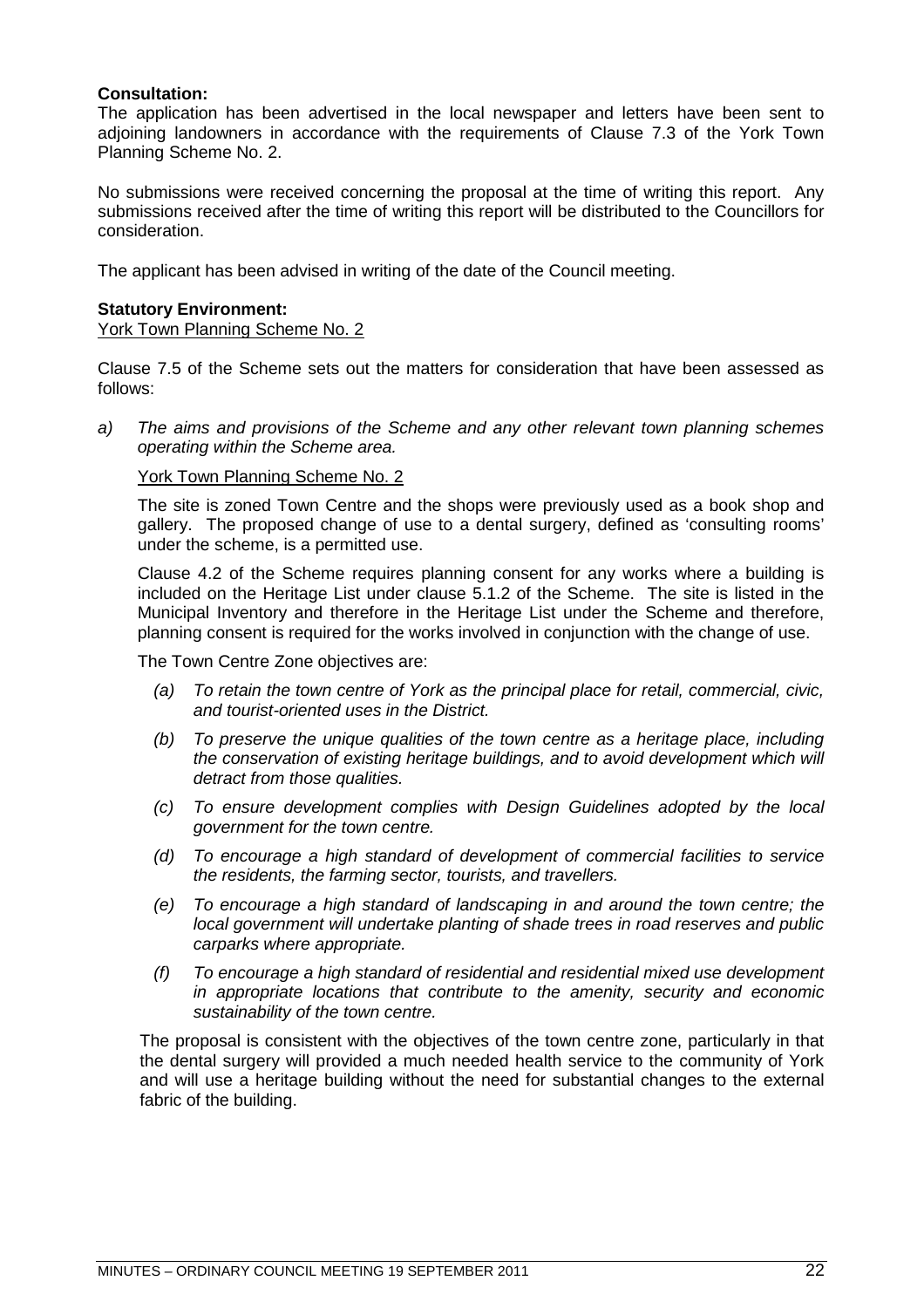Clause 4.5 of the Scheme requires that on-site car parking spaces must be provided in accordance with Schedule 4. Schedule 4 requires that for consulting rooms, four (4) spaces per every consulting room up to two (2) such rooms and two (2) for every additional consulting room. Three (3) consulting rooms are proposed to be established and therefore, the Scheme requires 10 off-street car parking spaces are provided for the development.

The Settler's strata plan provides only one off-street car parking space to cater for the needs of the workers of all four shops. In the calculation of off-street car parking space requirements it is appropriate to take into consideration the previous uses of both shops, a book shop and a gallery. These uses would have been classified as shops under the Schedule and six (6) spaces for every 100m2 of Nett Lettable Area (NLA) would have been required. The overall floor space is approximately 100m2. It is considered appropriate that the shops be credited with six (6) off-street car parking spaces and therefore, the applicant is required to provide two (2) additional off-street car parking spaces.

The applicant is unable to provide an additional two (2) car parking spaces as the site is established. In this circumstance, Council may accept cash payment in lieu of the provision of car parking spaces. A payment of \$5,165 per space would be charged in accordance with the adopted Fees and Charges for 2011/12. This payment must be accepted into a parking fund to be used for the provision of public car parking facilities anywhere within reasonable proximity to the subject land. Alternatively, Council may choose to modify the development standard relating to car parking if Council considers that there is sufficient public car parking available in Howick Street and Lowe Street and waive the payment.

Clause 5.1 of the Scheme relates to heritage. The subject site is listed on the Heritage List (Municipal Inventory) Category 1B in the Central York Heritage Precinct. In assessment of applications for development approval, Council must take into consideration the provisions of the Local Planning Policy – Heritage Precincts and Places. Refer to section (f) of this report for assessment.

It is proposed to display advertisements in conjunction with the dental surgery – one window advertisement and one under awning advertisement. These types of advertisements are consistent with the Scheme and will be required to comply with the requirements of the Heritage Policy with regards to design. The proposed advertisements are also consistent with Council's draft Local Planning Policy for Advertisements.

*b) The requirements of orderly and proper planning including any relevant proposed new town planning scheme or amendment, which has been granted consent for public submissions to be sought.*

There is no new town planning scheme or amendments applicable to the site.

*c) Any approved statement of planning policy of the Commission.*

There are no statements applicable to this proposal.

d) *Any approved environmental protection policy under the Environmental Protection Act 1986.*

There are no policies applicable to this proposal.

*e) Any relevant policy or strategy of the Commission and any relevant policy adopted by the Government of the State.*

There are no policies or strategies applicable to this proposal.

*f) Any Planning Policy adopted by the local government under clause 8.8, any policy for a designated heritage precinct adopted under clause 5.1.3, and any other plan or guideline adopted by the local government under the Scheme.*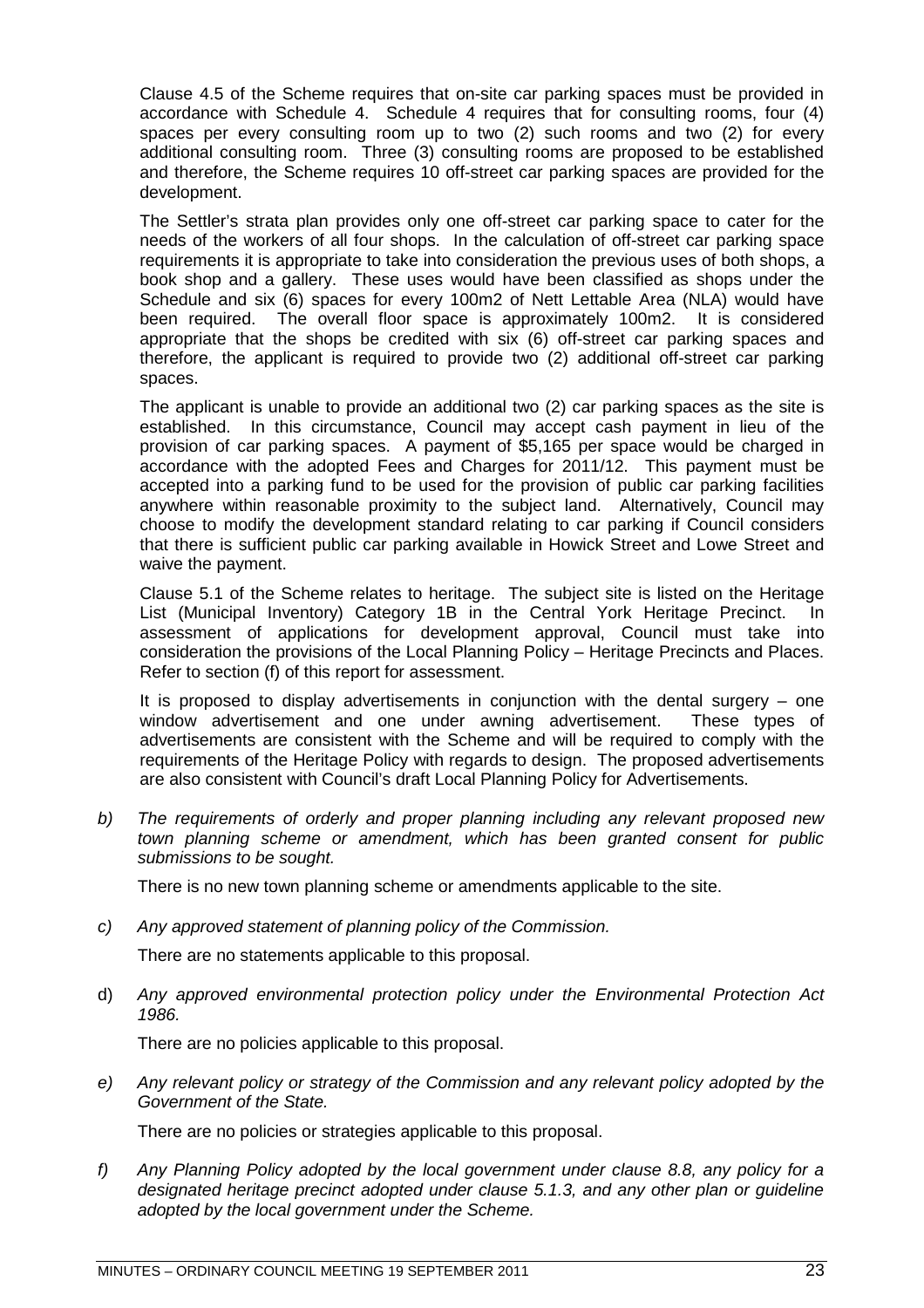### Local Planning Policy – Heritage Precincts and Places

The subject site is listed on the Municipal Inventory in Category 1B of the Central York Heritage Precinct.

The change of use does not propose any significant or structural changes to the external fabric of the building. Minor changes may be required to comply with the requirements for disabled access. Additionally it is proposed to display advertising on the window fronting Avon Terrace and hang an under awning sign. Materials, lettering and colours will need to comply with the provisions of the Policy.

The proposed change of use will not detrimentally impact on the character or appearance of the site or precinct.

*g) In the case of land reserved under the Scheme, the ultimate purpose intended for the reserve.*

The land is not reserved under the Scheme.

*h) The conservation of any place that has been entered in the Register within the meaning of the Heritage of Western Australia Act 1990, or which is included in the Heritage List under clause 5.1.2, and the effect of the proposal on the character or appearance of a heritage precinct.*

The site is included on the Heritage List under clause 5.1.2 of the Scheme. Refer to section (f) of this report for assessment.

*i) The compatibility or a use or development with its setting.*

The proposed use of the site for a dental surgery is consistent with the zone objectives and compatible with the other uses in the town centre, such as shops, cafes, post office, banks and the like.

*j) Any social issues that have an effect on the amenity of the locality.*

There are no social issues that will impact the amenity of the locality associated with this proposed.

*k) The cultural significance of any place or area affected by the development.*

The Central York Heritage Precinct is a place of high cultural significance to York and the state of Western Australia, particularly from a heritage point of view. The change of use will not impact of this cultural significance.

*l) The likely effect of the proposal on the natural environment and any means that are proposed to protect or to mitigate impacts on the natural environment.*

No environmental impacts associated with this proposal.

*m) Whether the land to which the application relates is unsuitable for the proposal by reason of it being, or being likely to be, subject to flooding, tidal inundation, subsidence, landslip, bushfire or any other risk.*

There are no natural constraints associated with this proposal.

- *n) The preservation of the amenity of the locality.* The proposal will not impact on the amenity of the locality.
- *o) The relationship of the proposal to development on adjoining land or on other land in the locality including but not limited to, the likely effect of the height, bulk, scale, orientation and appearance of the proposal.*

The proposal, including the advertising, will not impact on adjoining land.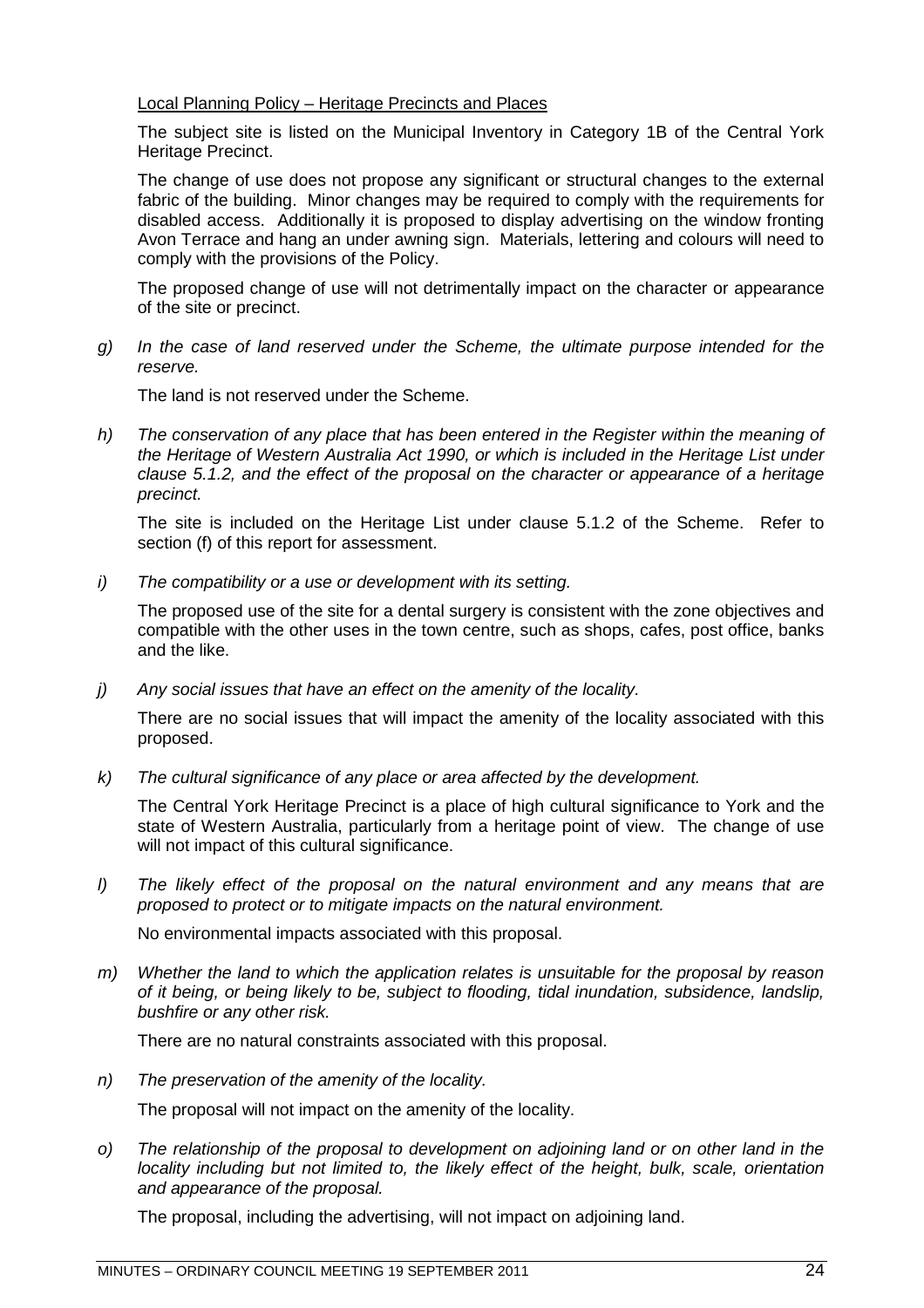*p) Whether the proposed means of access to and egress from the site are adequate and whether adequate provision has been made for the loading, unloading, manoeuvring and parking of vehicles.*

Access and egress from the site exist from Avon Terrace and through the Settler's complex. Minor changes may be required to meet disabled access requirements. Refer to section (a) of this report for assessment of car parking requirements.

*q) The amount of traffic likely to be generated by the proposal, particularly in relation to the capacity of the road system in the locality and the probable effect on traffic flow and safety.*

Avon Terrace and connecting roads are considered to have sufficient capacity to cater for the additional traffic generated as a result of this proposal, which may be minimal when compared to the previous uses.

*r) Whether public transport services are necessary and, if so, whether they are available and adequate for the proposal.*

Public transport services are not specifically required for this proposal. However, existing public bus services provide access to the town centre.

*s) Whether public utility services are available and adequate for the proposal.*

Existing utility services are available and adequate for the proposal. Minor changes may be required to cater for the needs of the dental surgery.

*t) Whether adequate provision has been made for access for pedestrians and cyclists (including end of trip storage, toilet and shower facilities).*

Not applicable. Toilet facilities are available as part of the Settler's complex.

*u) Whether adequate provision has been made for access by disabled persons.*

Access will be required in accordance with the Building Code of Australia and relevant Australian Standards. Recommend condition to be imposed and plans submitted with the Building Licence application to show compliance with the relevant standards.

*v) Whether adequate provision has been made for the landscaping of the land to which the application relates and whether any trees or other vegetation on the land should be preserved.*

Not applicable.

- w) Whether the proposal is likely to cause soil erosion and degradation. Not applicable.
- *x) The potential loss of any community service or benefit resulting from the planning consent.* The proposal will result in the establishment of a needed community service.
- *y) Any relevant submissions received on the application.* No submissions were received regarding the proposal at the time of writing this report.
- *z) The potential impacts of noise, dust, light, risk, and other pollutants on surrounding land uses.*

There are no potential impacts identified with this proposal.

*aa) The comments or submissions received from any authority consulted under clause 7.4.* Consultation with other government authorities were not required as part of the assessment of this proposal.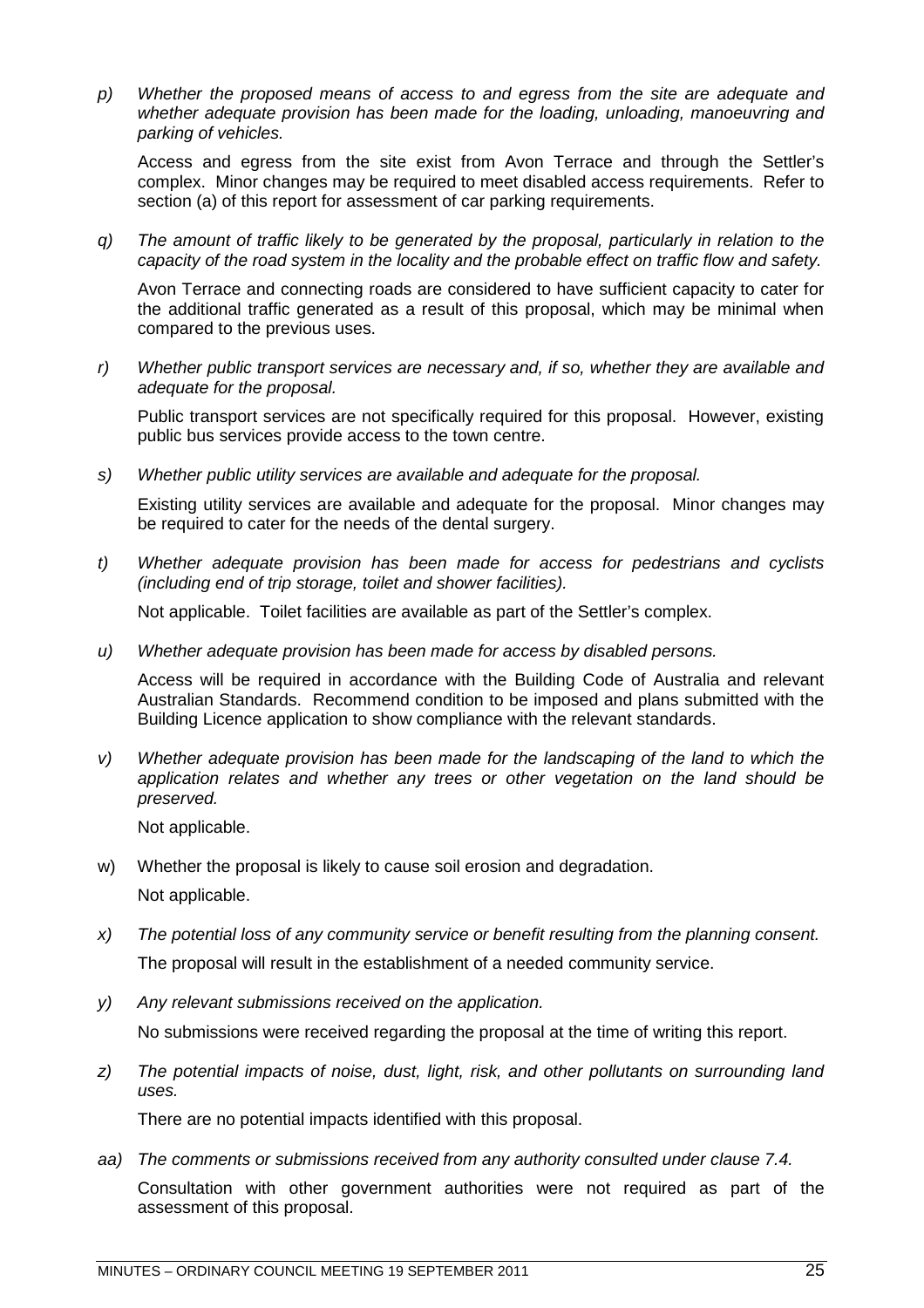### *bb) Any other planning consideration the local government considers relevant.*

The premises will need to comply with the Building Code of Australia, particularly with regards to fire safety and disabled access. Council's Senior Building Surveyor has assessed the proposal and has recommended, in consultation with the applicant, that disabled access be provided through the rear of the shop, that the complex toilets be utilised for staff and patients, and that a fire safety services plan be submitted with the Building Licence application.

The assessment shows that the proposal is consistent with the aims, objectives and provisions of the Scheme.

### **Policy Implications:**

The proposal is consistent with the aims and objectives of the York Local Planning Strategy and Town Planning Scheme No. 2.

As indicated in the assessment of the report, Council may choose to vary the development standard in accordance with Clause 4.6 of the Scheme with regards to the off-street car parking requirements and the payment of a cash-in-lieu contribution for the two required car parking spaces.

### **Financial Implications:**

The proposal will result in positive financial implications for economy of York.

### **Strategic Implications:**

If Council decides to vary the development standard with regards to car parking, it should consider the implications if the decision is a precedent with regards to car parking numbers and cash-in-lieu contributions. It may be appropriate for a policy to be formulated to address this issue.

### **Voting Requirements:**

**Absolute Majority Required: No**

**Site Inspection: Site Inspection Undertaken: Yes**

### **Triple bottom Line Assessment:**

### **Economic Implications:**

If Council chooses to vary the car parking requirements, the funds received from the cash-in-lieu payment will not be available to contribute to additional and/or maintenance of car parking facilities in the town centre.

### **Social Implications:**

The establishment of a dental surgery in the town centre to provide a need health service to the community of York will have positive impacts in the locality and surrounding districts.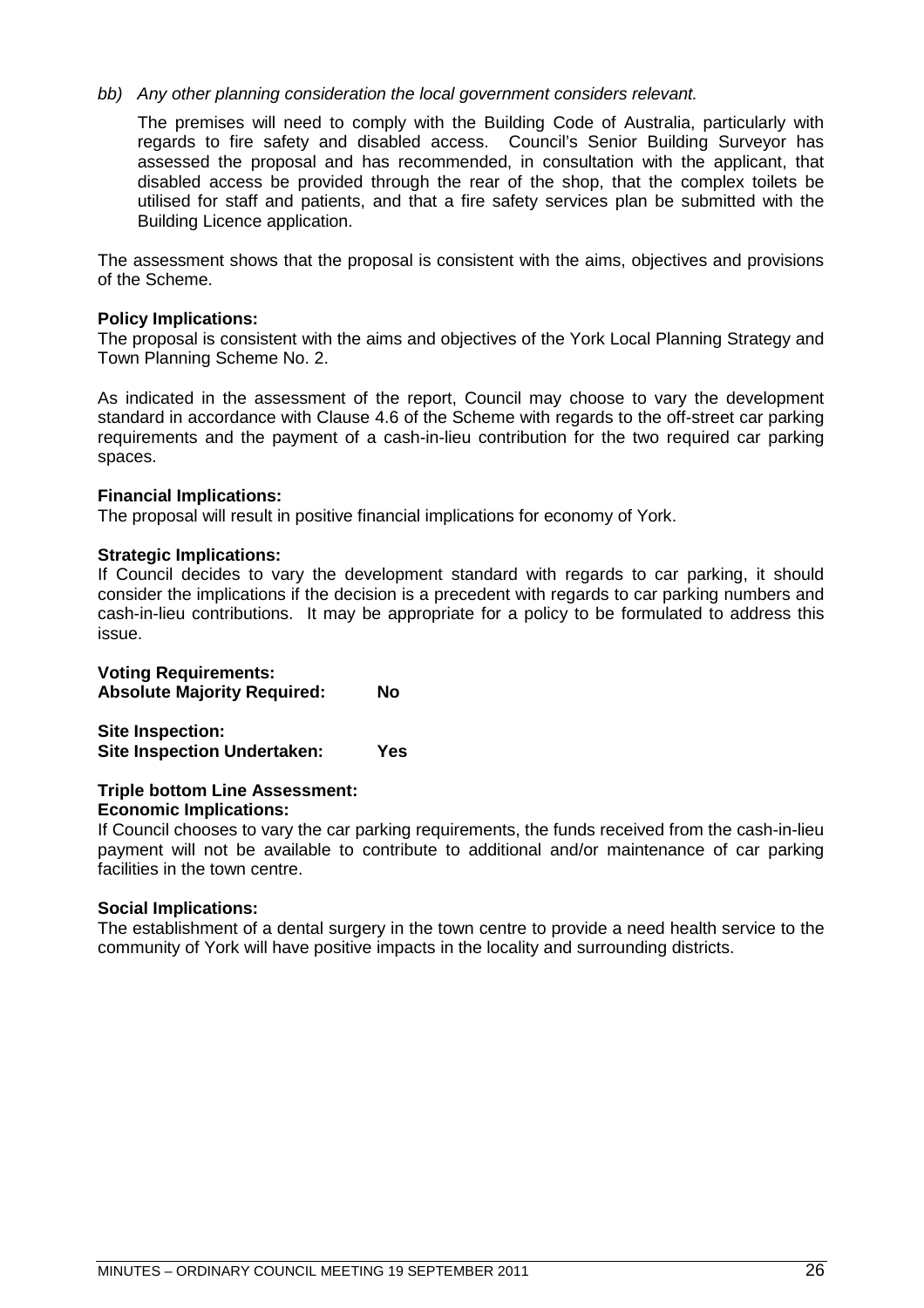### **Environmental Implications:**

There are no environmental implications associated with this proposal.

### **Comment:**

There are two main issues for consideration associated with this proposal, heritage and car parking.

The first issue is heritage and as assessed in this report, the proposal will not detrimentally impact on the site or town centre from a heritage point of view. The reuse of a heritage building is a positive planning and heritage outcome, particularly as the proposal does not require any substantial changes to the external facades of the building maintaining the appearance of the building and consistency of the shops.

Car parking is always an issue when retrofitting uses with higher car parking requirements into existing premises, and particularly heritage listed premises. Schedule 4 of the Scheme provides numerical requirements for car parking based on best practice when the Scheme was adopted in 1996. These figures have not been recently reviewed, however are generally consistent with other car parking requirements. It is generally accepted that car parking requirements increase not decrease. It is a Council decision to vary development standards stipulated in the Scheme, but careful consideration needs to be given to any potential precedent established as a result of the variation.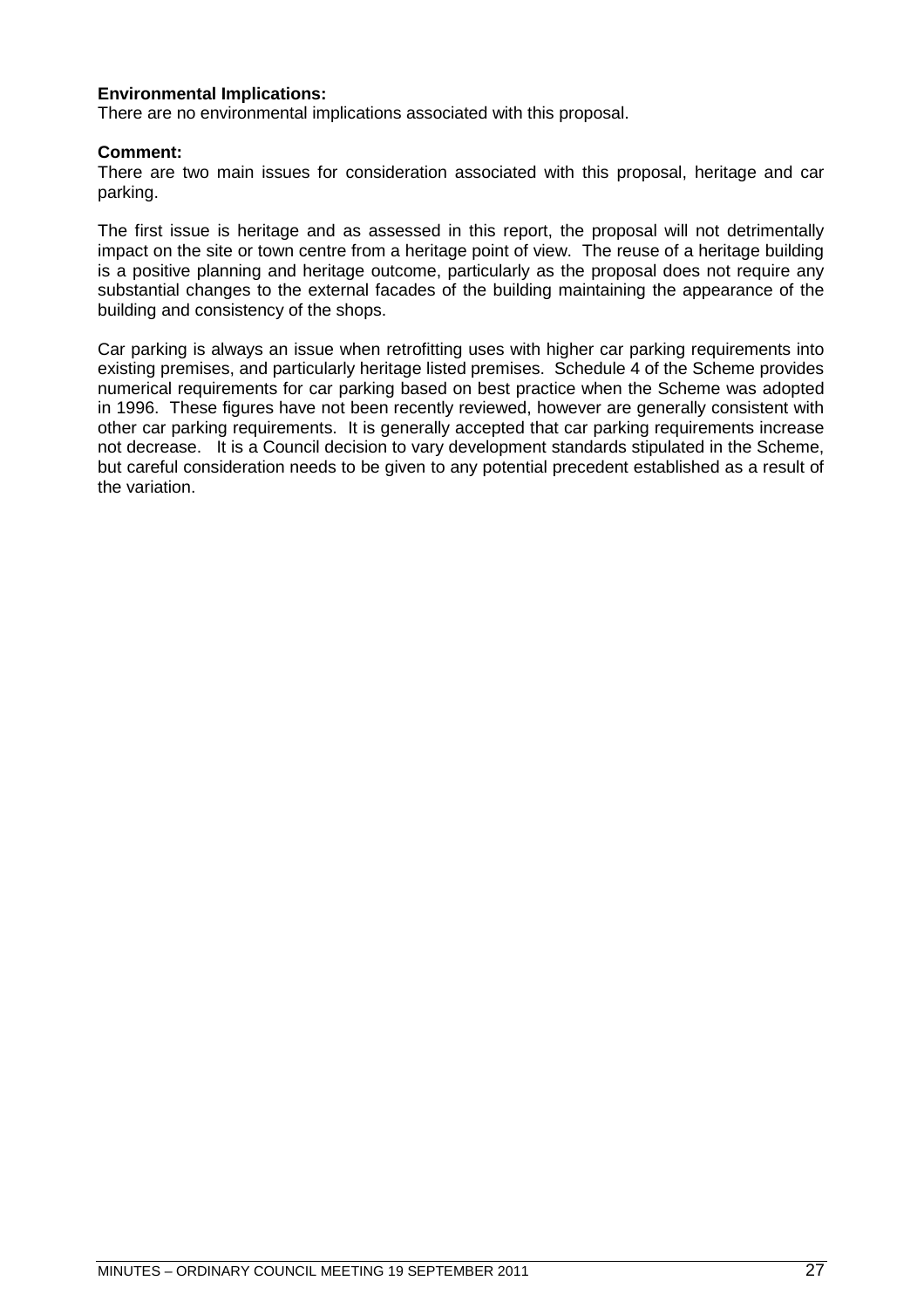### **OFFICER RECOMMENDATION**

*"That Council:*

*APPROVE the planning application to change the use of Lot 889 (129 and 129A) Avon Terrace, York to consulting rooms (dental surgery), subject to the following conditions of approval:*

- *1. The development must take place in accordance with the stamped approved plans.*
- *2. The development must be substantially commenced within two (2) years from the date of determination.*
- *3. The development, including associated signage, shall be carried out in accordance with the Shire of York Local Planning Policy for Heritage Places and Precincts.*
- *4. Disabled access shall be provided to the building in accordance with the requirements of the Building Code of Australia and Australian Standard AS 1428.*
- *5. The signage must be maintained in accordance with the provisions of Clause 5.3.6 of the York Town Planning Scheme No. 2.*
- *6. Any additional advertising signage not approved under this application is subject to a separate planning application and approval by Council.*
- *7. Prior to the issue of the Building Licence, a cash-in-lieu contribution for two (2) car parking spaces shall be paid to the Shire of York in accordance with the adopted Fees and Charges.*
- *8. Clinical and related wastes shall be effectively segregated from general and recyclable waste at the time and source of generation, bagged, packaged or containerised as appropriate. An approved waste removal contractor shall be employed for regular removal of contaminated waste.*

### *Advice Notes:*

- *Note 1: If the development the subject of this approval is not substantially commenced within a period of 2 years, or such other period specified in the approval, after the date of determination, the approval will lapse and be of no further effect.*
- *Note 2: Where an approval has so lapsed, no development is to be carried out without the further approval of the local government having first been sought and obtained.*
- *Note 3: If an applicant is aggrieved by this determination, there is a right of appeal under the Planning and Development Act 2005. An appeal must be lodged within 28 days of the date of determination.*
- *Note 4: This approval is not a building licence. In accordance with the provisions of the Local Government (Miscellaneous Provisions) Act 1960, an application for a building licence must be submitted to, and approval granted by the local government prior to any change of classification or prior to the commencement of any structural works within the development hereby permitted."*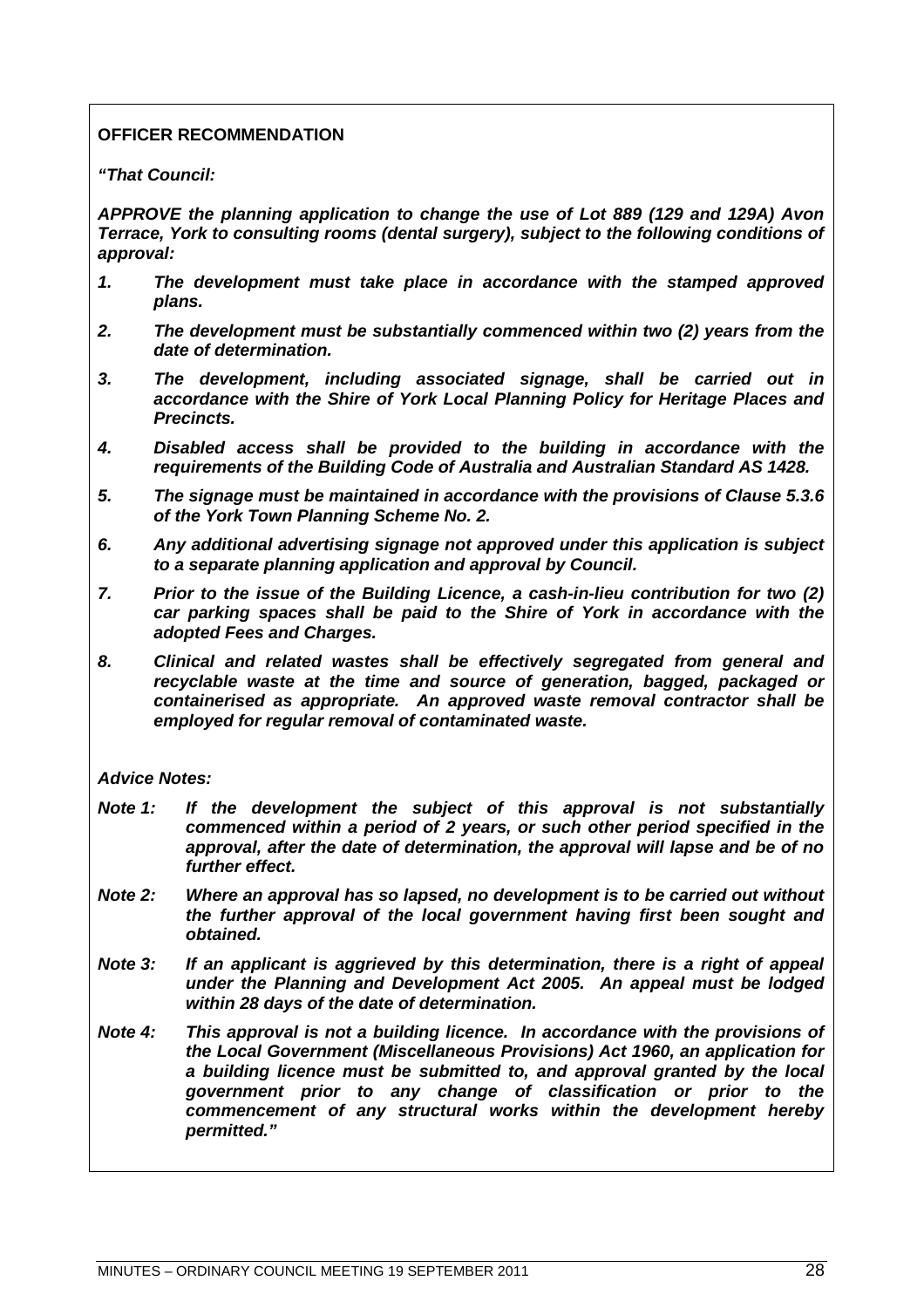**RESOLUTION 060911**

**Moved: Cr Scott Seconded: Cr Randell** 

*"That Council:*

*APPROVE the planning application to change the use of Lot 889 (129 and 129A) Avon Terrace, York to consulting rooms (dental surgery) excluding the provision of any toilet facilities, subject to the following conditions of approval:*

- *1. The development must take place in accordance with the stamped approved plans.*
- *2. The development must be substantially commenced within two (2) years from the date of determination.*
- *3. The development, including associated signage, shall be carried out in accordance with the Shire of York Local Planning Policy for Heritage Places and Precincts.*
- *4. Disabled access shall be provided to the building in accordance with the requirements of the Building Code of Australia.*
- *5. The signage must be maintained in accordance with the provisions of Clause 5.3.6 of the York Town Planning Scheme No. 2.*
- *6. Any additional advertising signage not approved under this application is subject to a separate planning application and approval by Council.*
- *7. Prior to the issue of the Building Licence, a cash-in-lieu contribution for two (2) car parking spaces shall be paid to the Shire of York in accordance with the adopted Fees and Charges.*
- *8. Clinical and related wastes shall be effectively segregated from general and recyclable waste at the time and source of generation, bagged, packaged or containerised as appropriate. An approved waste removal contractor shall be employed for regular removal of contaminated waste.*

*Advice Notes:*

- *Note 1: If the development the subject of this approval is not substantially commenced within a period of 2 years, or such other period specified in the approval, after the date of determination, the approval will lapse and be of no further effect.*
- *Note 2: Where an approval has so lapsed, no development is to be carried out without the further approval of the local government having first been sought and obtained.*
- *Note 3: If an applicant is aggrieved by this determination, there is a right of appeal under the Planning and Development Act 2005. An appeal must be lodged within 28 days of the date of determination.*
- *Note 4: This approval is not a building licence. In accordance with the provisions of the Local Government (Miscellaneous Provisions) Act 1960, an application for a building licence must be submitted to, and approval granted by the local government prior to any change of classification or prior to the commencement of any structural works within the development hereby permitted."*

*CARRIED: 5/0*

*The Officer Recommendation was varied to remove the toilet requirements as the plans provided were not compliant with disabled access requirements.*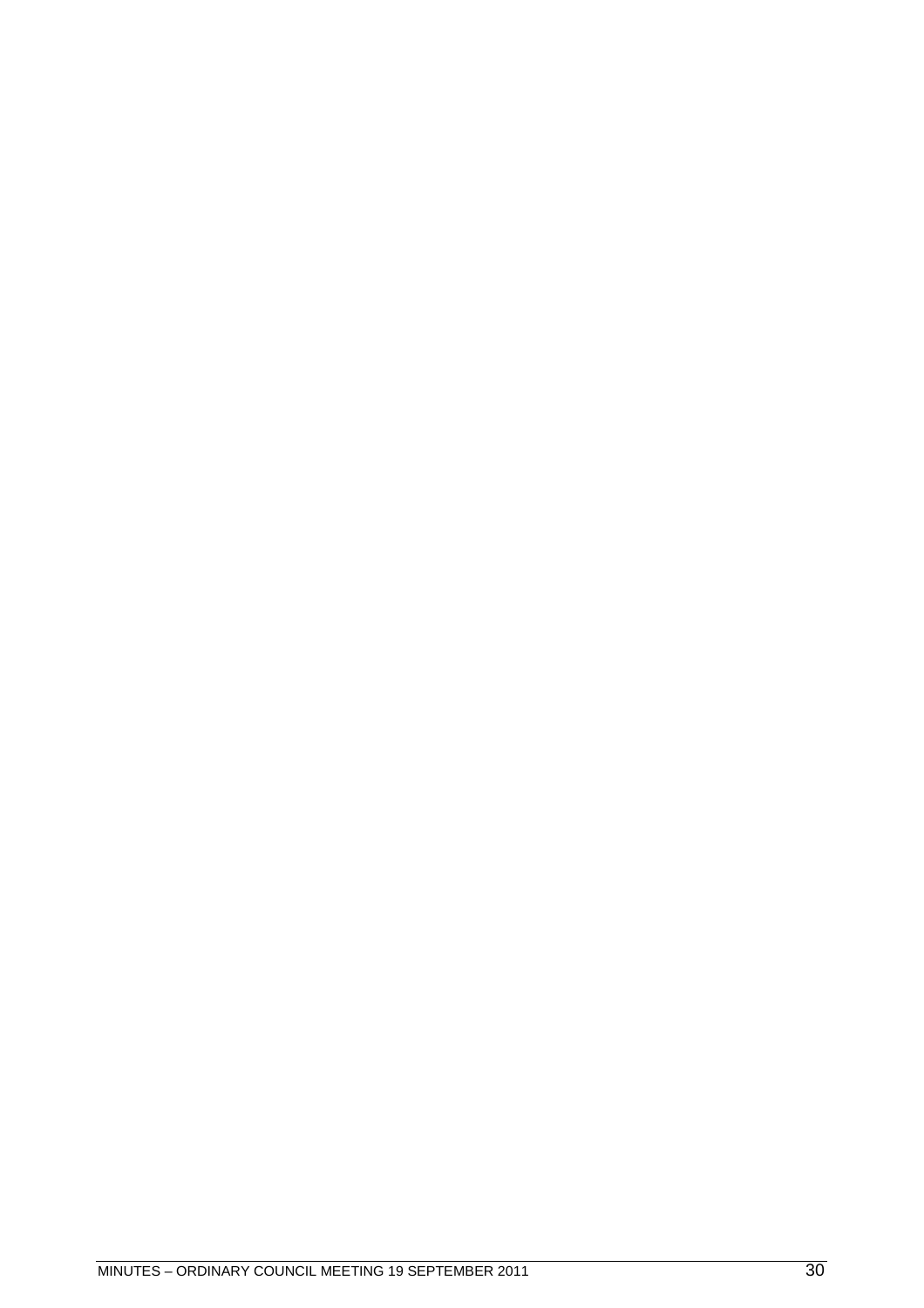### **Item 9.1.2 - Appendices**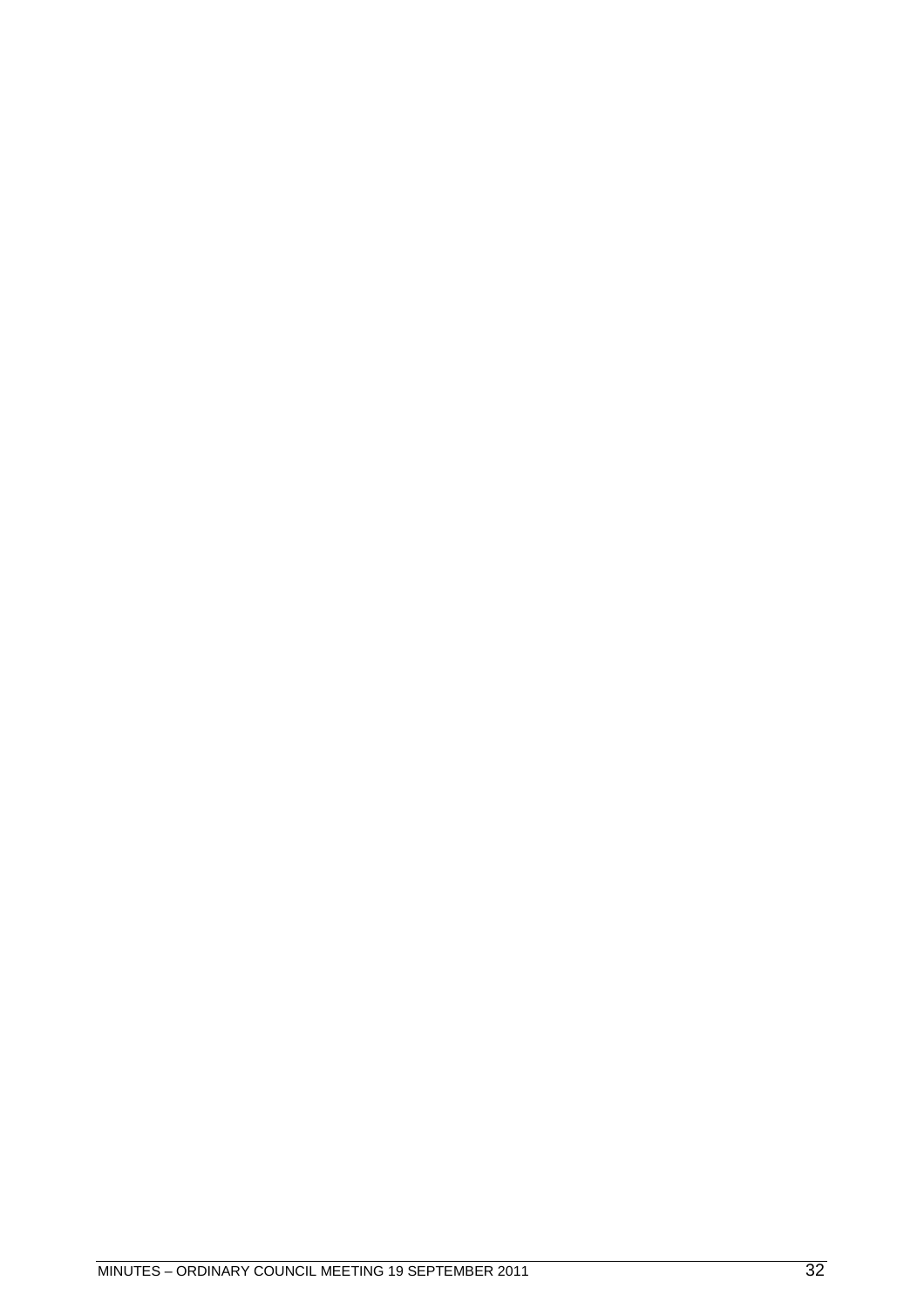### **9. OFFICER'S REPORTS**

**9.1 DEVELOPMENT REPORTS**

<span id="page-32-0"></span>**9.1.3 Demolition of Cottage at Lot 12 (17) Redmile Road, York**

*When acting as a planning authority in accordance with the powers conferred by the Planning and Development Act 2005 and any relevant scheme, the Council of the Shire is entitled to make decisions based only on proper planning considerations.*

| <b>FILE NO:</b>                | RE1.60385, P686                  |
|--------------------------------|----------------------------------|
| <b>COUNCIL DATE:</b>           | 19 September 2011                |
| <b>REPORT DATE:</b>            | 9 September 2011                 |
| <b>LOCATION/ADDRESS:</b>       | Lot 12 (17) Redmile Road, York   |
| <b>APPLICANT:</b>              | <b>M</b> Rust                    |
| <b>SENIOR OFFICER:</b>         | R Hooper, CEO                    |
| <b>REPORTING OFFICER:</b>      | J Jurmann, MPS                   |
| <b>DISCLOSURE OF INTEREST:</b> | Nil                              |
| <b>APPENDICES:</b>             | 1 – Locality Map                 |
|                                | 2 - Photographs                  |
|                                | 3 - Structural Engineer's Report |
|                                | 4 - Schedule of Submissions      |
| DOCUMENTS TARI ED.             | Mil                              |

### **DOCUMENTS TABLED: Nil**

#### **Summary:**

Council has received a planning application requesting permission to demolish the dwelling, known as 'Rosemary Cottage' at Lot 12 (17) Redmile Road, York.

The property is situated in the Blandstown Heritage Precinct and is subject to the provisions of the Local Planning Policy – Heritage Precincts and Places. It is this Policy that requires the submission of a planning application for development, including demolition on properties that are heritage listed or situated in a heritage precinct.

The application was advertised in accordance with the provisions of the York Town Planning Scheme No. 2 and four (4) submissions were received either objecting to or raising concerns regarding the proposal.

It is recommended that the application be APPROVED/REFUSED, subject to the conditions of approval recommended at the end of this report.

### **Background:**

Council at its Ordinary Meeting held on 18 October 2010 resolved to:

- *1. Serve the following notices requiring improvements to the house and land situated on Lot 12 (17) Redmile Road owned By Mr Michael Rust.*
- *2. Section 403, Local Government (Miscellaneous Provisions) Act 1960 declaring the building dangerous and requiring the building to be forthwith secured and repaired.*
- *3. Health Act 1911, Shire of York Health Local Laws, Part 2 Sanitation & Part 3 Housing and General requiring maintenance of the dwelling house.*
- *4. Local Government Act 1995 Schedule 3.1 ensuring that unsightly land is enclosed adequately by a fence and that overgrown vegetation, rubbish or disused material is removed from Lot 12 (17) Redmile Road that the Shire of York considers to be untidy."*

The Notices were served in the owner in accordance with the resolution of Council.

The owner appealed the time frame stipulated on the Notices to the State Administrative Tribunal and was successful in having the time frame varied in accordance with an approved schedule of works.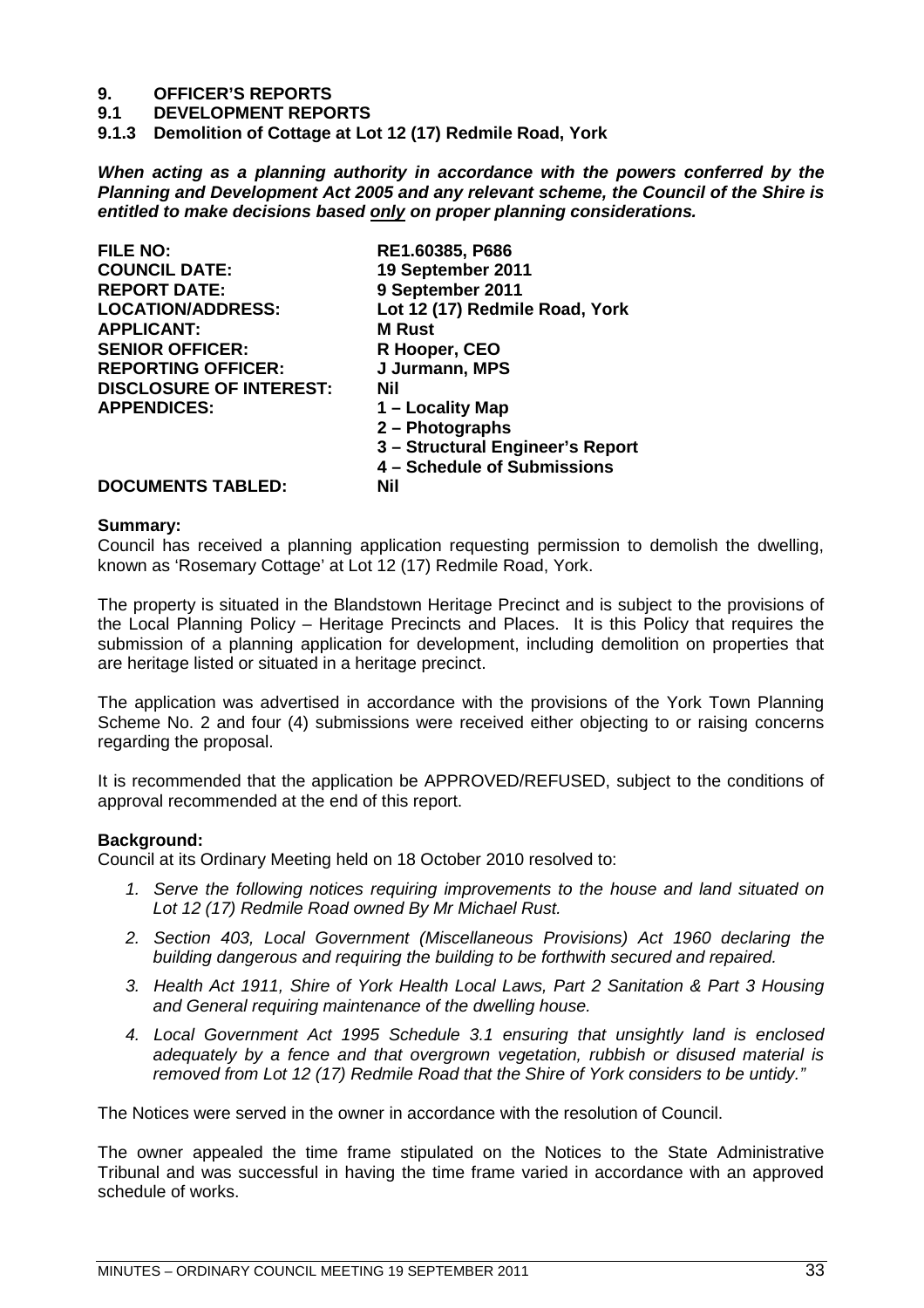The property condition has been monitored by Council's Manager of Health and Building and Environmental Health Officers, and to date inspections have revealed that the works have not been completed in accordance with the approved Schedule of Works.

Unfortunately, the condition of the dwelling and the property has continued to deteriorate, which has resulted in the owner submitting a planning application to demolish the dwelling.

### **Consultation:**

The application was advertised in accordance with Clause 7.3 of the York Town Planning Scheme No. 2, including adjoining landowner notification, a Notice on site, advertising in the Avon Valley Gazette and on Council's website.

Four (4) submissions were received either objecting to or raising concerns regarding the proposal. The content of the submissions have been considered during the assessment of this proposal. Refer to the Schedule of Submissions at Appendix 4.

### **Statutory Environment:**

York Town Planning Scheme No. 2

The property is zoned Residential R40 under the provisions of the Scheme.

Clause 4.2 of the Scheme requires a planning application for properties located in a heritage precinct designated under the Scheme.

Council has adopted a Local Planning Policy – Heritage Precincts and Places under the provisions of Clauses 5.1 and 8.8 of the Scheme. The Policy has designated two heritage precincts with the Shire – Central York and Blandstown. The subject site is located within the Blandstown precinct and although an example of architecture and construction in the 1850s, the dwelling is not listed on the Municipal Heritage Inventory.

The Blandstown precinct comprises approximately 37 buildings constructed from local materials, two bridges, Bland's Brook, a section of Avon River and a street layout that dates from the end of the nineteenth century that has cultural significance to York.

Clause 2.4.3 of the Policy relates to demolition of heritage places or places in a heritage precinct. Demolition of heritage places is not likely to be supported, especially if the reasons are solely based on the economic viability or if the building has been neglected. However, if the main reason is structural failure, then evidence must be provided. Council commissioned Avon Civil Engineering to assess the structural stability of the building. The report dated 23 June 2010 stated "the building is in an extremely poor condition that renders it unfit for habitation". Therefore, the demolition of the building can be supported under the provisions of the Policy.

### **Policy Implications:**

The proposed demolition is consistent with the provisions of the York Town Planning Scheme No. 2 and the Local Planning Policy – Heritage Precincts and Places.

### **Financial Implications:**

There are no financial implications associated with the proposal for the Shire.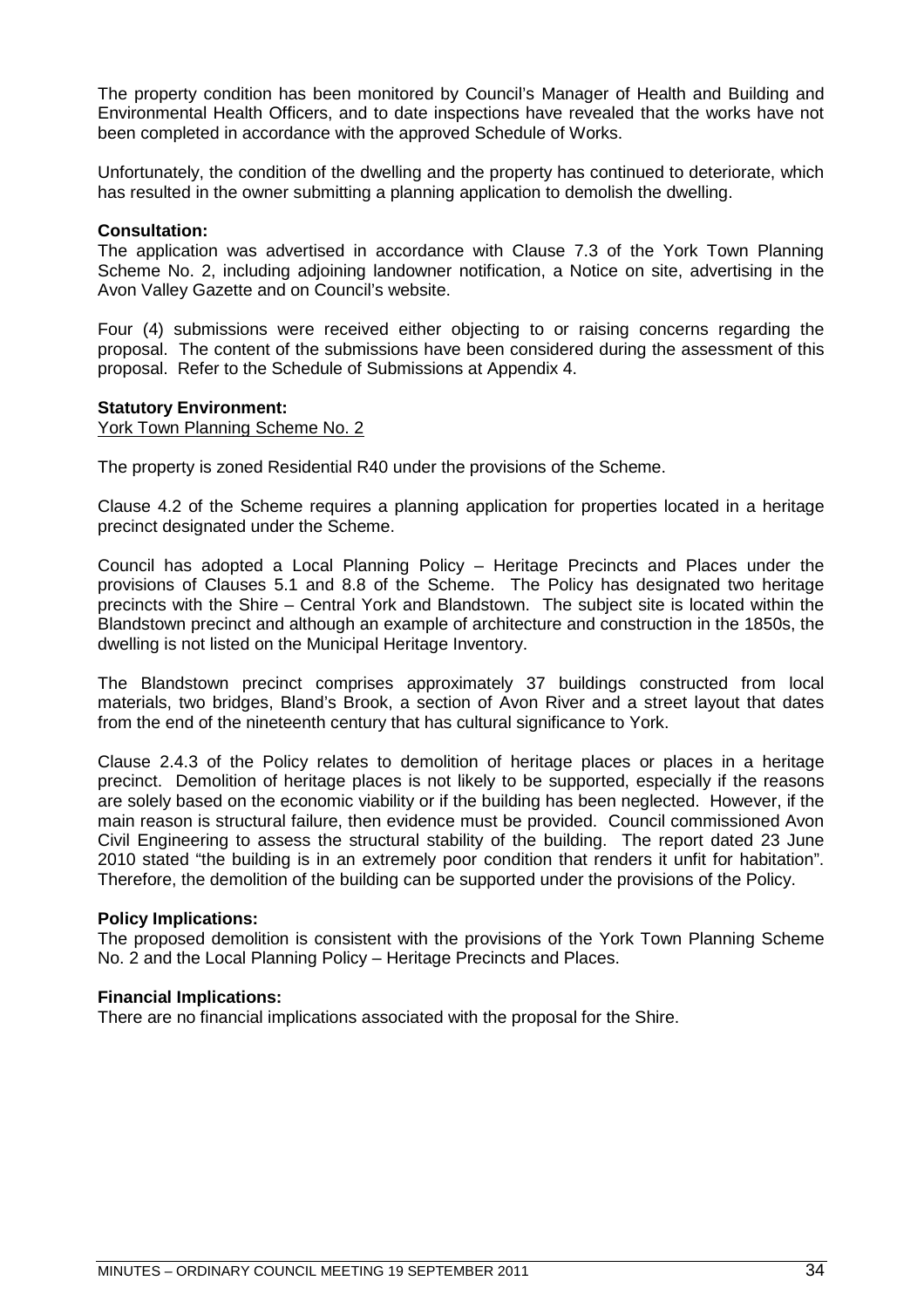### **Strategic Implications:**

The objective of the York Local Planning Strategy with regards to heritage is to "recognise the opportunity to protect and preserve the significant heritage values of York and promote new development that integrates and enhances these values".

It is considered, that unfortunately, the opportunity to protect and preserve the heritage value of Rosemary Cottage has passed and that the state of the cottage has become beyond economic repair. It is therefore considered that the demolition of the cottage is not inconsistent with the objectives of the Strategy.

**Voting Requirements: Absolute Majority Required: No**

**Site Inspection: Site Inspection Undertaken: Yes**

### **Triple bottom Line Assessment:**

### **Economic Implications:**

The demolition of the cottage is a decision for the landowner and is possibly the best decision economically.

### **Social Implications:**

The preservation of items of cultural significance is an important social objective. The demolition of this cottage is not expected to have wider social implications.

### **Environmental Implications:**

There are no environmental implications associated with this proposal.

### **Comment:**

The issues raised in the submissions have been considered in the assessment of this proposal, particularly in determining the best planning outcome for the site and for Blandstown. Unfortunately, as stated in the engineer's report, the dwelling has become structural unstable and unfit for human habitation.

It must be acknowledged that with significant financial outlay, Rosemary Cottage could be saved. However, this is a decision for the landowner and not for Council, especially noting that the property is not heritage listed and was not recommended for listing when the heritage list was compiled by the Shire and heritage experts.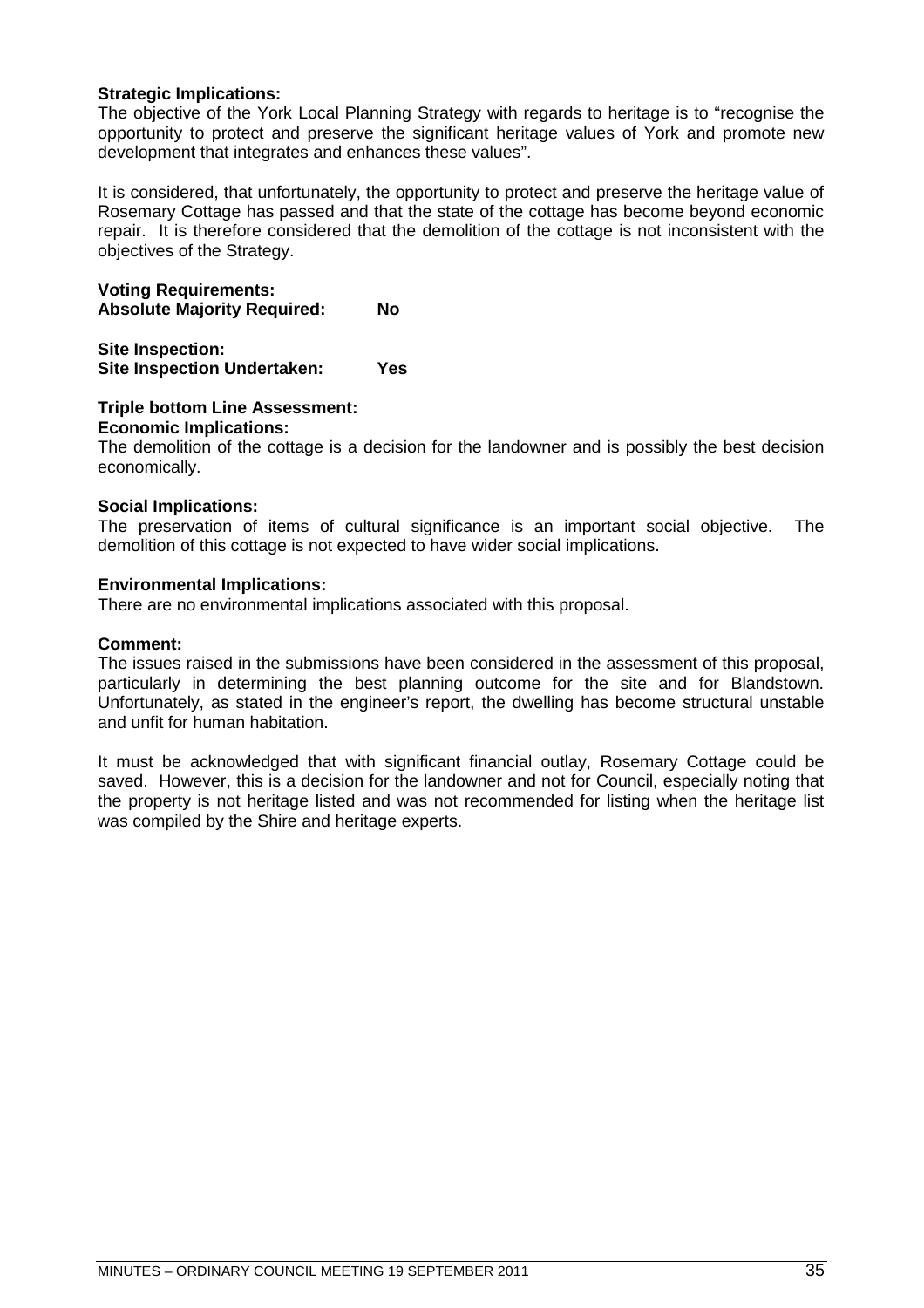### **RESOLUTION 070911**

**Moved: Cr Lawrance Critical Condetive Seconded: Cr Randell** 

*"That Council:*

*APPROVE the planning application for the demolition of Rosemary Cottage located at Lot 12 (17) Redmile Road, York, subject to the following conditions of consent:*

- *1. The development must be substantially commenced within three (3) months from the date of determination.*
- *2. The development shall be carried out in accordance with the Shire of York Local Planning Policy for Heritage Places and Precincts. Photographs of the building are to be submitted to the Shire for records.*
- *3. All works must be carried out wholly within the property and must not obstruct or impact on pedestrian or vehicular safety.*
- *4. All demolition wastes must be disposed of at an approved waste management facility.*
- *5. Any asbestos must be removed, handled and disposed of in accordance with the requirements of Worksafe.*

*Advice notes:*

- *Note 1: If the development the subject of this approval is not substantially commenced within a period of 3 months, or such other period specified in the approval, after the date of determination, the approval will lapse and be of no further effect.*
- *Note 2: Where an approval has so lapsed, no development is to be carried out without the further approval of the local government having first been sought and obtained.*
- *Note 3: If an applicant is aggrieved by this determination, there is a right of appeal under the Planning and Development Act 2005. An appeal must be lodged within 28 days of the date of determination.*
- *Note 4: This approval is not a demolition licence. In accordance with the provisions of the Local Government (Miscellaneous Provisions) Act 1960, an application for a demolition licence must be submitted to, and approval granted by the local government prior to the commencement of works."*

*CARRIED: 5/0*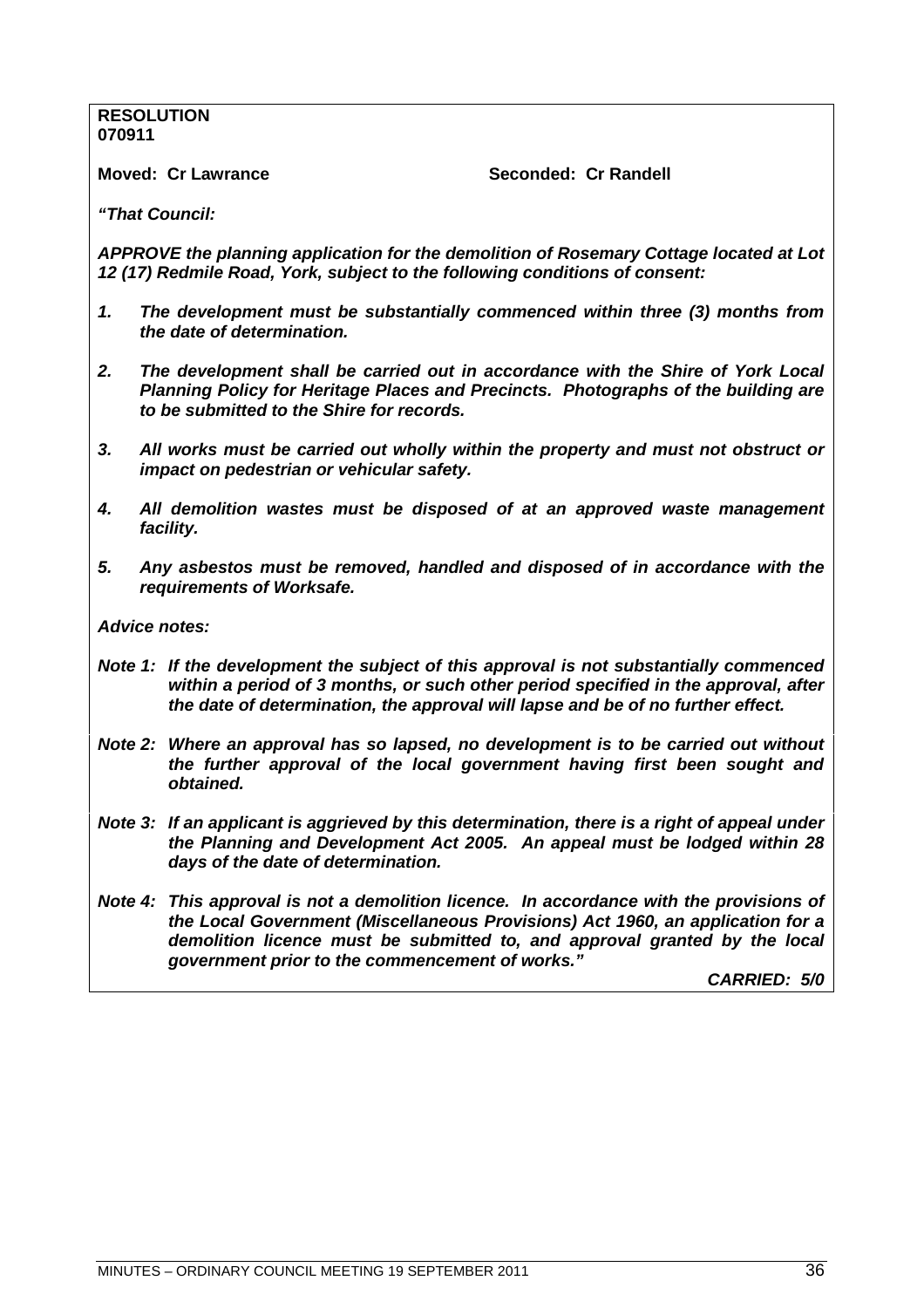# **Item 9.1.3 - Appendices**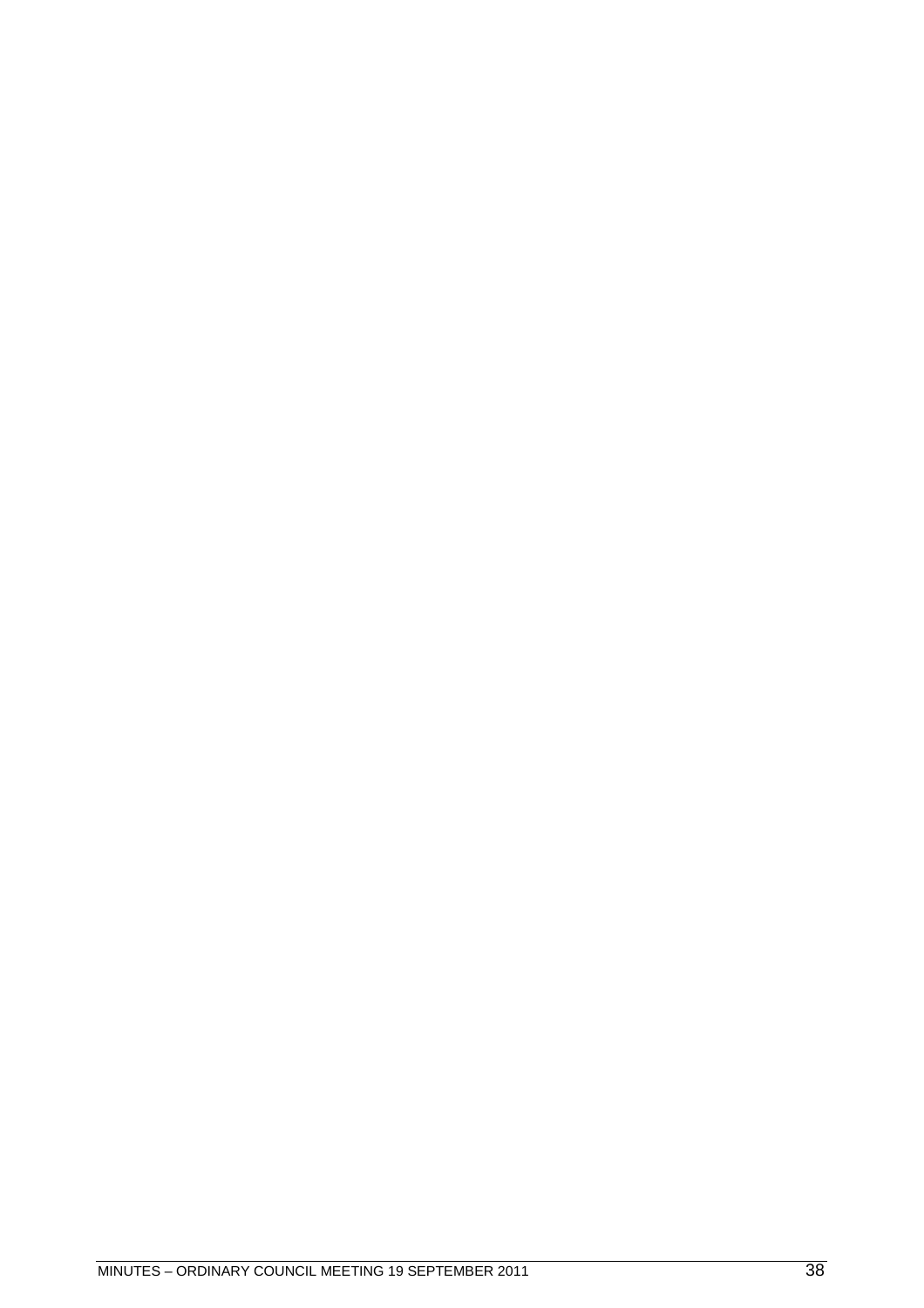## **9. OFFICER'S REPORTS**

**9.1 DEVELOPMENT REPORTS**

**9.1.4 Proposed Scheme Amendment No. 43 – Omnibus Amendment**

*When acting as a planning authority in accordance with the powers conferred by the Planning and Development Act 2005 and any relevant scheme, the Council of the Shire is entitled to make decisions based only on proper planning considerations.*

| <b>FILE NO:</b>                | <b>PS.TPS.38</b>                   |
|--------------------------------|------------------------------------|
| <b>COUNCIL DATE:</b>           | 19 September 2011                  |
| <b>REPORT DATE:</b>            | 8 September 2011                   |
| <b>LOCATION/ADDRESS:</b>       | <b>Various</b>                     |
| <b>APPLICANT:</b>              | Various & Shire of York            |
| <b>SENIOR OFFICER:</b>         | R Hooper, CEO                      |
| <b>REPORTING OFFICER:</b>      | J Jurmann, MPS                     |
| <b>DISCLOSURE OF INTEREST:</b> | Nil                                |
| <b>APPENDICES:</b>             | 1 - Scheme Amendment Documentation |
|                                | 2 – Schedule of Submissions        |
| <b>DOCUMENTS TABLED:</b>       | Nil                                |

#### **Summary:**

On 17 August 2009 Council at its Ordinary Meeting resolved to initiate Scheme Amendment No. 43, known as the 'Omnibus Amendment' to rezone a number of properties to more appropriate zonings.

The Scheme Amendment was advertising in accordance with the Town Planning Regulations and the submissions have been considered.

Council is now asked to resolve to amend the scheme and to request approval from the Western Australian Planning Commission and the Minister of Planning.

### **Background:**

Council at its Ordinary Meeting held on 17 August 2009 to:

"That Council resolves to -

*1. Amend in accordance with Section 75 of the Planning and Development Act 2005 the Shire of York Town Planning Scheme No. 2, in respect of Amendment No. 43 by:*

*Rezoning Lots 1 to 5 Macartney Street and Lot 342 Grey Street from 'Residential R10/30' to 'Residential R10/40';*

*Rezoning Lot 50 Avon Terrace from 'Residential R10' to 'Residential R40';*

*Rezoning Lots 57 and 143 Osborne Road and Lot 54 Springs Road from 'Recreation and Open Space' to 'Rural Residential';*

*Rezoning Portion of Lot 2 Redmile Road from 'Recreation and Open Space' to 'Residential R5/40';*

*Rezoning Lot 551 Avon Terrace and Lot 552 Lowe Street from 'Public Purposes' to 'Town Centre';*

*Zoning Lots 500 and 501 Bayly Road 'Rural Residential' (closed road reserve);*

*Rezoning Lot 615 Brook Street from 'Public Purposes' to 'Special Use Zone'; and amending the Scheme Maps accordingly; and*

*Inserting the following 'Special Use Zone 6' into Schedule 3:*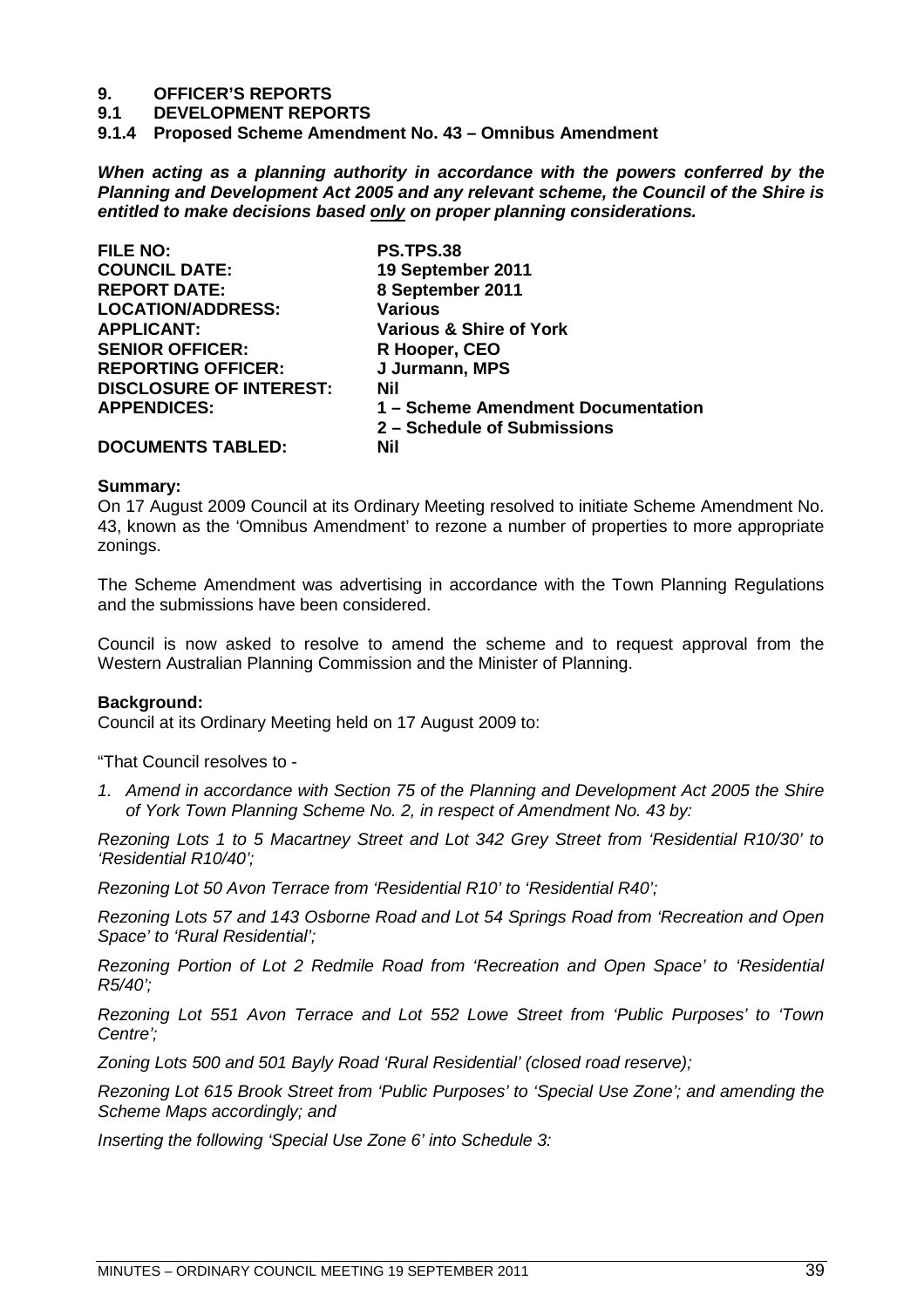|                 |   | No   Particulars of Land                      | <b>Special Use</b>                                                                                                             | Conditions                                                                                                                                                                                                                                                                                                                                                                                                                                                                       |
|-----------------|---|-----------------------------------------------|--------------------------------------------------------------------------------------------------------------------------------|----------------------------------------------------------------------------------------------------------------------------------------------------------------------------------------------------------------------------------------------------------------------------------------------------------------------------------------------------------------------------------------------------------------------------------------------------------------------------------|
| SU <sub>6</sub> | 6 | Lot 615 Brook Street  <br>(Old York Hospital) | Function Centre,<br>Exhibition<br>Centre,<br>Restaurant, Art<br>Gallery,<br>Residential.<br><b>Short Term</b><br>Accommodation | All development (including<br>1.<br>change of use) shall be<br>subject to application for<br>approval by the Heritage<br>Council of Western Australia<br>and in accordance with an<br>approved conservation plan.<br>2. All development (including<br>change of use) shall be<br>subject to application for the<br>local government's planning<br>consent and in accordance<br>with the Shire of York Local<br>Planning Policy Heritage<br>Places and Precincts (as<br>amended). |

- *2. Authorise the Shire President and the Chief Executive Officer to execute the relevant documentation;*
- *3. Forward the Town Planning Scheme Amendment to the Environmental Protection Authority requesting consent to advertise; and*
- *4. Upon receipt of consent to advertise from the Environmental Protection Authority, advertise the amendment for a period of 42 days in accordance with the Town Planning Regulations 1967."*

The Environmental Protection Authority granted permission to advertise on 29 December 2010. However, advertising was not carried out as there was an amendment to the proposal requested for 68 Avon Terrace.

Following the request for inclusion of 68 Avon Terrace into the 'Omnibus' Scheme Amendment No. 43, Council considered a further report at its Ordinary Meeting held on 21 February 2011 and resolved as follows:

*"That Council resolve to modify Amendment No 43 (Omnibus Amendment) by:*

- *1 inserting a new No 9 after No 8 on Page 2 which states the following:*
	- *"9. Rezone Lot 9 (68) Avon Terrace, York from "Residential R40" to "Town Centre"."*
- *2 inserting appropriate background and overview information into the Report section of Amendment 43; and*
- *3 inserting a new No 9 after No 8 on Page 35 which states the following:*
	- *"9. Rezone Lot 9 (68) Avon Terrace, York from "Residential R40" to "Town Centre"."*
- *4 Authorise the Shire President and the Chief Executive Officer to execute the relevant documentation;*
- *5 Forward the Town Planning Scheme Amendment to the Environmental Protection Authority requesting consent to advertise; and*
- *6 Upon receipt of consent to advertise from the Environmental Protection Authority, advertise the amendment for a period of 42 days in accordance with the Town Planning Regulations 1967."*

The Environmental Protection Authority granted advertising for the amended proposal on 7 July 2011.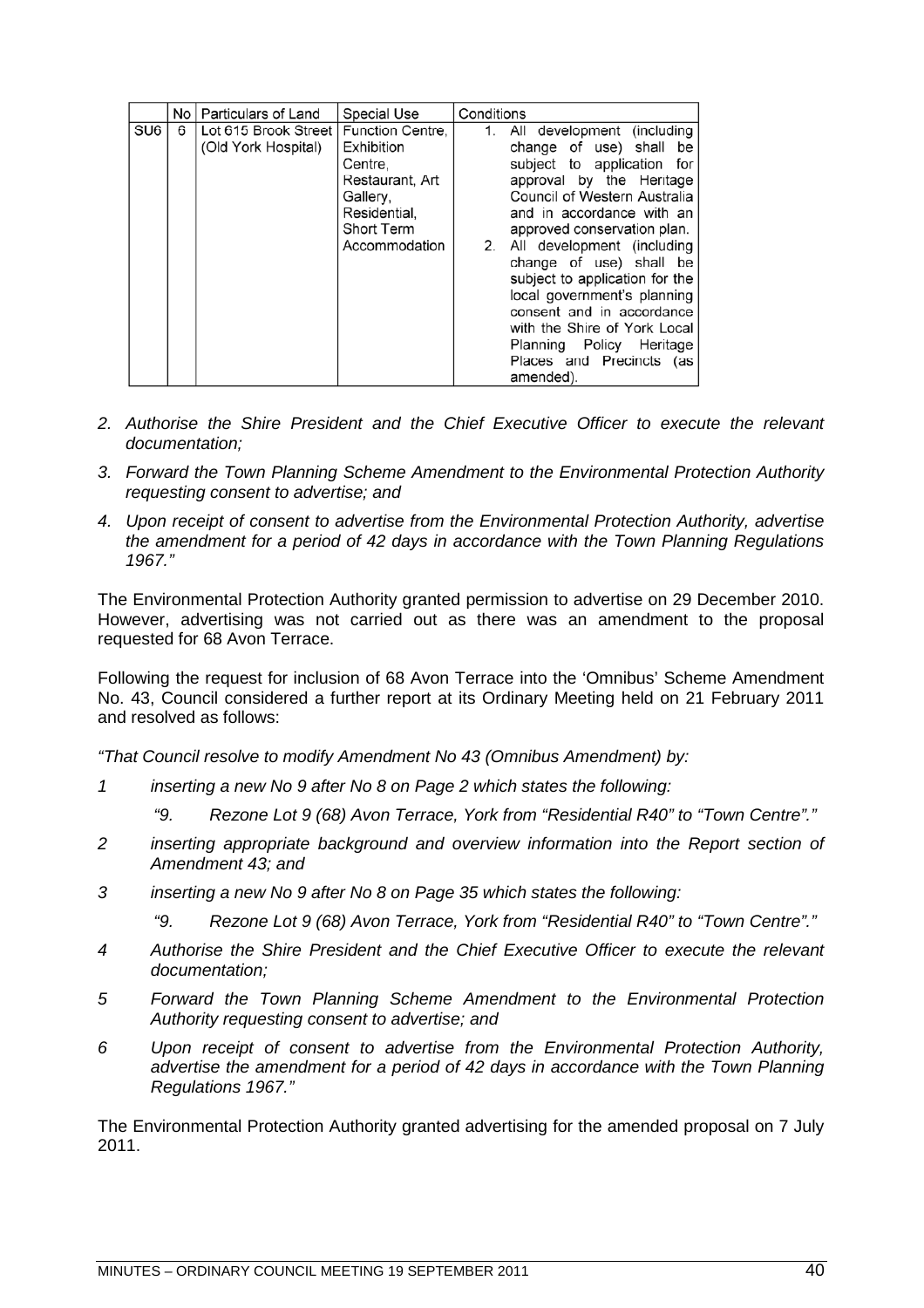## **Consultation:**

Advertising commenced on 13 July 2011 and concluded on 30 August 2011. Affected landowners were notified by letter and advertisements were placed in the Avon Valley Gazette and on Council's website. The scheme documents were available for viewing at Council's Office.

Eight (8) submissions were received from government departments during the exhibition period. No submissions from the public were received.

The content of the submissions have been considered and were appropriate amendments have been made to the scheme documentation. Refer to the Schedule of Submissions in Appendix 2 of this report.

It should be noted that the scheme amendment documentation has been amended in light of the submission received from the Department of Regional Development and Lands to delete the proposed rezoning of Lots 500 and 501 Bayly Road. Since the initiation of the scheme amendment, these lots have been cancelled and the lands comprising these lots have been partly sold by amalgamation into adjoining lots and partly reserve as Lot 504 for an 'Emergency Access Lane', as Reserve 50319 under management of the Shire of York.

### **Statutory Environment:**

Planning and Development Act 2005

Town Planning Regulations 1967

York Local Planning Strategy

York Town Planning Scheme No. 2

### **Policy Implications:**

The proposed rezoning of the lots is consistent with the provisions of the York Local Planning Strategy.

### **Financial Implications:**

The rezoning will enable better use and development of the properties.

### **Strategic Implications:**

As indicated above, the proposed rezoning is consistent with the objectives and actions of the Planning Strategy.

## **Voting Requirements:**

**Absolute Majority Required: No**

**Site Inspection: Site Inspection Undertaken: Yes**

#### **Triple bottom Line Assessment: Economic Implications:**

The provision of certainty and equal opportunities for landowner in the sewered areas will stimulate additional commercial and residential development and contribute to the local economy.

### **Social Implications:**

Additional commercial and residential development will bring more residents to the town centre and will also add to the vibrancy of the town.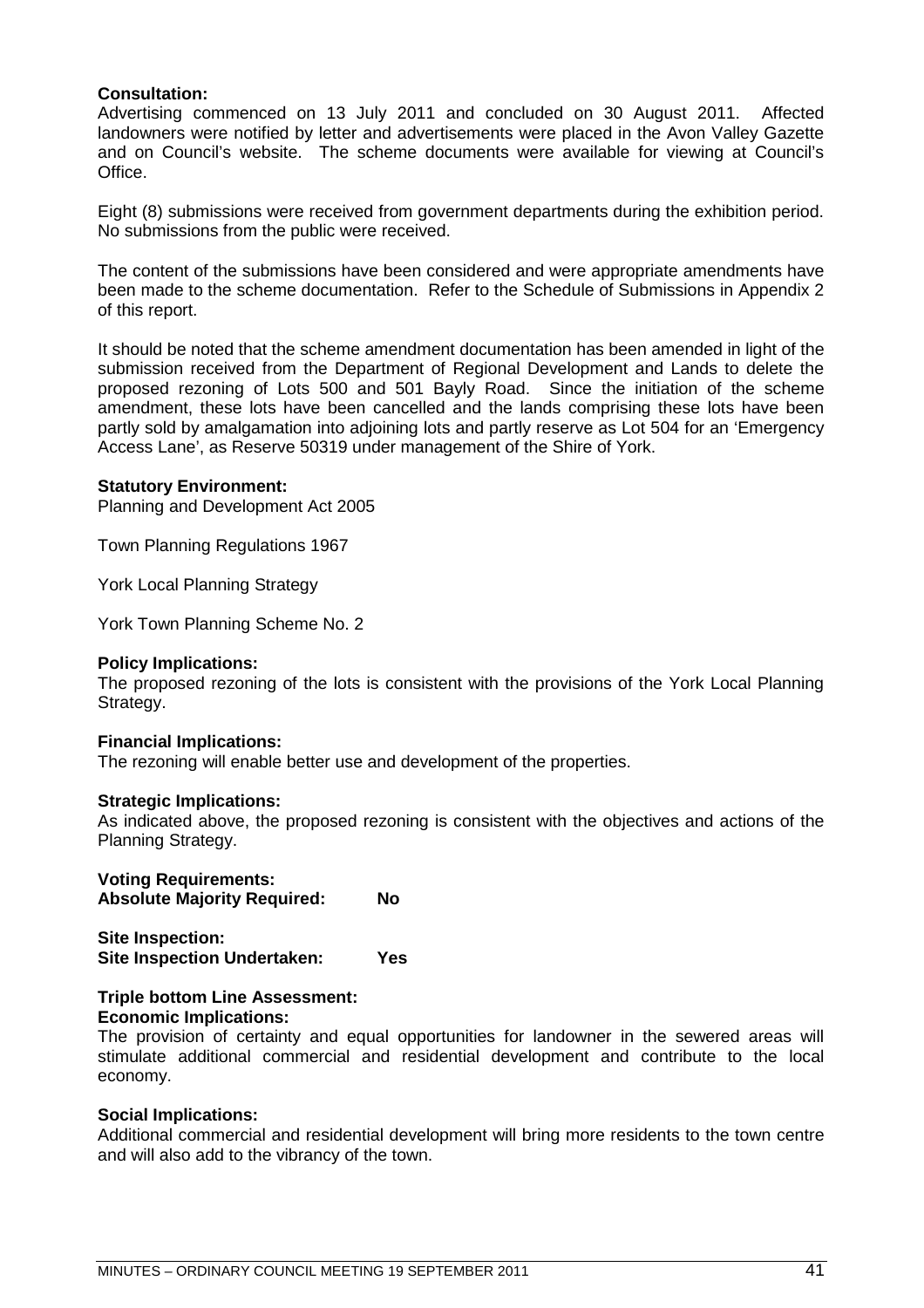## **Environmental Implications:**

The provision of reticulated sewer service will significantly reduce the health risks associated with septic systems.

Some properties are affected by flood issues due to their proximity to the Avon River. This has been addressed in the scheme amendment documentation.

## **Comment:**

This Scheme Amendment will give the properties in question the same development options that other properties that are either connected to reticulated sewer or are zoned appropriately.

The proposed zoning and coding of the properties are in accordance with the York Local Planning Strategy for the expansion of the town centre, residential areas and Mt Hardey ruralresidential area and the property owners will benefit from certainty and development opportunities afforded from the new zoning and coding.

The issues raised in the submissions received from government agencies have been considered, and where appropriate, the scheme amendment documentation has been amended. For example, the proposed rezoning of the lots in Bayly Road has been removed from the scheme amendment proposal as a direct result of the submission received from the Department of Regional Development and Lands.

It is therefore recommended to resolve to amend the York Town Planning Scheme No. 2 by approving Scheme Amendment No. 43.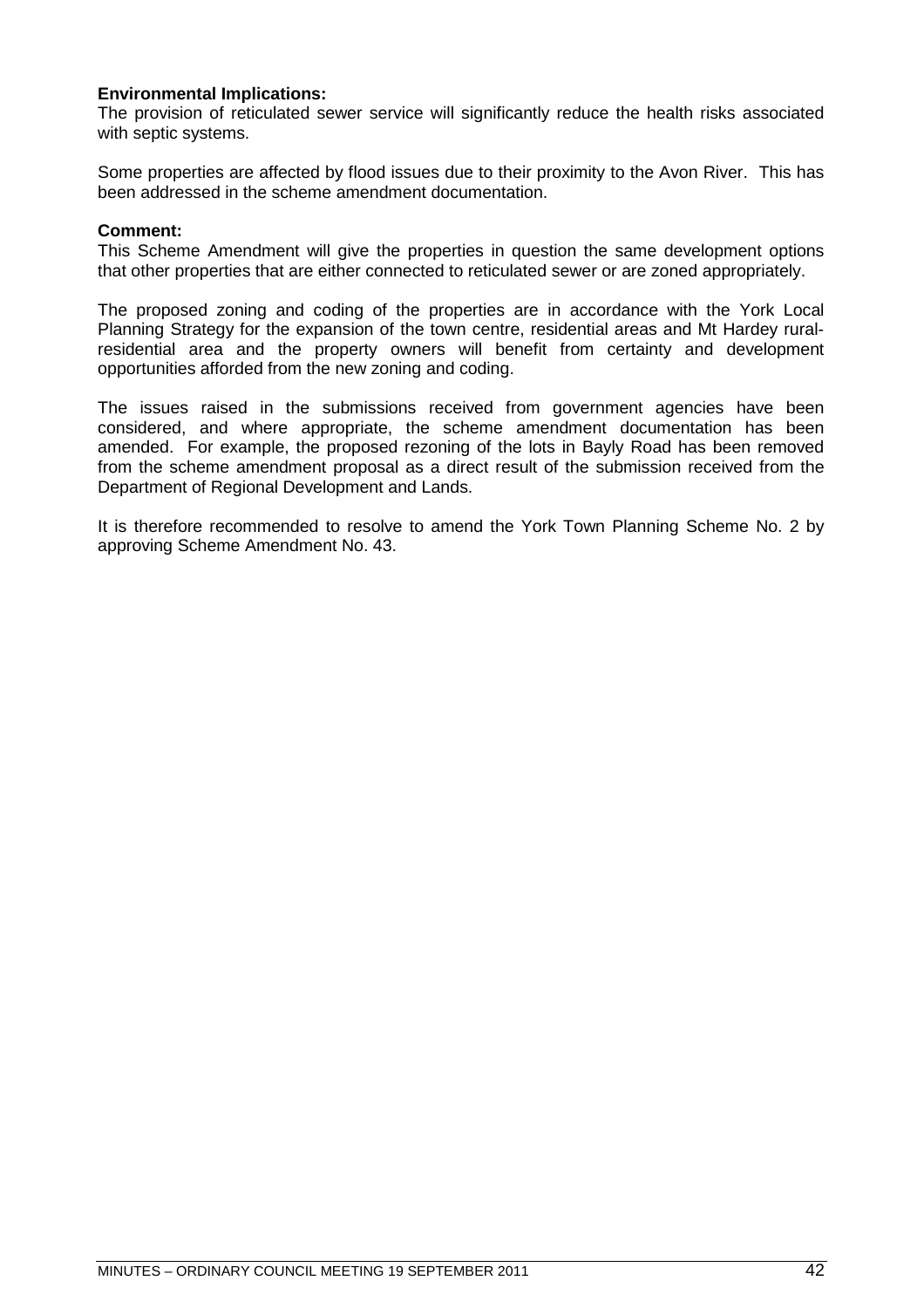## **RESOLUTION 080911**

#### **Moved: Cr Boyle Seconded: Cr Lawrance**

*"That Council, pursuant to Part 5 of the Planning and Development Act 2005, in respect to Amendment No. 43 to the York Town Planning Scheme No. 2, resolves to –*

- *1. Adopt, in accordance with Part 5 of the Planning and Development Act 2005, for final approval the proposed amendment with modification by:*
- *Rezoning Lots 1 to 5 Macartney Street and Lot 342 Grey Street from 'Residential R10/30' to 'Residential R10/40';*
- *Rezoning Lot 50 Avon Terrace from 'Residential R10' to 'Residential R40';*
- *Rezoning Lots 57 and 143 Osborne Road and Lot 54 Springs Road from 'Recreation and Open Space' to 'Rural Residential';*
- *Rezoning Portion of Lot 2 Redmile Road from 'Recreation and Open Space' to 'Residential R5/40';*
- *Rezoning Lot 551 Avon Terrace and Lot 552 Lowe Street from 'Public Purposes' to 'Town Centre';*
- *Rezoning Lot 615 Brook Street from 'Public Purposes' to 'Special Use Zone'; and amending the Scheme Maps accordingly;*
- *Inserting the following 'Special Use Zone 6' into Schedule 3:*

|                 |   | No   Particulars of Land                    | Special Use                                                                                                             | Conditions                                                                                                                                                                                                                                                                                                                                                                                                                                                                       |
|-----------------|---|---------------------------------------------|-------------------------------------------------------------------------------------------------------------------------|----------------------------------------------------------------------------------------------------------------------------------------------------------------------------------------------------------------------------------------------------------------------------------------------------------------------------------------------------------------------------------------------------------------------------------------------------------------------------------|
| SU <sub>6</sub> | 6 | Lot 615 Brook Street<br>(Old York Hospital) | Function Centre,<br>Exhibition<br>Centre.<br>Restaurant, Art<br>Gallery,<br>Residential,<br>Short Term<br>Accommodation | All development (including<br>1.<br>change of use) shall be<br>subject to application for<br>approval by the Heritage<br>Council of Western Australia<br>and in accordance with an<br>approved conservation plan.<br>2. All development (including<br>change of use) shall be<br>subject to application for the<br>local government's planning<br>consent and in accordance<br>with the Shire of York Local<br>Planning Policy Heritage<br>Places and Precincts (as<br>amended). |

- *Rezone Lot 9 (68) Avon Terrace, York from 'Residential R40' to 'Town centre'.*
- *2. Authorise the Shire President and the Chief Executive Officer to execute the relevant documentation; and*
- *3. Forward Scheme Amendment No. 43 to the Western Australian Planning Commission and the Minister for Planning requesting final approval."*

*CARRIED: 5/0*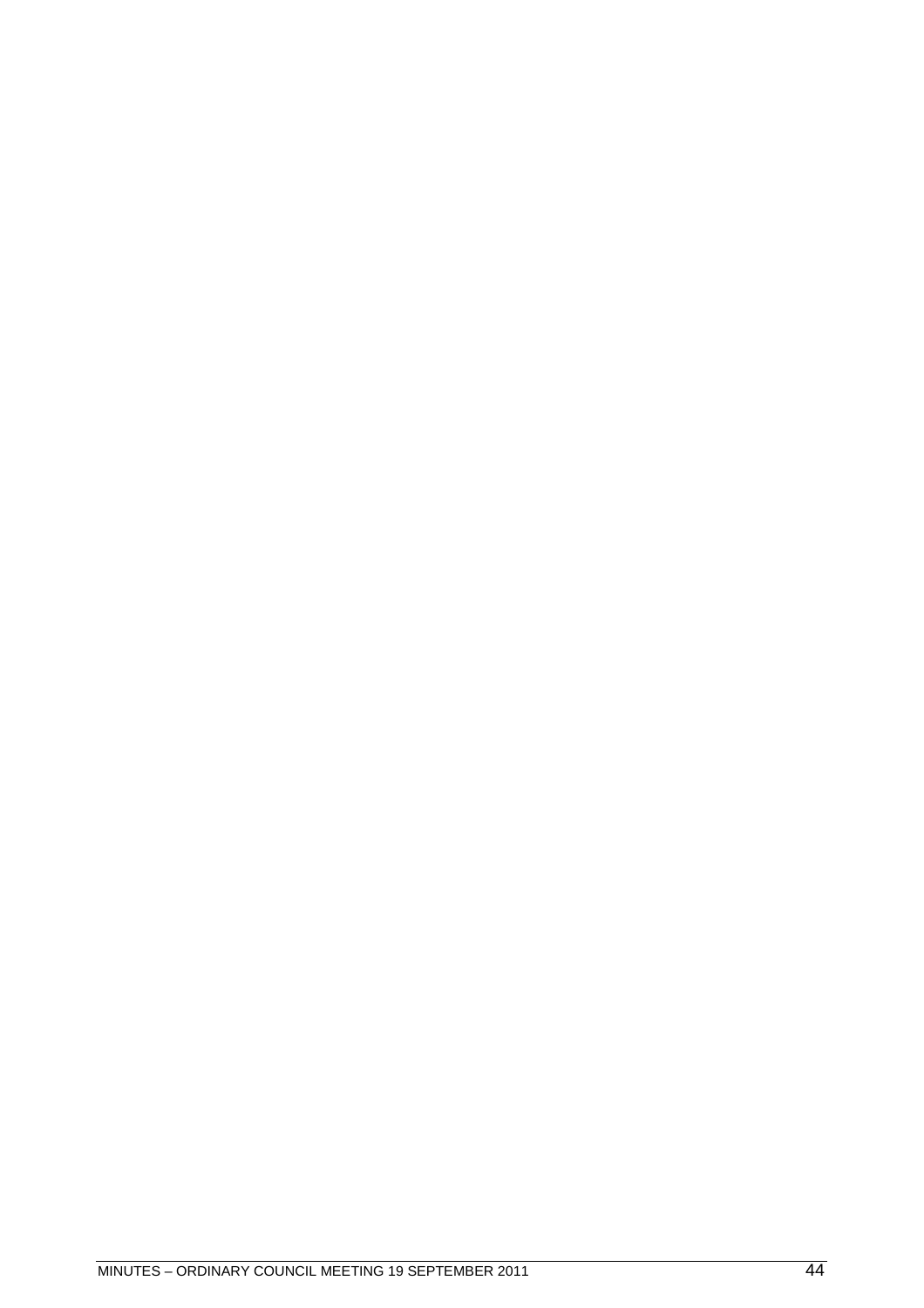## **Item 9.1.4 - Appendices**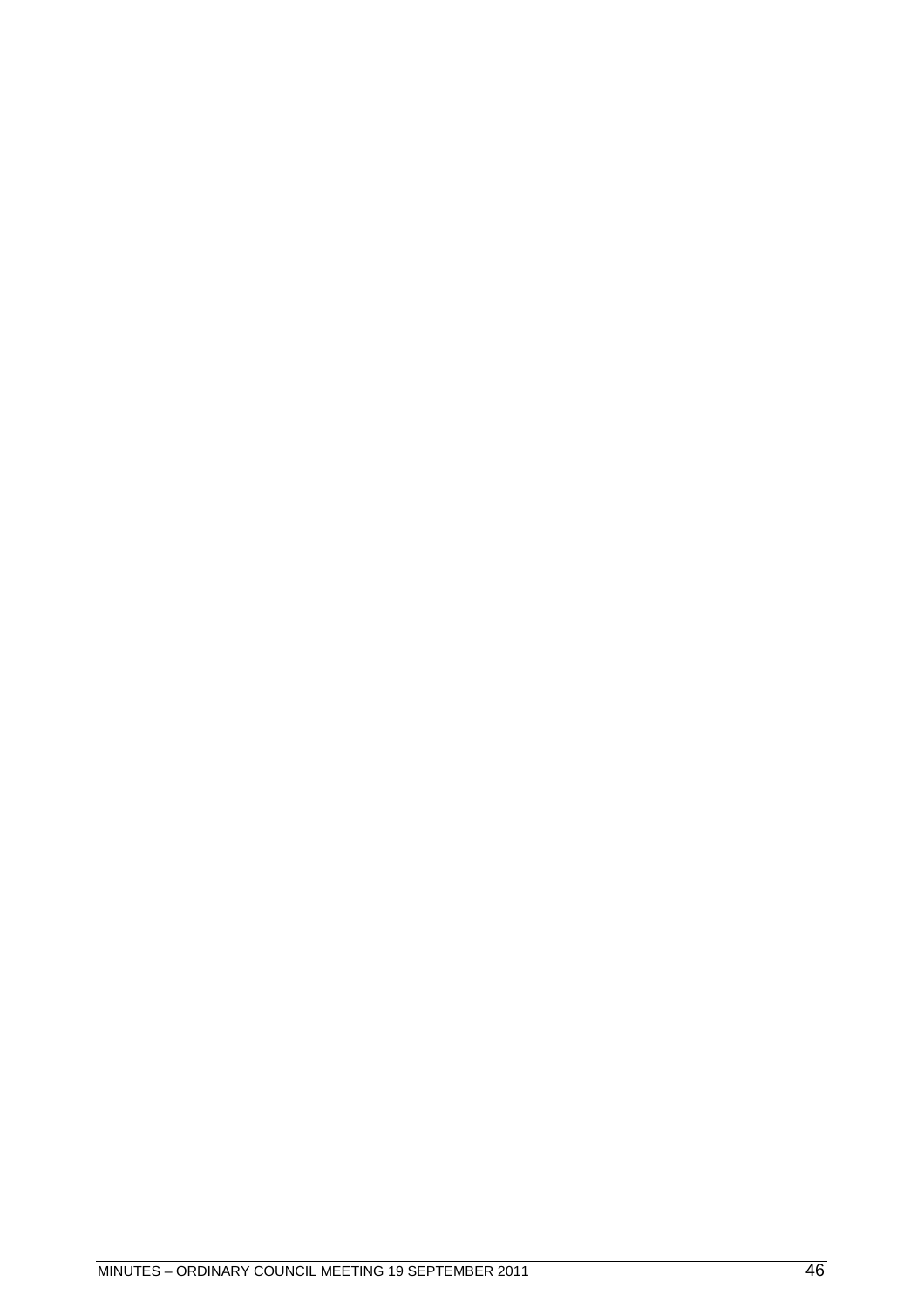# **9.2 Administration Reports**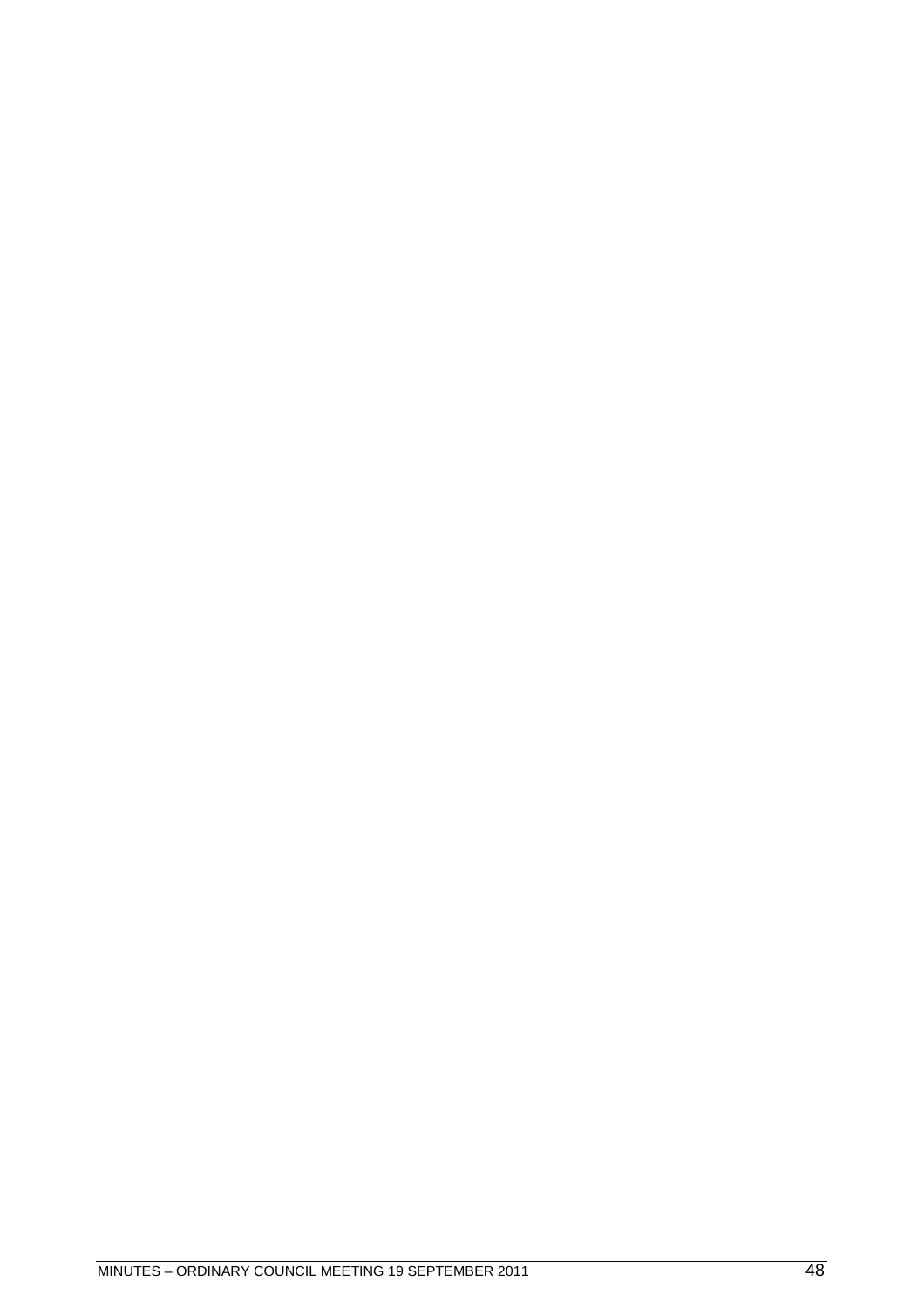# **9. OFFICER'S REPORTS**

## **9.2 ADMINISTRATION REPORTS**

**9.2.1 Balbally Pty Ltd – Lease – Reserve 34841**

| <b>FILE NO:</b>                | <b>CCP.19</b>                                 |
|--------------------------------|-----------------------------------------------|
| <b>COUNCIL DATE:</b>           | 19 September 2011                             |
| <b>REPORT DATE:</b>            | <b>22 August 2011</b>                         |
| <b>LOCATION/ADDRESS:</b>       | Lot 588 South Street, York                    |
| <b>APPLICANT:</b>              | <b>Balbally Pty Ltd (M York)</b>              |
| <b>SENIOR OFFICER:</b>         | R Hooper, CEO                                 |
| <b>REPORTING OFFICER:</b>      | <b>T Cochrane, DCEO</b>                       |
| <b>DISCLOSURE OF INTEREST:</b> | <b>Nil</b>                                    |
| <b>APPENDICES:</b>             | Appendix A-Example Lease                      |
| <b>DOCUMENTS TABLED:</b>       | <b>Reserve Detail and Government Gazettes</b> |
|                                | <b>Draft Lease</b>                            |
|                                |                                               |

## **Summary:**

That Council supports the proposed new lease and alteration to the lease area and submits the proposed lease to the Department of Regional Development and Lands for final approval.

## **Background:**

Council at its Ordinary Council meeting held on the  $15<sup>th</sup>$  February 2010 resolved as follows:

## *"That Council:*

- *1. Advise Mr M York of Balbally Pty Ltd that the renewal is granted in accordance with the existing lease arrangements – Schedule 1 commencing 1 July 2010 – 30th June 2015; and*
- *2. Advertise the proposed extension of the existing lease with Balbally Pty Ltd for Reserve 34841 (part lot 588, York) for a period of five years with the option of a further five years, effective from the 1 July 2015 and 1 July 2020, for the purposes of operating a kiosk, in accordance with the terms and conditions of the existing lease.*

### *Advice Note:*

*The Local Government Act stipulates that a minimum of 2 weeks is required to allow for submissions, however a 28 day submission period will be advertised for public comments to be received."*

The above was advertised in the Community Matters in the April 2010 edition.

Council wrote to the Department of Regional Development and Lands seeking advice on the  $14^{th}$  June 2010:

*"… The area in question is not covered by the lease in place with Balbally Pty Ltd, please refer to attached maps.*

*In regards to the lease could you please provide comment on extending the lease to Balbally Pty Ltd with an additional two five year terms until 30th June 2025? An advert has been placed in the local paper and no comments were received."*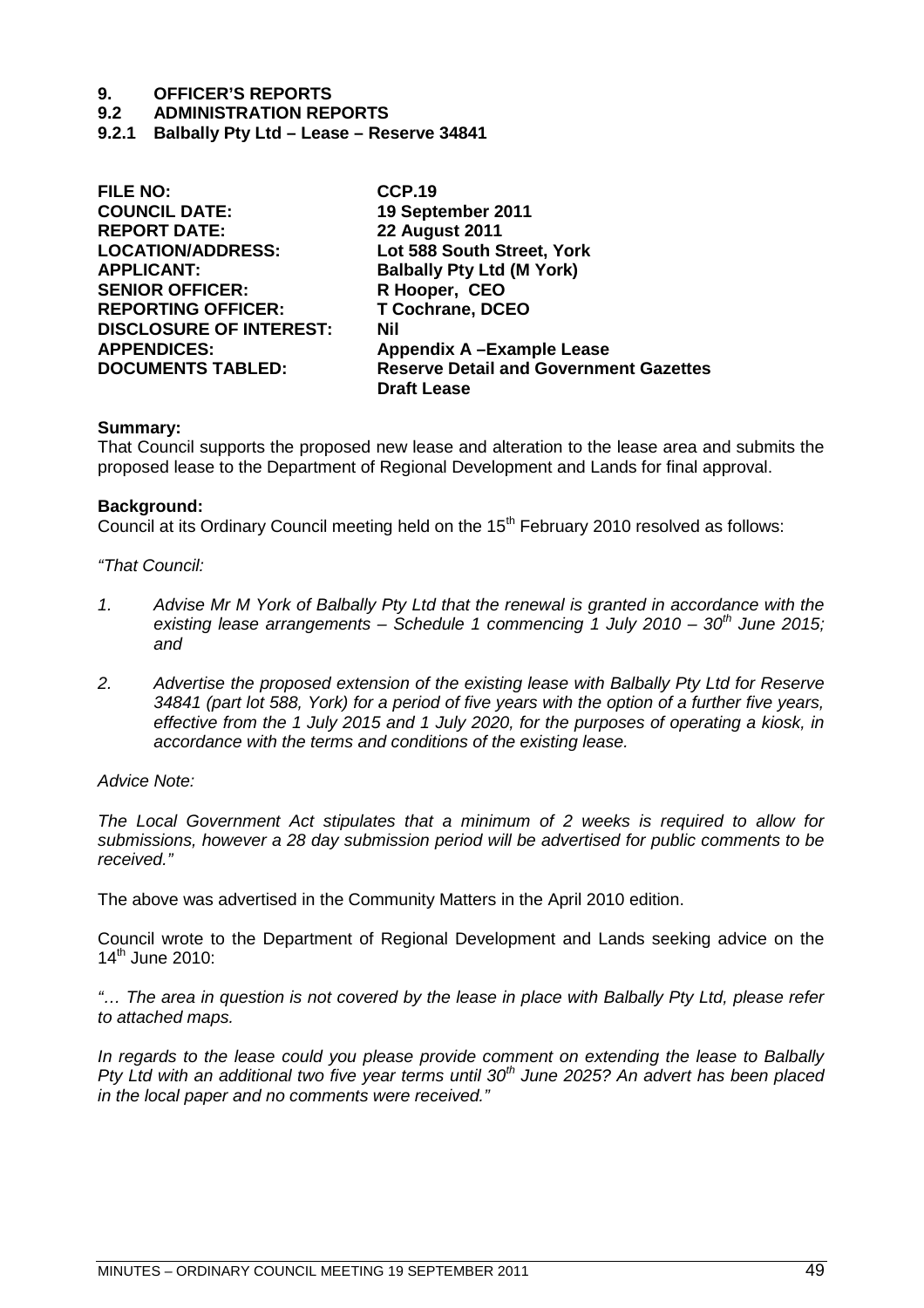Council at its Ordinary Council meeting held on the 21<sup>st</sup> June 2010 resolved as follows:

*"That Council advise Balbally Pty Ltd that it supports the lease extension for the land at Reserve 34841 (Part Lot 588) South Street subject to the following:*

- *1. A new Deed being signed by both parties, stipulating that the extension is granted for two additional five year periods from the 1st July 2015 and the 1st July 2020, at the cost of the applicant;*
- *2. A review of the lease being undertaken July each calendar year;*
- *3. That the lease is not transferrable without the written approval of Council; and*
- *4. Any conditions put in place by the Department of Regional Development and Lands to be adhered to."*

Council wrote to the Department of Regional Development and Lands on the 1<sup>st</sup> July 2010:

*"The original intent of leasing the whole Reserve was to operate an archery park. Council's records show that the Lessee has not been operating as an archery park for some time and a change to the area and the use changed with the new Deed Lease dated 26 March 2001, document attached for your information.*

*Council advertised the proposed extensions to the lease and no submissions were received.*

*Tourism is a significant part of the local economy and Yorky's Coffee Carriage (Balbally Pty Ltd) provides a popular tourist facility that compliments the infrastructure developed at Avon Park by the Council. Council requests your reconsideration of an extension to the lease.*

*Could you please provide details on the current registration requirements and what constraints these pose for Council and other Lessees."*

On the 1 July 2010 Council wrote to Mr M York, as follows:

*"Please be advised that Council considered the extension to the lease for Yorky's Coffee Carriage at its Ordinary Council meeting on the 21st June 2010 where it was resolved as follows:*

*"That Council advise Balbally Pty Ltd that it supports the lease extension for the land at Reserve 34841 (Part Lot 588) South Street subject to the following:*

- *1. A new Deed being signed by both parties, stipulating that the extension is granted for two additional five year periods from the 1st July 2015 and the 1st July 2020, at the cost of the applicant;*
- *2. A review of the lease being undertaken July each calendar year;*
- *3. That the lease is not transferrable without the written approval of Council; and*
- *4. Any conditions put in place by the Department of Regional Development and Lands to be adhered to."*

*In relation to Point 4 of the Resolution, Council is in receipt of advice from the Department of Regional Development and Lands regarding the area of land and that the Department does not favour extension of lease, given current registration requirements.*

*Please be advised that Council has requested further details regarding the registration requirements and will touch base further when information is at hand."*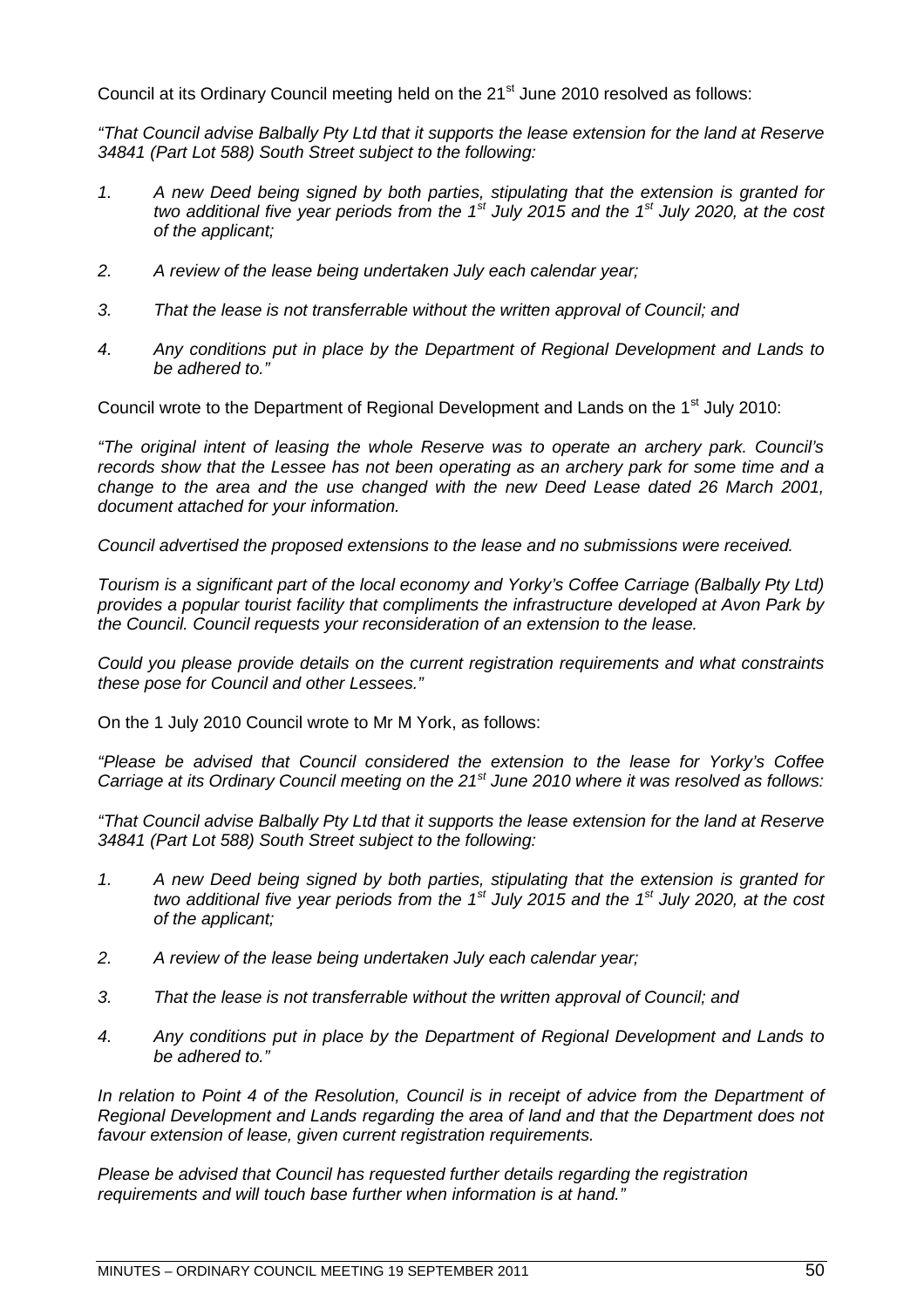The Department of Regional Development and Lands responded on the  $19<sup>th</sup>$  July 2010 as follows:

*"It would appear that the 2001 'Kiosk' lease to Balbally Pty Ltd over portion of "Recreation" Reserve 34841 was not submitted for prior approval of the Minister for Lands as required under the Management Order (transitioned Vesting Order) condition. Ministerial approval under s18 of the Land Administration Act 1997 (LAA) can not be granted retrospectively. Accordingly, for this reason alone, the proposed 'further term' extension of this lease is not supported.*

*Indeed, it may be opportune to use the lease term expiry to address some oversights / weaknesses / deficiencies via the drafting of a fresh lease. It is worthwhile to consider that while s46 of the LAA allows usages ancillary or beneficial to the reservation purpose, commercial leases such the proposed 'Kiosk' lease can fall within this restriction when considering 'Recreation' reserves with careful consideration of definition, trading hours, area descriptions etc.*

*Other areas of review when drafting a new lease: -*

- *Could contain a suitable clause to remove uncertainty regarding the status of any earlier leases issued to Balbally Pty Ltd.*
- *Should incorporate a sketch of the lease area with dimensions and tie in with reserve land boundary shown.*
- *Should be in registrable form, that is, it should be in Transfer of Land Act 1893 approved format. Enclosed is an example of a lease cover sheet that may be used.*
- *The lease should have a purpose reflective of the permitted activities. If the kiosk has an associated seating or open area, then this should be recognised in the lease purpose.*

*The draft lease when prepared should be forwarded to this Office for endorsement of Ministerial consent (under delegated powers) prior to execution by parties in line with the Management Order condition.*

## *Other matters on Reserve 34841*

*This Office is not supportive of adjoining land owners taking on responsibility for fire hazard abatement etc without formulation of a management plan for the reserve, and/or creation of a management committee under the auspices of the Shire. Such a committee may be formed under section 5.17(1) (c) of the Local Government Act 1995.*

*Council may consider isolating revenue collected from Management Order leasing arrangements, with this monies being applied on maintenance and management issues. There appears to be encroachment of buildings onto the reserve in this area, this should in the first instance be managed through Council's regulations."*

The Council wrote to Mr York on the 23<sup>rd</sup> September 2010:

*"Council has tried every avenue available to them regarding the lease, however when the 2001 Lease was completed it was not submitted to the Minister for final approval, which is a requirement of the Lands Administration Act 1997.*

*The following advice was received from the Department of Regional Development and Lands (the Department):*

*"It would appear that the 2001 'Kiosk' lease to Balbally Pty Ltd over portion of "Recreation" Reserve 34841 was not submitted for prior approval of the Minister for Lands as required under the Management Order (transitioned Vesting Order) condition. Ministerial approval under s18 of the Land Administration Act 1997 (LAA) can not be granted retrospectively. Accordingly, for this reason alone, the proposed 'further term' extension of this lease is not supported.*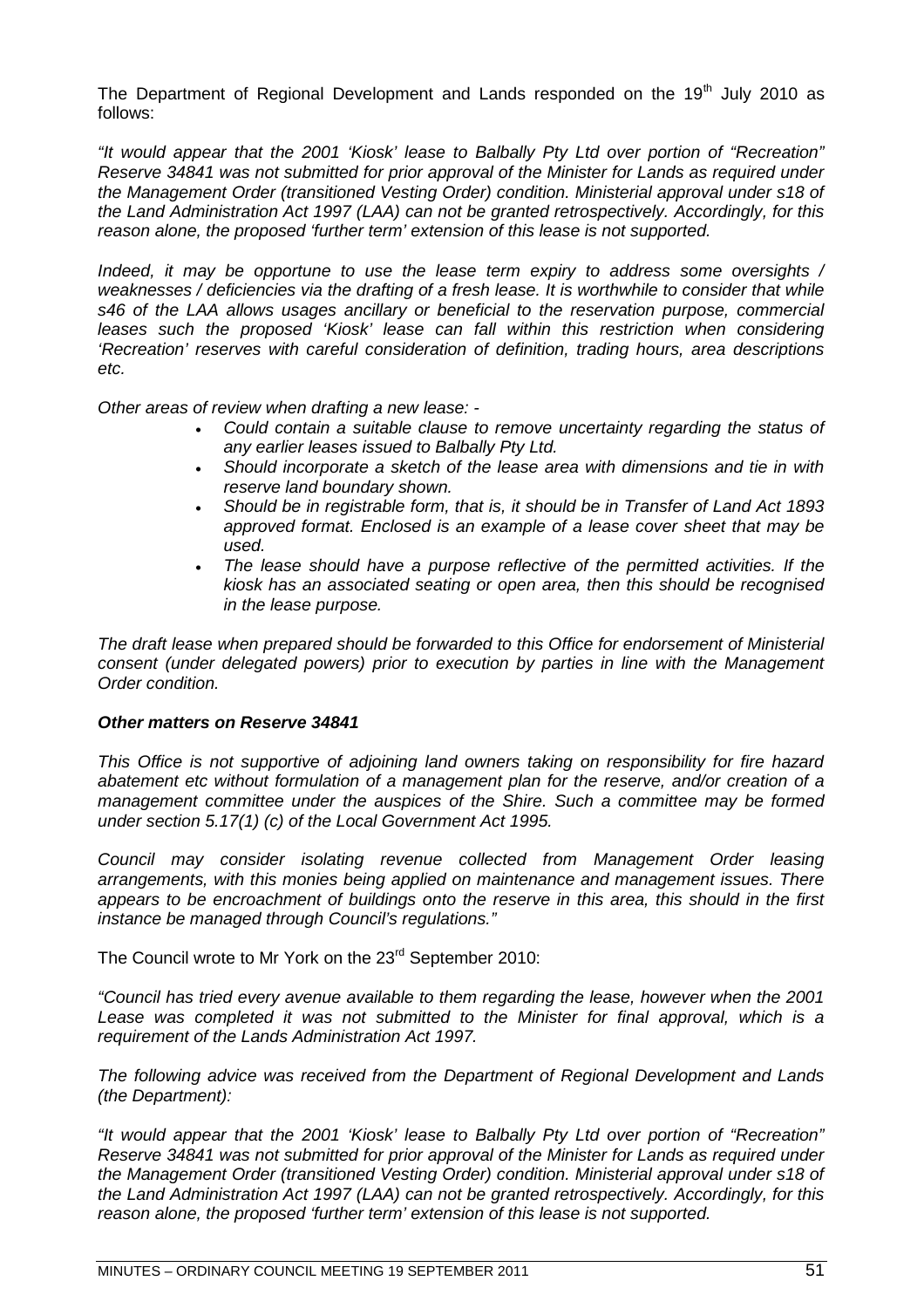*Indeed, it may be opportune to use the lease term expiry to address some oversights/weaknesses /deficiencies via the drafting of a fresh lease. It is worthwhile to consider that while s46 of the LAA allows usages ancillary or beneficial to the reservation purpose, commercial leases such the proposed 'Kiosk' lease can fall within this restriction when considering 'Recreation' reserves with careful consideration of definition, trading hours, area descriptions etc.*

*Other areas of review when drafting a new lease: -*

- *Could contain a suitable clause to remove uncertainty regarding the status of any earlier leases issued to Balbally Pty Ltd.*
- *Should incorporate a sketch of the lease area with dimensions and tie in with reserve land boundary shown.*
- *Should be in registrable form, that is, it should b in Transfer of Land Act 1893 approved format. Enclosed is an example of a lease cover sheet that may be used.*
- *The lease should have a purpose reflective of the permitted activities. If the kiosk has an associated seating or open area, then this should be recognised in the lease purpose.*

*The draft lease when prepared should be forwarded to this Office for endorsement of Ministerial consent (under delegated powers) prior to execution by parties in line with the Management Order condition.*

## *Other matters on Reserve 34841*

*This Office is not supportive of adjoining land owners taking on responsibility for fire hazard abatement etc without formulation of a management plan for the reserve, and/or creation of a management committee under the auspices of the Shire. Such a committee may be formed under section 5.17(1) (c) of the Local Government Act 1995.*

*Council may consider isolating revenue collected from Management Order leasing arrangements, with this monies being applied on maintenance and management issues. There appears to be encroachment of buildings onto the reserve in this area, this should in the first instance be managed through Council's regulations."*

*With the above in mind it is recommended that Council reconsider the lease keeping in mind the recommendations from the Department.*

*In relation to the comment under 'Other matters on Reserve 34841' there was a request from a couple of neighbouring properties to maintain part of the lease. The advice from the Department will be provided to those involved.*

*You mentioned that you wished to pursue this matter with the Minister for Lands and the details are as follows:*

*Hon Brendon Grylls MLA Minister for Regional Development; Lands 9 th Floor, Dumas House, 2 Havelock Street, WEST PERTH WA 6005 Phone: 9213 7000"*

The Council wrote to the Department of Regional Development and Lands on the  $23<sup>rd</sup>$ September 2010:

*"Thank you for your correspondence of the 19th July 2010 regarding the above, apologies for the delay in responding.*

*Council has advised the Lessee that all avenues to get the lease through were investigated, however when the 2001 Lease was completed it was not submitted to the Minister for final approval, which is a requirement of the Lands Administration Act 1997.*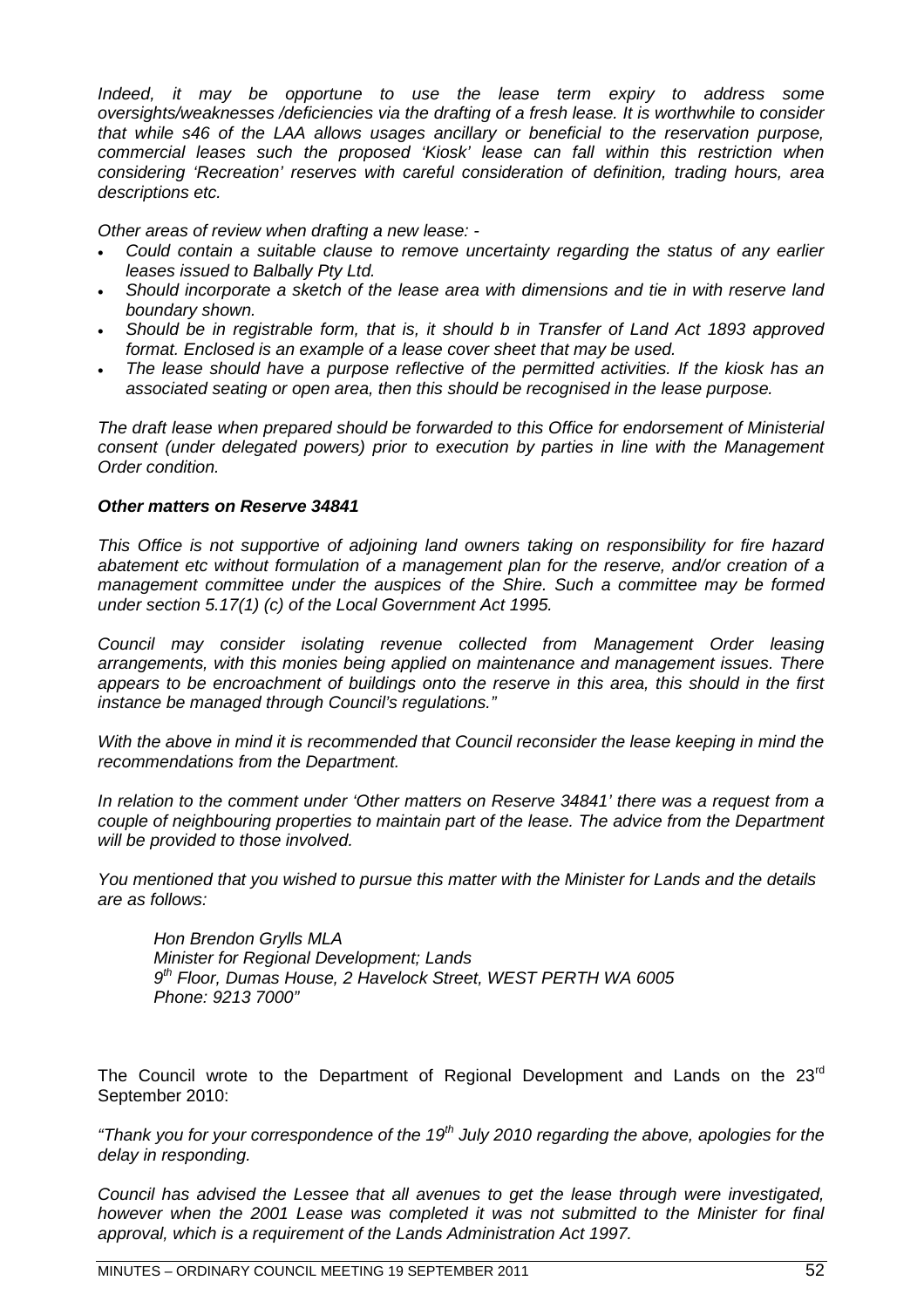*With the above in mind Council's advised the Lessee that it is recommended to reconsider the lease keeping in mind the areas to review that you proposed.*

*In relation to the comment under 'Other matters on Reserve 34841' this advice will be provided to the neighbouring properties.*

*Please note that Mr York requested the Minister for Lands details, which has been provided to him."*

Council spoke with Mr York on the 26 October 2010 and Mr York advised that his solicitors were looking at the example lease document and would be in contact again at a later date to progress the lease.

McDonald Pynt Lawyers provided details regarding the lease on the 24<sup>th</sup> November 2010:

*"We act for Balbally Pty Ltd.*

*We have been provided with correspondence between the Shire of York to our client together with copies of correspondence with the Department of Regional Development and Lands.*

*With regard to the correspondence with the Shire of York concerning our client's lease of the above property and its right to extend the term, I believe which is supported by the Shire our client would prefer to enter into a new lease agreement commencing on 1 January 2011 for a term of five (5) years together with two five year options on the same terms and conditions as is in the existing lease except that. Amendments are made to overcome the issues raised in the letter of 23 September. A new lease would*

- *(a) remove the uncertainty regarding earlier leases;*
- *(b) we agree to the request for a sketch of the area;*
- *(c) we agree that the new lease should be in registrable form and this is relatively simple to achieve; and*
- *(d) in our opinion the use of the kiosk is a use allowed in numerous reserves of a similar nature as where our clients permitted use is used such as the following examples:*
	- *(i) the café at the Esplanade Park in Fremantle;*
	- *(ii) Zephyr café in East Fremantle;*
	- *(iii) Point Walter café, Point Walter Bicton;*
	- *(iv) A café at Bibra Lake.*

*and there a numerous other examples of where a kiosk is approved within a public reserve.*

*The above is without prejudice to our client's rights under its existing lease."*

The Council wrote to the Department of Regional Development and Lands on the 9<sup>th</sup> December  $2010<sup>1</sup>$ 

*"Further to Council's correspondence of the 23rd September 2010 please be advised that a response has been received, which is attached for your information, from MPL – Lawyers on behalf of Balbally Pty Ltd (dated 24 November 2010).*

*I have advised that it is unlikely that the matter will be resolved by the 1st January 2011.*

*Could you please provide a general overview of the time taken to deal with these matters and if the proposal submitted in the correspondence is appropriate to the Department?*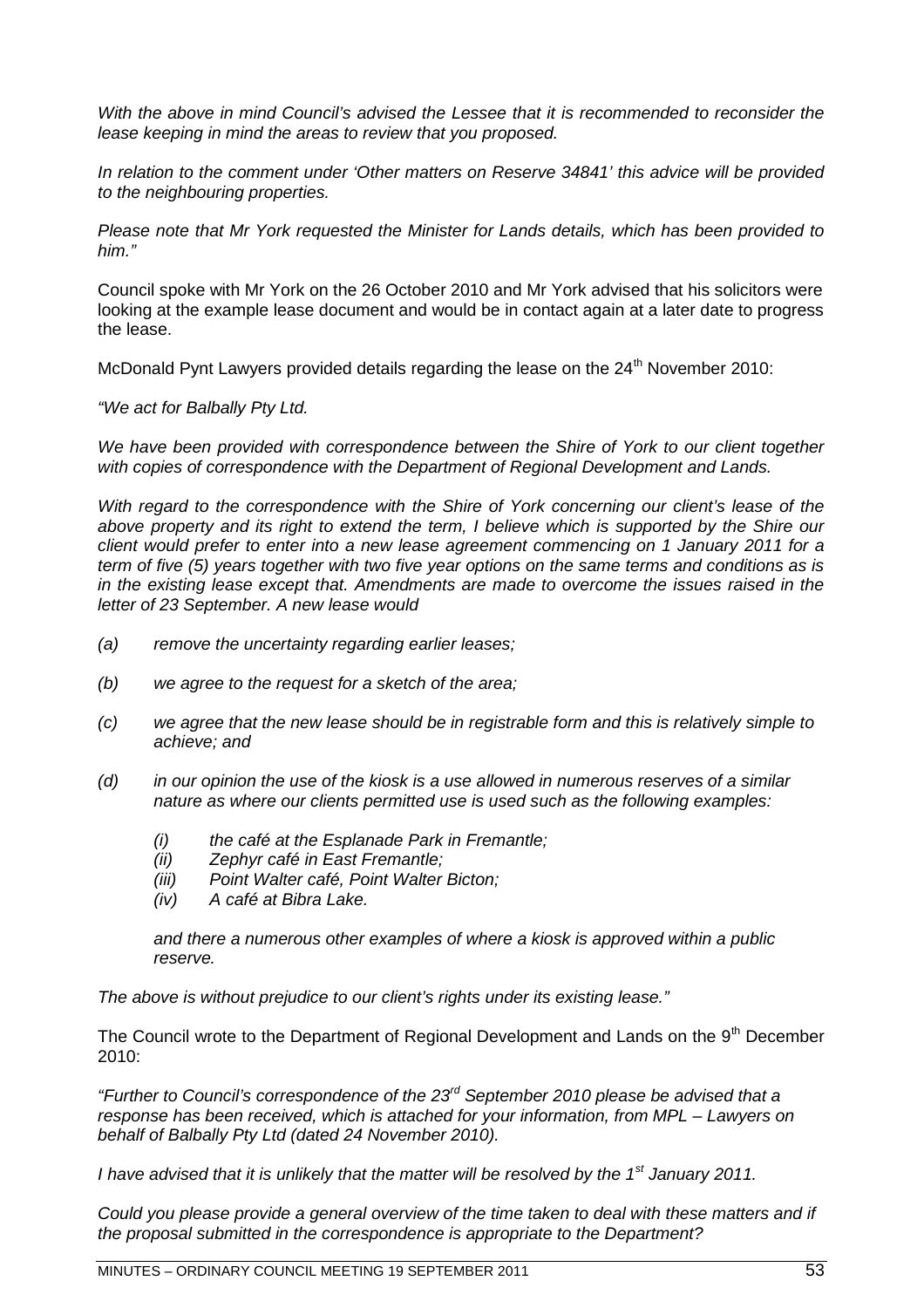*Your advice is much appreciated."*

The above information was relayed to Mcdonald Pynt Lawyers on the  $9<sup>th</sup>$  December 2010:

*"Thank you for your correspondence of the 24th November 2010 regarding the lease of the above property.*

*Please note that while Council is supportive of an extended lease it is unlikely that this matter will be finalised by the 1st January 2011.*

*Contact will be made with the Department of Regional Development and Lands as a matter of priority to try and resolve the issues associated with the Lease."*

The Council received the following advice from the Department of Regional Development and Lands on the  $4<sup>th</sup>$  January 2011:

*"I refer to your letter of 09 December, 2010.*

*Please forward the lease document when ready for our perusal.*

*If the Council wishes a document to be dealt with expeditiously, please make that clear in the letter that accompanies the document, and this office will make every effort to oblige."*

Advice from RDL on the 17 February 2011:

*"If the Shire wants to cancel the existing lease and create a new one, I don't see why that can't be done. The responsible Shire officers can decide on that without asking RDL. You need to instruct your legal advisers in terms of the Shire's decision."*

Council received a draft lease from the Lawyers acting on behalf of Mr York on the  $18<sup>th</sup>$ February 2011 and this document was forwarded on the same day to the Department of Regional Development and Lands for perusal to see if it was to their satisfaction. A further request to check document was sent on the  $4<sup>th</sup>$  March 2011.

The following correspondence was received on the  $10<sup>th</sup>$  March 2011 from the Department of Regional Development and Lands and was forwarded to the Lawyers acting on behalf of Mr M York on the  $10^{th}$  March 2011:

*"I refer to previous correspondence regarding the proposed lease to Balbally Pty Ltd over portion of the above-mentioned reserve.*

*The draft lease document has been examined by this office and the consent of the Minister, under delegated authority cannot be endorsed on the lease until the following corrections have been made:*

*In clause 8.1, in the first paragraph, the words "and the Minister for Lands" should be added following the words "Lessor".*

*In Clause 10.1, the words "and the Minister for Lands" should be added following the word "Lessor" in the fourth line.*

*In Clause 10.2, the words "and the Minister for Lands" should be added following the word "Lessor" in last line.*

*In schedule 1, Item 7 should read "1 July 2010. If the lease commenced on the date of the Minister's consent (which has not occurred yet) the lease would expire on a date well beyond the termination date in Item 10 of the schedule.*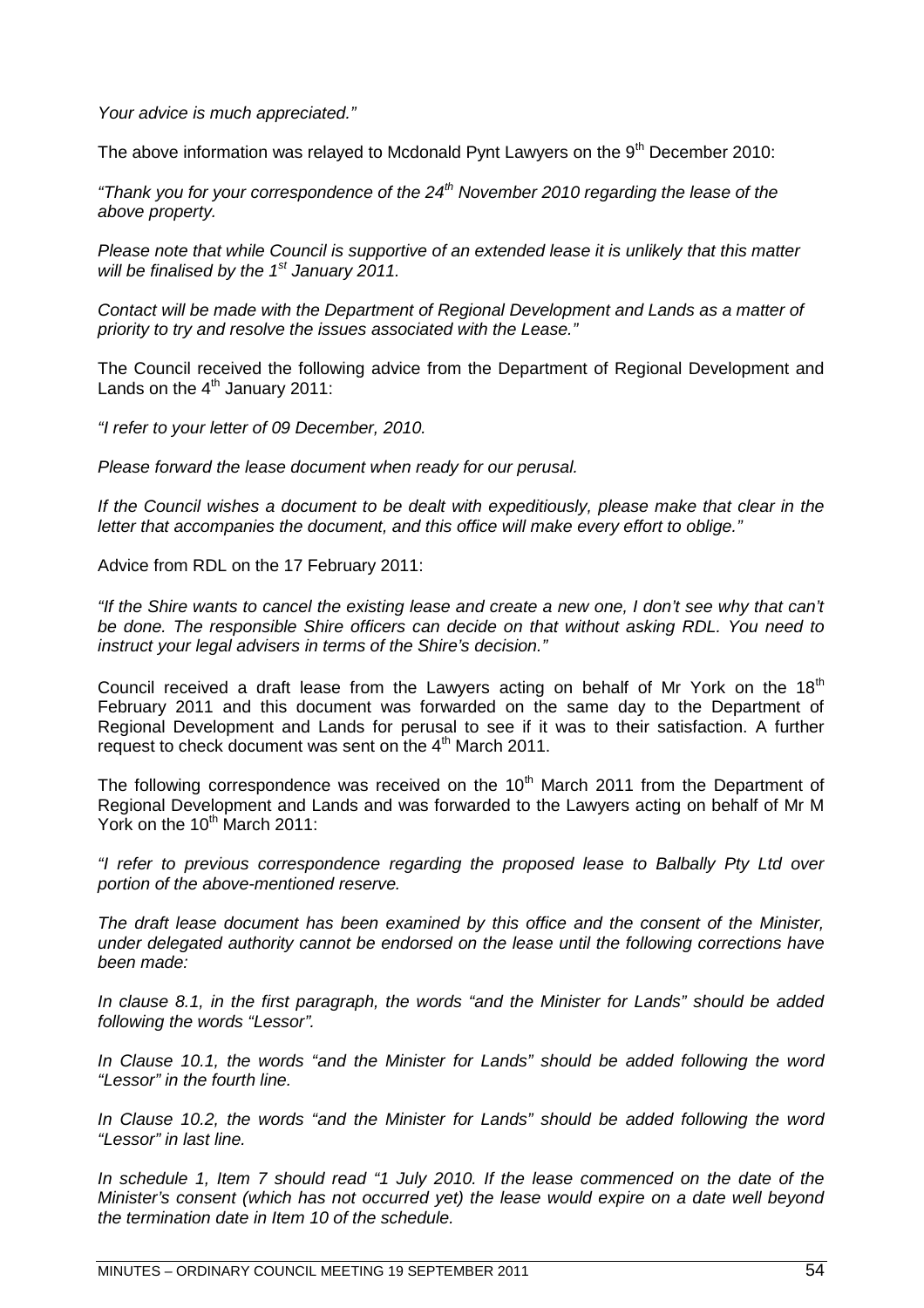## *Further Comment on the Draft*

*As it is anticipated to evidence Ministerial consent (under s18 of LAA) on the lease document via usage of a stamp the Minister's Consent Statement appearing on page 20 of the draft maybe deleted in its entirety.*

*"Permitted Use" – the widely accepted definition of a 'Kiosk' is a small structure with one or more open sides, even with allowance for a small alfresco sitting area it is difficult to reconcile this 'permitted use' with the proposed Management Order lease area of 0.4512 hectares. To be meaningful (hence enforceable) consideration of the expansion of the 'permitted use' to include all activities permitted under the lease, reference to the valuation report could provide useful guidance in this regard.*

*It is usual to state how the Lessor comes to be in a position to enter into a lease of Crown land, in this case via the issue of a Management Order in Council's favour, see attached material.* **(tabled)***.*

On the 5<sup>th</sup> May 2011 Council received correspondence from the Lawyers acting on behalf of Mr M York:

*"… We are currently reviewing and updating the proposed lease for the Premises and in the course of advising our client, our client has expressed concern with regards to the size of the proposed leased premises.*

*Our client advises us that the proposed land to be leased is significantly larger than the area of the leased premises under the previous lease. Our client previously leased only a portion of Lot 588 (as described on the map attached to the lease, a copy of which is attached). However under the proposed lease our client is required to lease the entire Lot 588.*

*Under the provisions of the previous Lease (which the parties have agreed will substantially form the basis of the proposed Lease), our client is obliged to maintain the premises, including mowing and keeping the premises free of pests. As the proposed area of land to be lease by our client is much greater under the proposed lease, the obligation on him with regards to abiding by the maintenance provisions will be much higher.*

*As an example, our client advised us that as a result of a storm that passed through York in January there is a significant amount of clearing work that needs to be done to the premises and our client is unable to personally undertaken this work, nor does he have the means to pay others to do so.*

*Our client advises us that, in any event, the area proposed in the Lease is far greater than is necessary to run the coffee carriage.*

*Our client has also advised us that the Shire of York had previously discussed with him the possibility of the Shire constructing a carpark in the land immediately adjacent to the Coffee Carriage. Is this the Shire's intention?*

*If the shire does not intend to build a carpark our client seeks only to lease that area that he leased under the previous lease.*

*If the Shire does intend to construct a car park then our client then seeks to lease an area slightly larger than the previous lease in that our client intends to lease land adjacent to the coffee carriage to include the area where patrons of the coffee carriage park their vehicles.*

*Our client is willing to arrange for a surveyor to prepare a new detailed plan of the proposed lease area for inclusion in the lease."*

On the 11<sup>th</sup> May 2011 Council emailed the Department of Regional Development and Lands regarding the proposed area: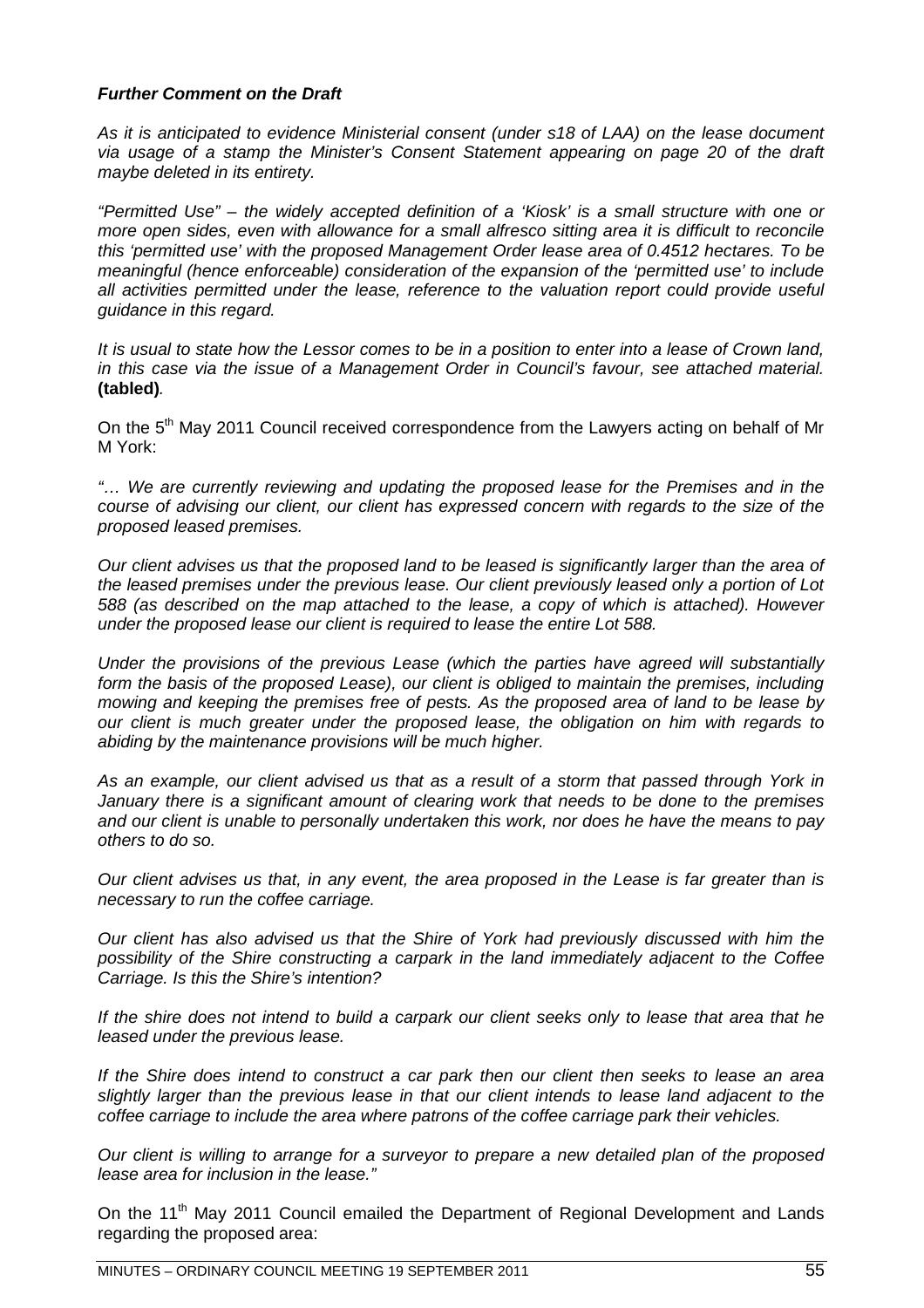*"Could you please advise if Council is in a position to limit the area of the land for leasing purposes? If you are happy with this to occur – I will request the proponent to prepare a new detailed plan of the proposed lease area."*

A response was provided immediately advising that there is no problem in limiting the lease area if the parties agree.

## **Consultation:**

RDA; Lawyers: Current Lessee; Property Owners; Staff; and Councillors.

In accordance with the Local Government Act 1995 section 3.58 the proposal was advertised in the Community Matters in the April 2010 edition.

## **Statutory Environment:**

## *3.58. Disposing of property*

(1) In this section —

*dispose* includes to sell, lease, or otherwise dispose of, whether absolutely or not; **property** includes the whole or any part of the interest of a local government in property, but does not include money.

- (2) Except as stated in this section, a local government can only dispose of property to
	- (a) the highest bidder at public auction; or
	- (b) the person who at public tender called by the local government makes what is, in the opinion of the local government, the most acceptable tender, whether or not it is the highest tender.
- (3) A local government can dispose of property other than under subsection (2) if, before agreeing to dispose of the property —
	- (a) it gives local public notice of the proposed disposition
		- (i) describing the property concerned; and
		- (ii) giving details of the proposed disposition; and
		- (iii) inviting submissions to be made to the local government before a date to be specified in the notice, being a date not less than 2 weeks after the notice is first given;

and

- (b) it considers any submissions made to it before the date specified in the notice and, if its decision is made by the council or a committee, the decision and the reasons for it are recorded in the minutes of the meeting at which the decision was made.
- (4) The details of a proposed disposition that are required by subsection  $(3)(a)(ii)$ include —
	- (a) the names of all other parties concerned; and
	- (b) the consideration to be received by the local government for the disposition; and
	- (c) the market value of the disposition
		- (i) as ascertained by a valuation carried out not more than 6 months before the proposed disposition; or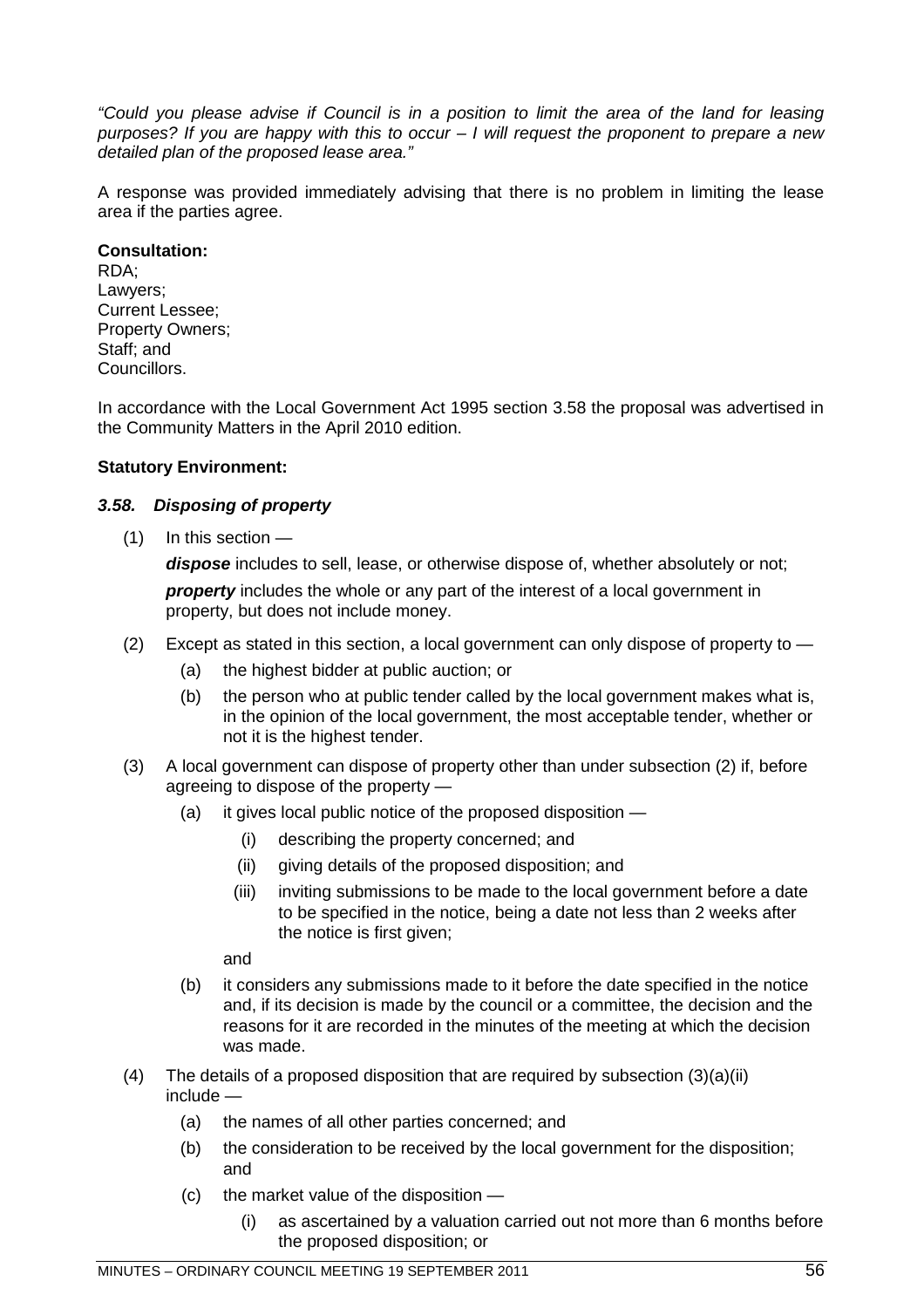- (ii) as declared by a resolution of the local government on the basis of a valuation carried out more than 6 months before the proposed disposition that the local government believes to be a true indication of the value at the time of the proposed disposition.
- (5) This section does not apply to
	- (a) a disposition of an interest in land under the *Land Administration Act 1997* section 189 or 190; or
	- (b) a disposition of property in the course of carrying on a trading undertaking as defined in section 3.59; or
	- (c) anything that the local government provides to a particular person, for a fee or otherwise, in the performance of a function that it has under any written law; or
	- (d) any other disposition that is excluded by regulations from the application of this section.

*[Section 3.58 amended by No. 49 of 2004 s. 27; No. 17 of 2009 s. 10.]*

Schedule 4 of the York TPS No. 2 requires that restaurants provide one space for every 4 seats that an eating area is designed to provide, or 25 spaces for every 100m<sup>2</sup> or eating area or part thereof.

## **Policy Implications:**

Not applicable.

## **Financial Implications:**

The lease currently returns Council an annual lease rental in accordance with the Fees and Charges, per annum and indexed to the Consumer Price Index. The original market appraisal for the property estimated the value to be between \$1,350.00 and \$1,650.00 per annum.

Balbally Pty Ltd is responsible for all outgoings associated with their occupation of Reserve 34841, including municipal rates and other government charges.

### **Strategic Implications:**

Not applicable.

**Voting Requirements: Absolute Majority Required: No**

**Site Inspection: Site Inspection Undertaken: Not applicable**

## **Triple bottom Line Assessment: Economic Implications:**

Tourism is a significant component of the local economy, with Yorky's Coffee Carriage providing a popular tourist facility that compliments the infrastructure developed at Avon Park by the Council.

### **Social Implications:**

York's Coffee Carriage has proven to be a popular eating establishment, for both residents and visitors to York alike, and contributes to the social diversity of the town.

### **Environmental Implications:**

Although located in close proximity to the Avon River, there would appear to be no environmental implications arising from Balbally Pty Ltd's use of this land parcel.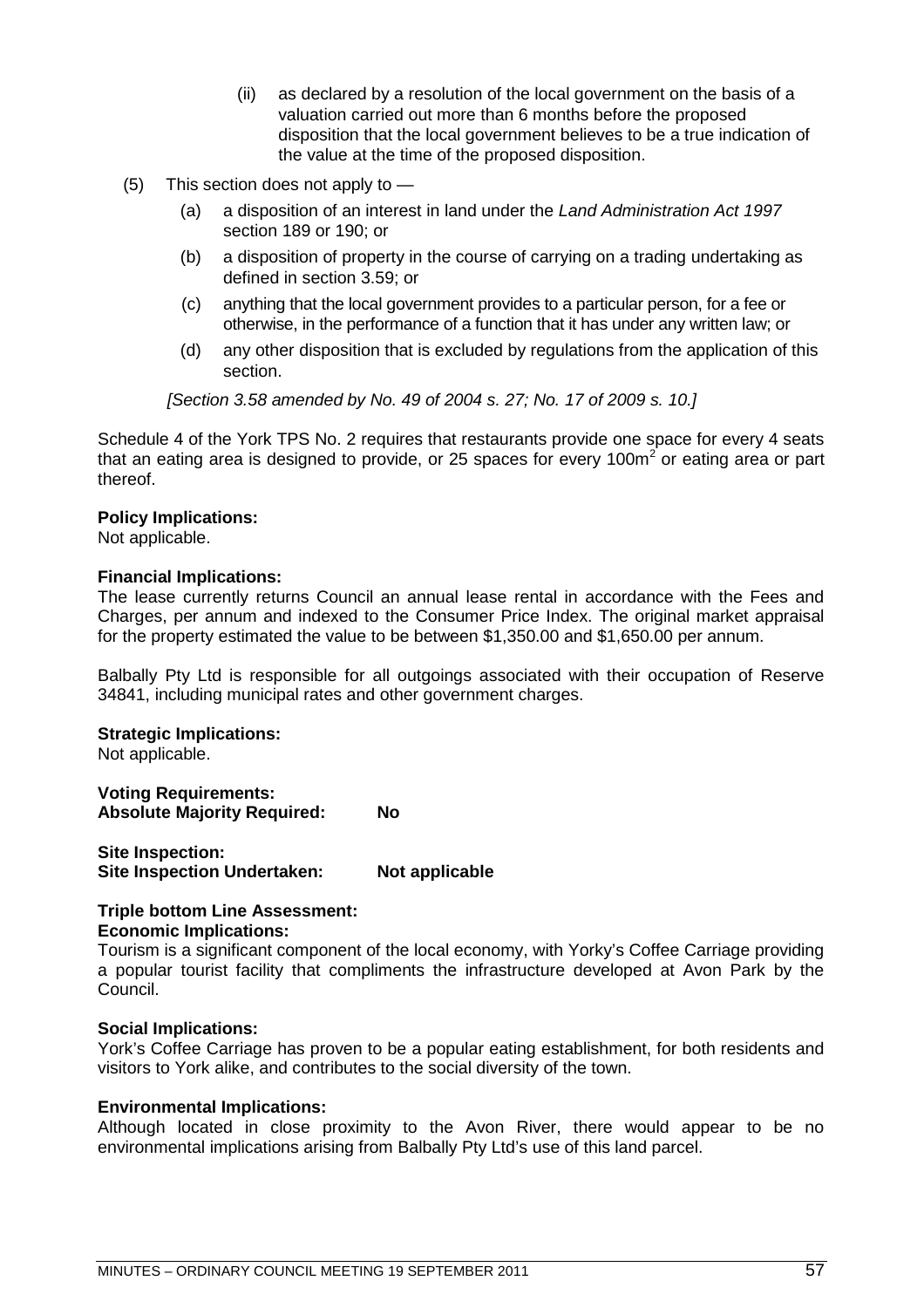## **Comment:**

The Officer's recommendation is to support the proposed lease subject to comments being incorporated into the lease document subject to correspondence by the Department for Regional Development and Lands.

Whilst Council's long term goal is to provide a carpark in this vicinity it is dependant on availability of funds and the proposed Lessor should arrange for a survey of the land and this should include a parking area for patrons of Yorkies Coffee Carriage.

The applicant should provide sufficient parking for their customers within the lease area, or alternatively they could pay the cash-in-lieu contribution per space in accordance with the adopted Fees and Charges that they want Council to provide outside their lease area.

It is considered appropriate to provide carparking in accordance with Schedule 4 of the Shire of York Town Planning Scheme No. 2, which ever is the greater that being area or number of seats.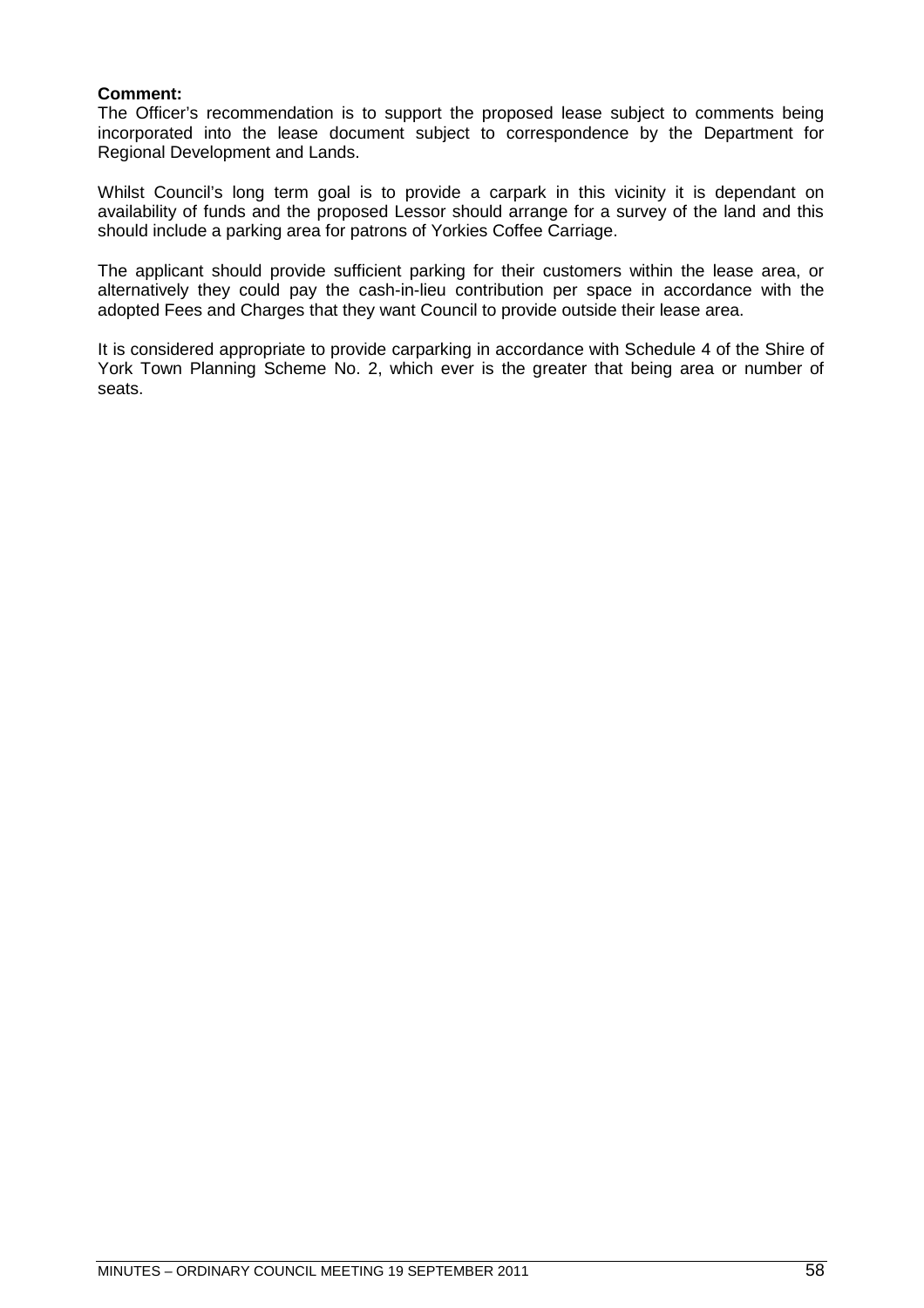## **OFFICER RECOMMENDATION**

*"That Council:*

- *1. supports the creation of a new lease agreement subject to the recommendations from the Department for Regional Development and Lands being adhered to;*
- *2. supports a revised lease area subject to carparking being included in accordance with the Shire of York Town Planning Scheme No. 2 – Schedule 4 or alternatively a cash in lieu payment being made and surveying costs being at the expense of the applicant;*
- *3. consider the construction of a carpark outside the lease area and prepare costings for consideration during the mid year review.*

## *Advice Note:*

*a. Recommendations from the Department for Regional Development and Lands:*

*In clause 8.1, in the first paragraph, the words "and the Minister for Lands" should be added following the words "Lessor".*

*In Clause 10.1, the words "and the Minister for Lands" should be added following the word "Lessor" in the fourth line.*

*In Clause 10.2, the words "and the Minister for Lands" should be added following the word "Lessor" in last line.*

*In schedule 1, Item 7 should read "1 July 2010. If the lease commenced on the date of the Minister's consent (which has not occurred yet) the lease would expire on a date well beyond the termination date in Item 10 of the schedule.*

*b. Further Comment on the Draft provided from the Department for Regional Development and Lands:*

*"As it is anticipated to evidence Ministerial consent (under s18 of LAA) on the lease document via usage of a stamp the Minister's Consent Statement appearing on page 20 of the draft maybe deleted in its entirety.*

*"Permitted Use" – the widely accepted definition of a 'Kiosk' is a small structure with one or more open sides, even with allowance for a small alfresco sitting area it is difficult to reconcile this 'permitted use' with the proposed Management Order lease area of 0.4512 hectares. To be meaningful (hence enforceable) consideration of the expansion of the 'permitted use' to include all activities permitted under the lease, reference to the valuation report could provide useful guidance in this regard.*

*It is usual to state how the Lessor comes to be in a position to enter into a lease of Crown land, in this case via the issue of a Management Order in Council's favour, see attached material."* **(tabled)**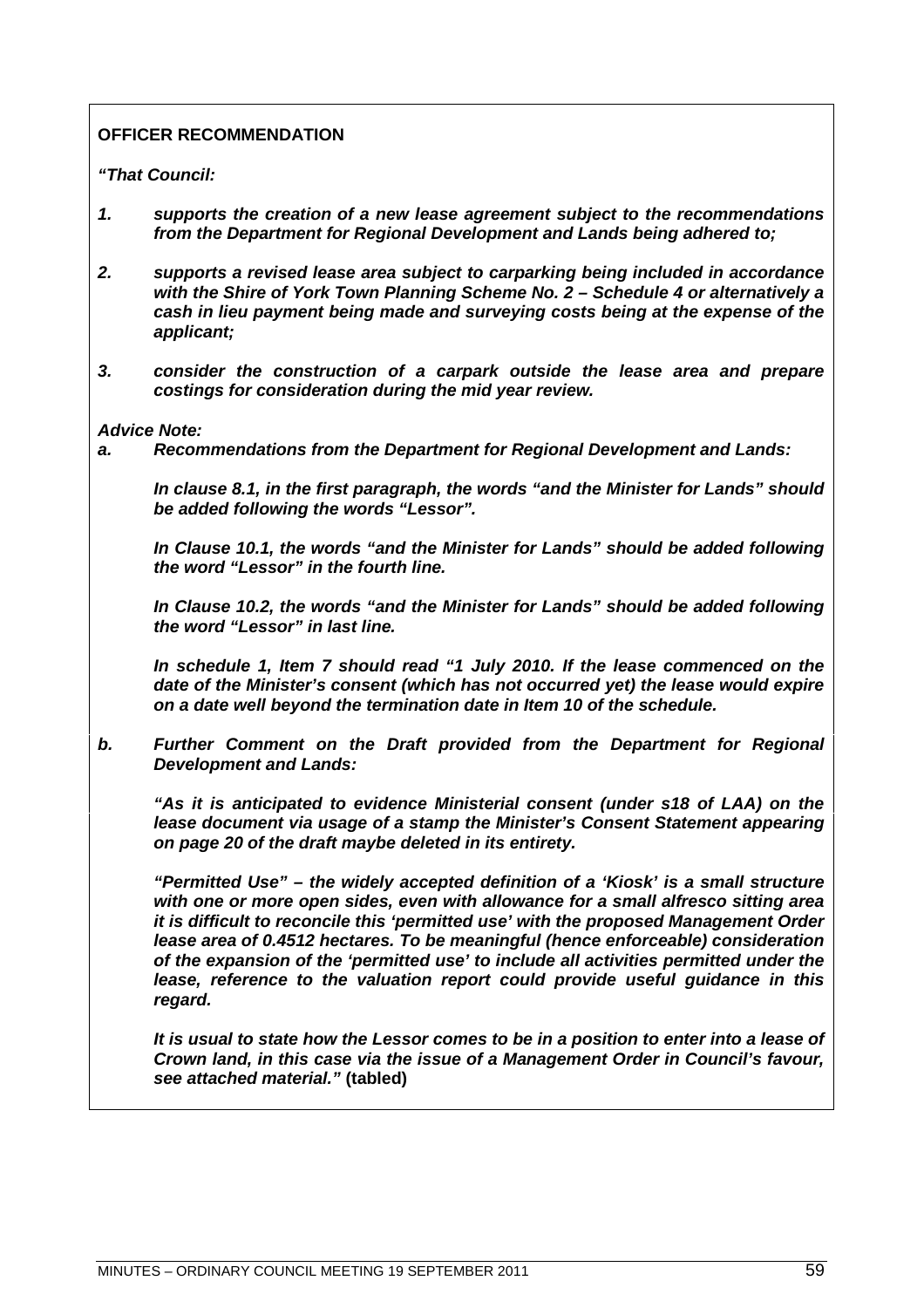|        | <b>RESOLUTION</b>                                                                                                                                                                                                                                                                                                                                                                                                                                                                                                                           |
|--------|---------------------------------------------------------------------------------------------------------------------------------------------------------------------------------------------------------------------------------------------------------------------------------------------------------------------------------------------------------------------------------------------------------------------------------------------------------------------------------------------------------------------------------------------|
| 090911 |                                                                                                                                                                                                                                                                                                                                                                                                                                                                                                                                             |
|        | <b>Moved: Cr Scott</b><br>Seconded: Cr Boyle                                                                                                                                                                                                                                                                                                                                                                                                                                                                                                |
|        |                                                                                                                                                                                                                                                                                                                                                                                                                                                                                                                                             |
|        | "That Council:                                                                                                                                                                                                                                                                                                                                                                                                                                                                                                                              |
| 1.     | supports the creation of a new lease agreement subject to the recommendations<br>from the Department for Regional Development and Lands being adhered to. The<br>Applicant to arrange for a surveyor to prepare a new detailed plan of the proposed<br>lease area for inclusion in the lease and meet the associated costs.                                                                                                                                                                                                                 |
|        | <b>Advice Note:</b>                                                                                                                                                                                                                                                                                                                                                                                                                                                                                                                         |
| a.     | Recommendations from the Department for Regional Development and Lands:                                                                                                                                                                                                                                                                                                                                                                                                                                                                     |
|        | In clause 8.1, in the first paragraph, the words "and the Minister for Lands" should<br>be added following the words "Lessor".                                                                                                                                                                                                                                                                                                                                                                                                              |
|        | In Clause 10.1, the words "and the Minister for Lands" should be added following<br>the word "Lessor" in the fourth line.                                                                                                                                                                                                                                                                                                                                                                                                                   |
|        | In Clause 10.2, the words "and the Minister for Lands" should be added following<br>the word "Lessor" in last line.                                                                                                                                                                                                                                                                                                                                                                                                                         |
|        | In schedule 1, Item 7 should read "1 July 2010. If the lease commenced on the<br>date of the Minister's consent (which has not occurred yet) the lease would expire<br>on a date well beyond the termination date in Item 10 of the schedule.                                                                                                                                                                                                                                                                                               |
| b.     | Further Comment on the Draft provided from the Department for Regional<br><b>Development and Lands:</b>                                                                                                                                                                                                                                                                                                                                                                                                                                     |
|        | "As it is anticipated to evidence Ministerial consent (under s18 of LAA) on the<br>lease document via usage of a stamp the Minister's Consent Statement appearing<br>on page 20 of the draft maybe deleted in its entirety.                                                                                                                                                                                                                                                                                                                 |
|        | "Permitted Use" – the widely accepted definition of a 'Kiosk' is a small structure<br>with one or more open sides, even with allowance for a small alfresco sitting area<br>it is difficult to reconcile this 'permitted use' with the proposed Management Order<br>lease area of 0.4512 hectares. To be meaningful (hence enforceable) consideration<br>of the expansion of the 'permitted use' to include all activities permitted under the<br>lease, reference to the valuation report could provide useful guidance in this<br>regard. |
|        | It is usual to state how the Lessor comes to be in a position to enter into a lease of<br>Crown land, in this case via the issue of a Management Order in Council's favour,<br>see attached material." (tabled)                                                                                                                                                                                                                                                                                                                             |
|        | <b>CARRIED: 5/0</b>                                                                                                                                                                                                                                                                                                                                                                                                                                                                                                                         |

*The Officer Recommendation for Condition 1 was varied to ensure the lease area was properly identified and Conditions 2 and 3 were deleted as not being required for the land use.*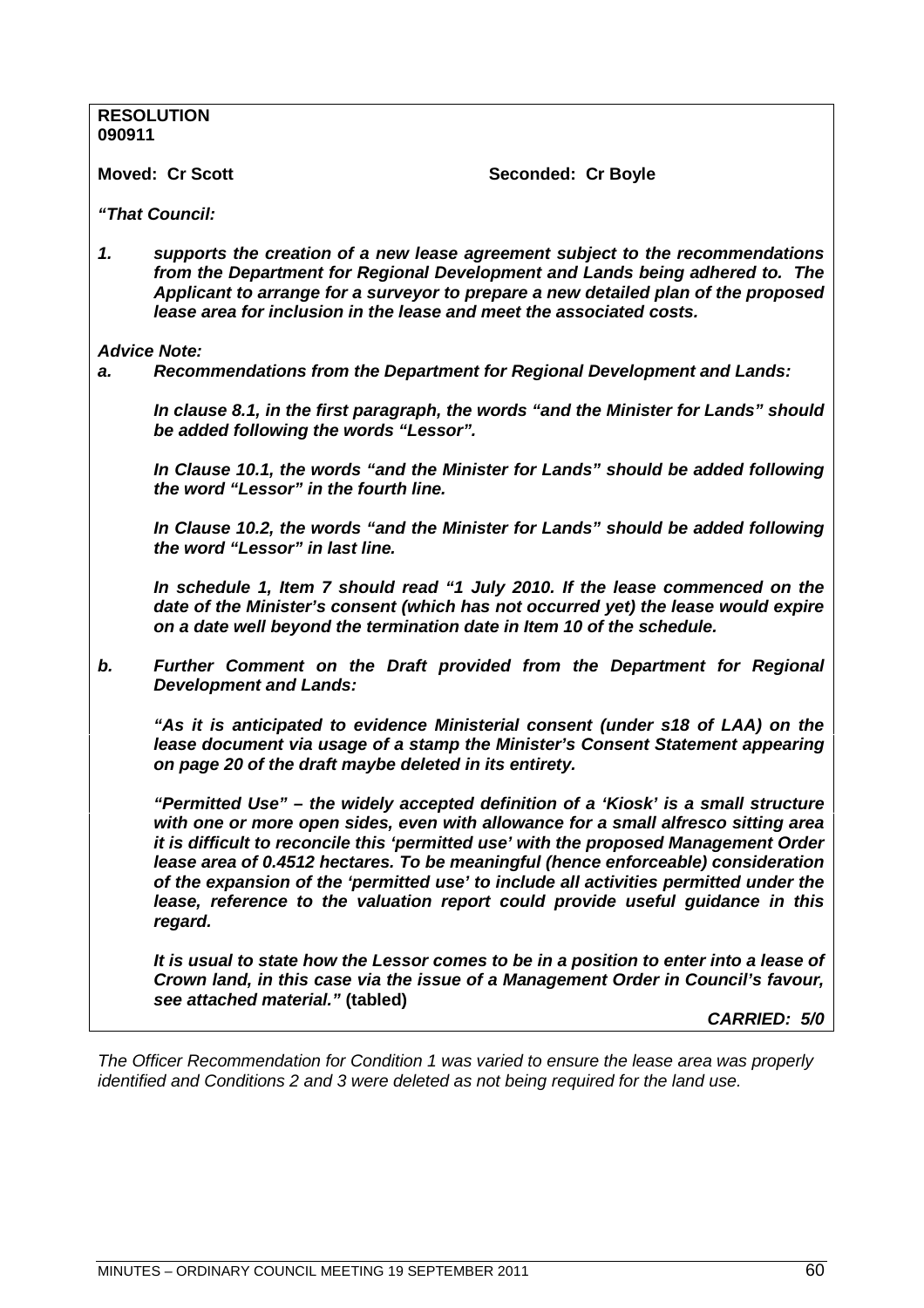## **Item 9.2.1 - Appendices**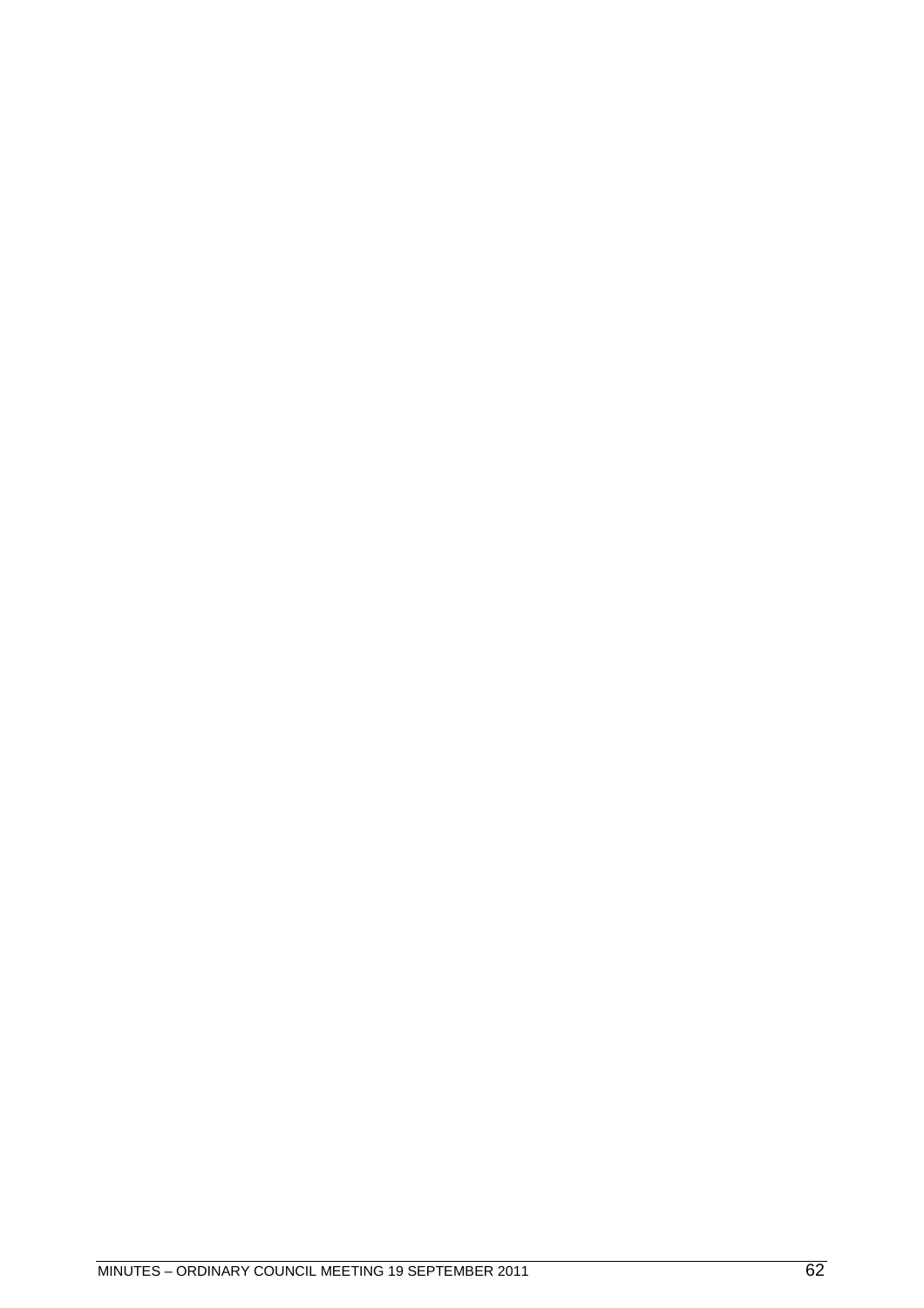# **9. OFFICER'S REPORTS**

## **9.2 ADMINISTRATION REPORTS**

## **9.2.2 Delegations**

| OR.CMA.1                            |
|-------------------------------------|
| 19 September 2011                   |
| 5 September 2011                    |
| N/A                                 |
| <b>Shire of York</b>                |
| R Hooper, CEO                       |
| T Cochrane, CEO                     |
| Nil                                 |
| <b>Delegations - September 2011</b> |
| Nil                                 |
|                                     |

## **Summary:**

Following a review of Council's existing Delegation Manual it is proposed that the current Manual be updated and additional delegations be included, as per Appendix A.

## **Background:**

The existing delegation manual was reviewed in accordance with the Local Government Act.

## **Consultation:**

Staff.

## **Statutory Environment:**

Clause 5.42 & 5.43 of the Local Government Act 1995:

### *"5.42. Delegation of Some Powers and Duties to CEO*

*(1) A local government may delegate\* to the CEO the exercise of any of its powers or the discharge of any of its duties under this Act other than those referred to in section 5.43.*

*\* Absolute majority required.*

*(2) A delegation under this section is to be in writing and may be general or as otherwise provided in the instrument of delegation.*

## 5.43. Limits on Delegations to CEO's

*A local government cannot delegate to a CEO any of the following powers or duties —*

- *(a) any power or duty that requires a decision of an absolute majority or a 75% majority of the local government;*
- *(b) accepting a tender which exceeds an amount determined by the local government for the purpose of this paragraph;*
- *(c) appointing an auditor;*
- *(d) acquiring or disposing of any property valued at an amount exceeding an amount determined by the local government for the purpose of this paragraph;*
- *(e) any of the local government's powers under section 5.98, 5.99 or 5.100;*
- *(f) borrowing money on behalf of the local government;*
- *(g) hearing or determining an objection of a kind referred to in section 9.5;*
- *(h) any power or duty that requires the approval of the Minister or the Governor; or*
- *(i) such other powers or duties as may be prescribed."*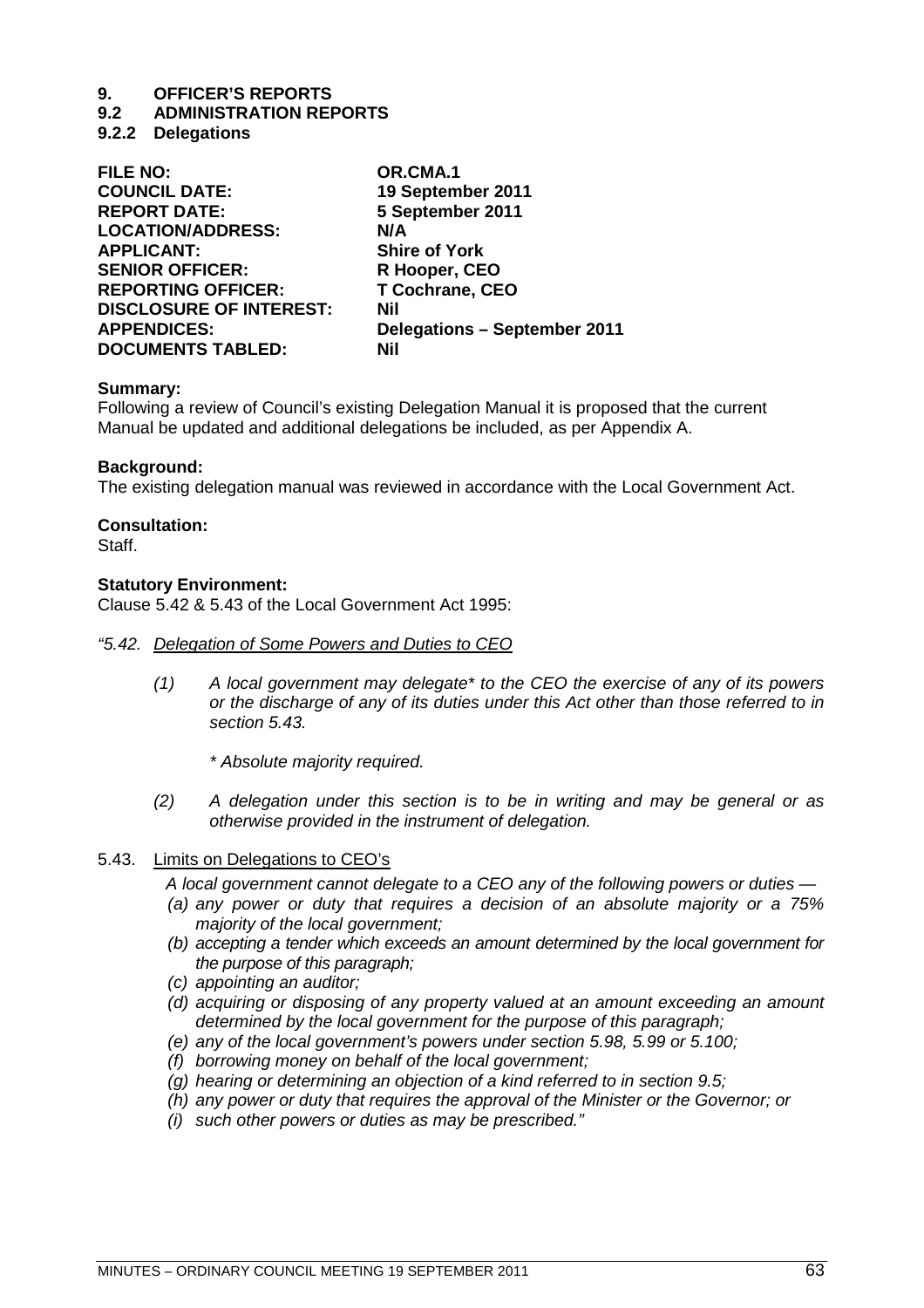The Delegation Manual also refers to the following clauses:

## "5.41. Functions of CEO

*The CEO's functions are to —*

- *(a) advise the Council in relation to the functions of a local government under this Act and other written laws;*
- *(b) ensure that advice and information is available to the Council so that informed decisions can be made;*
- *(c) cause Council decisions to be implemented;*
- *(d) manage the day to day operations of the local government;*
- *(e) liaise with the Mayor or President on the local government's affairs and the performance of the local government's functions;*
- *(f) speak on behalf of the local government if the Mayor or President agrees;*
- *(g) be responsible for the employment, management supervision, direction and dismissal of other employees (subject to section 5.37(2) in relation to senior employees);*
- *(h) ensure that records and documents of the local government are properly kept for the purposes of this Act and any other written law; and*
- *(i) perform any other function specified or delegated by the local government or imposed under this Act or any other written law as a function to be performed by the CEO.*

## *5.46. Register of, and records relevant to, delegations to CEO's and employees*

- *(1) The CEO is to keep a register of the delegations made under this Division to the CEO and to employees.*
- *(2) At least once every financial year, delegations made under this Division are to be reviewed by the delegator.*
- *(3) A person to whom a power or duty is delegated under this Act is to keep records in accordance with regulations in relation to the exercise of the power or the discharge of the duty.*
- 9.5. Objection may be lodged
	- *(1) An affected person may object to a decision if the person has not lodged an appeal against the decision.*
	- *(2) The objection is made by preparing it in the prescribed form and lodging it with the local government in the prescribed manner within 28 days after the right of objection arose [i.e. within 28 days after the decision], or within such further time as the local government may allow."*

The Shire of York Town Planning Scheme Clause 8.2 states as follows:

- *"8.2 Delegation of Functions*
- *8.2.1 The local government may, in writing and either generally or as otherwise provided by the instrument of delegation, delegate to a committee or the CEO, within the meaning of those expressions under the Local Government Act 1995, the exercise of any of its powers or the discharge of any of its duties under the Scheme, other than this power of delegation.*
- *8.2.2 The CEO may delegate to any employee of the local government the exercise of any of the CEO's powers or the discharge of any of the CEO's duties under clause 8.2.1.*
- *8.2.3 The exercise of the power of delegation under clause 8.2.1 requires a decision of an absolute majority as if the power had been exercised under the Local Government Act 1995.*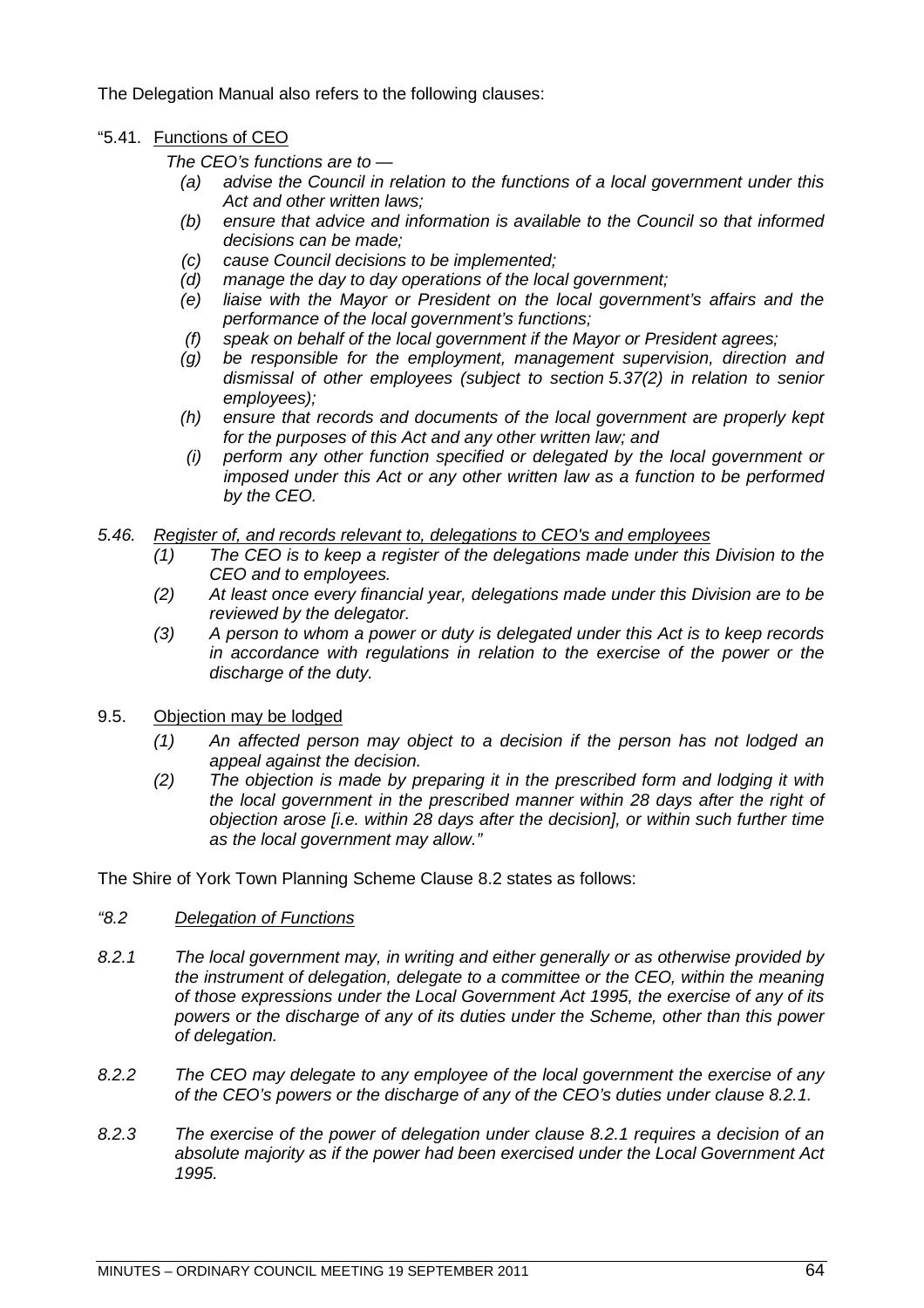*8.2.4. Sections 5.45 and 5.46 of the Local Government Act 1995 and the regulations referred to in section 5.46 apply to a delegation made under this clause as if the delegation were a delegation under Division 4 of Part 5 of that Act."*

## **Policy Implications:**

No policy implications arise from this report.

## **Financial Implications:**

No financial implications arise from this report.

## **Strategic Implications:**

No strategic implications arise from this report.

**Voting Requirements: Absolute Majority Required: Yes**

**Site Inspection: Site Inspection Undertaken: Not applicable**

## **Triple bottom Line Assessment:**

## **Economic Implications:**

Delegation of components of planning process to the Chief Executive Officer can assist in streamlining the assessment of development applications and results in a speedier approval processes.

## **Social Implications:**

These types of delegations will expedite the planning and other administrative processes, as there will be no need to refer operational decisions to Council. Delegations provide a higher level of customer service.

### **Environmental Implications:**

Nil.

## **Comment:**

The annual review of delegations is a requirement under Part 5 Division 4 of the Local Government Act. After consultation with staff some minor alterations were made to the existing Delegations Manual and new Delegations proposed.

## **OFFICER RECOMMENDATION**

*"That Council pursuant to Section 5.4 of the Local Government Act 1995 approve the updated Delegation Manual, as attached and labelled Appendix A.*

*Advice Note: An Absolute Majority is required."*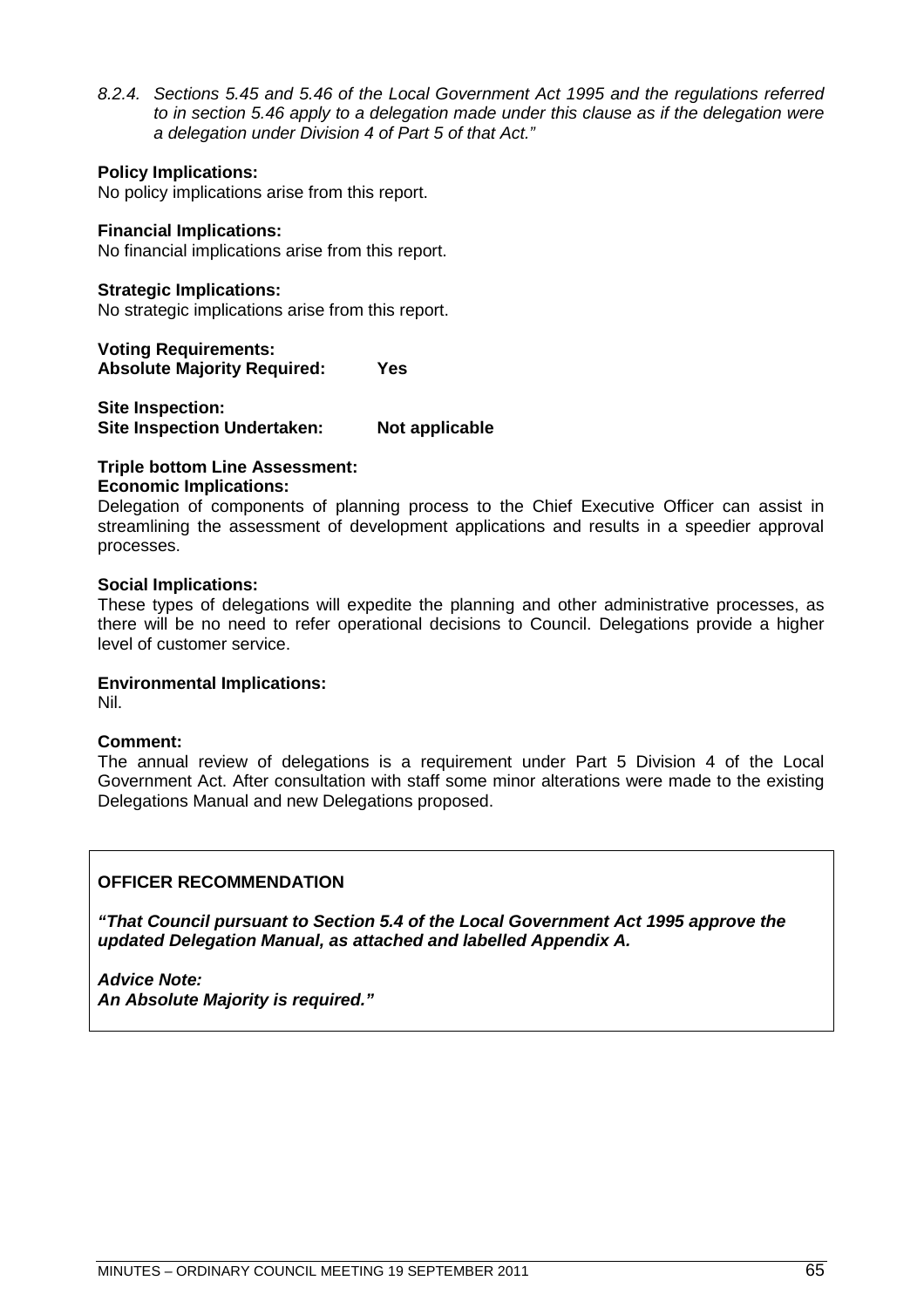| 100911                                                                                                                                        | <b>RESOLUTION</b>                                                                                                |                      |
|-----------------------------------------------------------------------------------------------------------------------------------------------|------------------------------------------------------------------------------------------------------------------|----------------------|
| <b>Moved: Cr Boyle</b>                                                                                                                        |                                                                                                                  | Seconded: Cr Randell |
|                                                                                                                                               | "That Council:                                                                                                   |                      |
| 1.<br>Pursuant to Section 5.4 of the Local Government Act 1995 approve the updated<br>Delegation Manual, as attached and labelled Appendix A. |                                                                                                                  |                      |
| 2.                                                                                                                                            | Formal review of delegates to be conducted within three (3) months of the new<br><b>Council being appointed.</b> |                      |
| <b>Advice Note:</b>                                                                                                                           |                                                                                                                  |                      |
|                                                                                                                                               | An Absolute Majority is required."                                                                               | <b>CARRIED: 5/0</b>  |

*Officer Recommendation was varied to include Condition 2 to provide the new Council an opportunity to review the delegations.*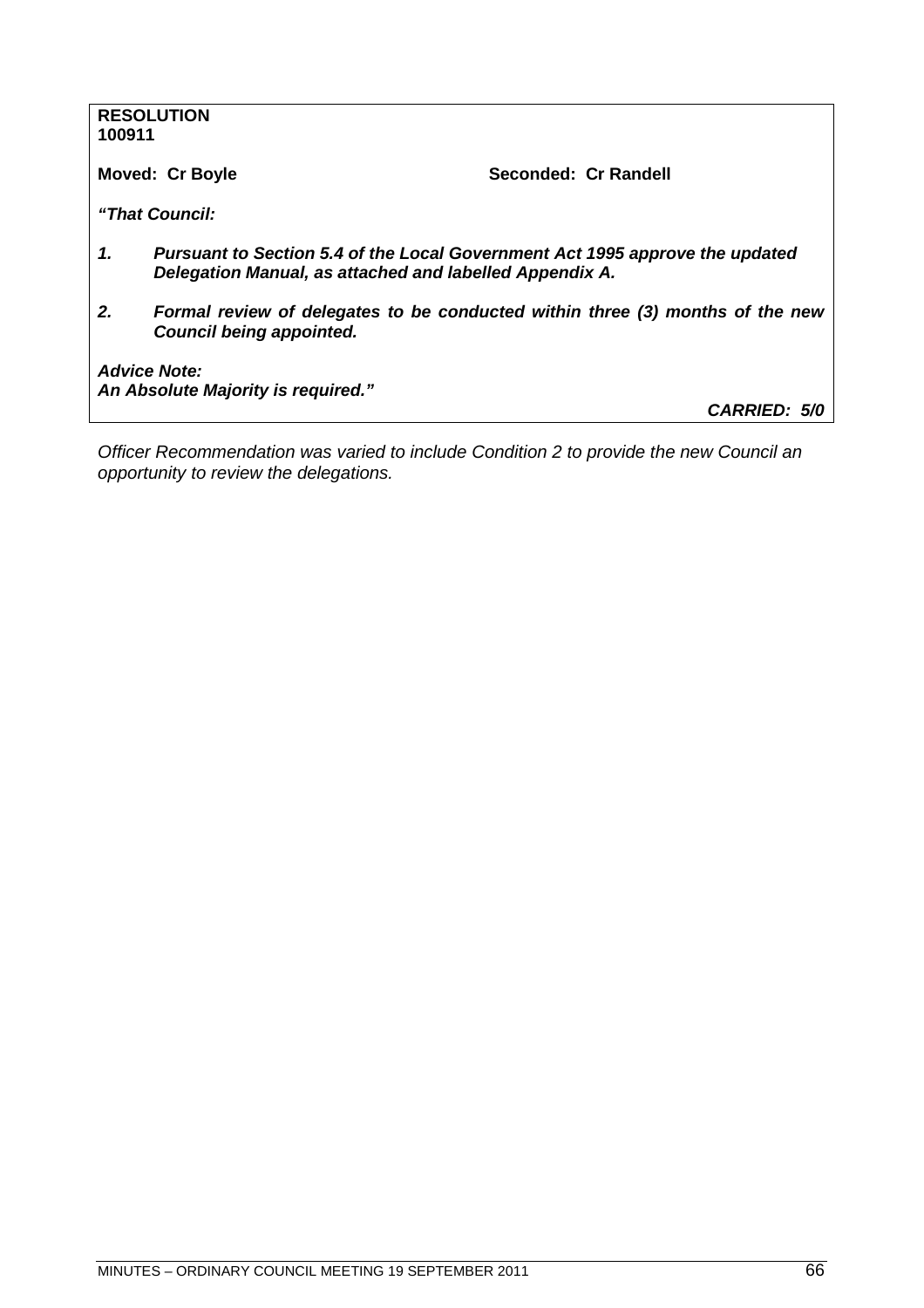# **Item 9.2.2 - Appendices**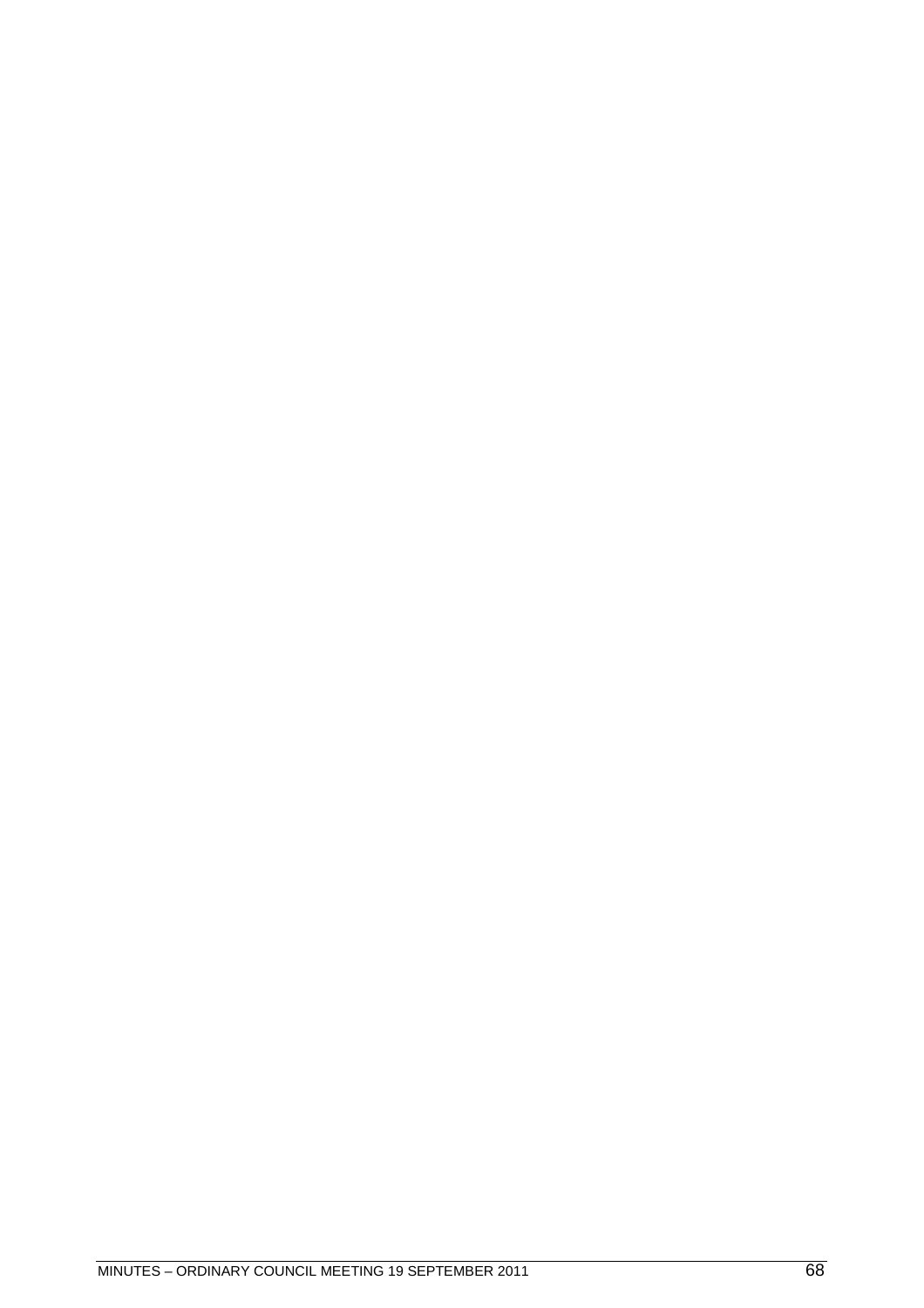# **9. OFFICER'S REPORTS**

**9.2 ADMINISTRATION REPORTS**

**9.2.3 Gazettal Notices - Various**

| <b>FILE NO:</b>                | <b>LE.ACT</b>                                 |
|--------------------------------|-----------------------------------------------|
| <b>COUNCIL DATE:</b>           | 19 September 2011                             |
| <b>REPORT DATE:</b>            | 5 September 23011                             |
| <b>LOCATION/ADDRESS:</b>       | <b>Not Applicable</b>                         |
| <b>APPLICANT:</b>              | <b>Shire of York</b>                          |
| <b>SENIOR OFFICER:</b>         | R Hooper, CEO                                 |
| <b>REPORTING OFFICER:</b>      | R Hooper, CEO                                 |
| <b>DISCLOSURE OF INTEREST:</b> | Nil                                           |
| <b>APPENDICES:</b>             | <b>Gazettal Notices (existing) Appendix A</b> |
| <b>DOCUMENTS TABLED:</b>       | Nil                                           |

### **Summary:**

Shire staff have reviewed the gazettal and authorisations for staff to operate effectively under the listed legislation.

Gazettals under the following Acts require updating to allow the authorised persons to carry out the procedures delegated under each Act:

Caravan Parks & Camping Grounds Act 1995 Control of Vehicles (Off-Road Areas) Act 1978 Litter Act 1979 Local Government (Miscellaneous Provisions) Act 1960 Dog Act 1976 Bush Fires Act 1954

### **Background:**

A review was carried out on the appointment of authorised persons to carry out the administration duties of the various Government Acts at Council meetings held in August 2009, a correction made in November 2009, amendments made December 2009.

## **Consultation:**

Not Applicable

**Statutory Environment:** Nil

**Policy Implications:** Nil

**Financial Implications:** There will be a cost associated with advertising the gazettal notices in the Government Gazette.

**Strategic Implications:** Nil

**Voting Requirements: Absolute Majority Required:** Yes

**Site Inspection: Site Inspection Undertaken:** Not Applicable

**Triple bottom Line Assessment: Economic Implications:** Not Applicable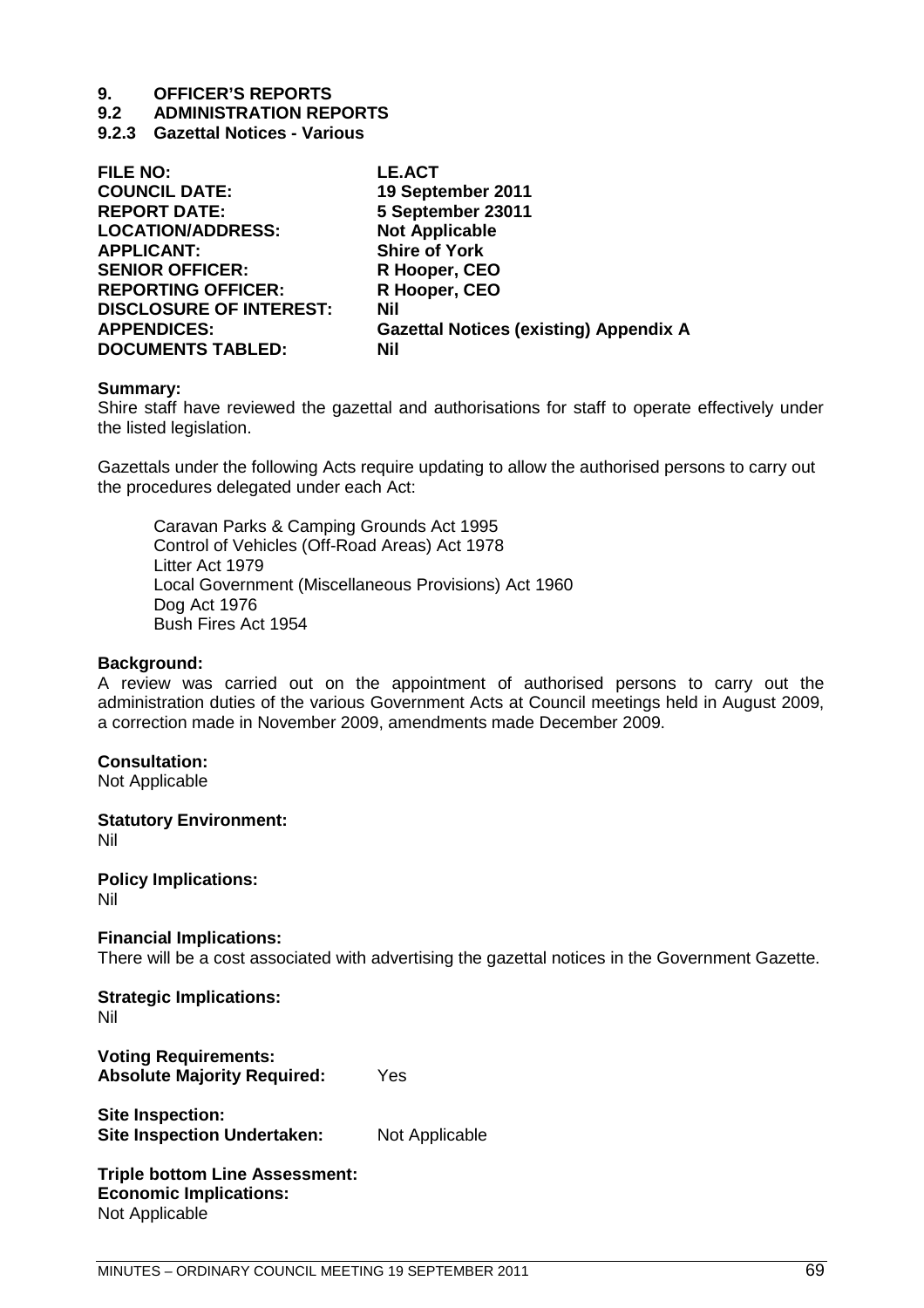## **Social Implications:**

Potential improved customer service through the extended delegations of Authorised Officers.

## **Environmental Implications:**

Not Applicable

## **Comment:**

It is recommended that the Officers recommendation be accepted.

### **RESOLUTION 110911**

**Moved: Cr Lawrance Cr Andrew Conded: Seconded: Cr Randell** 

*"That Council:*

*(1) Delete the current names from the Appointment of Authorised Persons (as referred to in Attachment A:*

*Caravan Parks & Camping Grounds Act 1995*

- *Patrick Ruettjes*
- *Geoff Crossing*
- *Simon Patterson*
- *Brooke Newman*
- *Leslie Oakley*

*Control of Vehicles (Off-Road Areas) Act 1978*

- *Simon Patterson*
- *Brooke Newman*
- *Geoff Crossing*

### *Litter Act 1979*

- *Patrick Ruettjes*
- *Geoff Crossing*
- *Simon Patterson*
- *Brooke Newman*
- *Leslie Oakley*

*Local Government (Miscellaneous Provisions) Act 1960*

- *Simon Patterson*
- *Brooke Newman*
- *Leslie Oakley*
- *Geoff Crossing*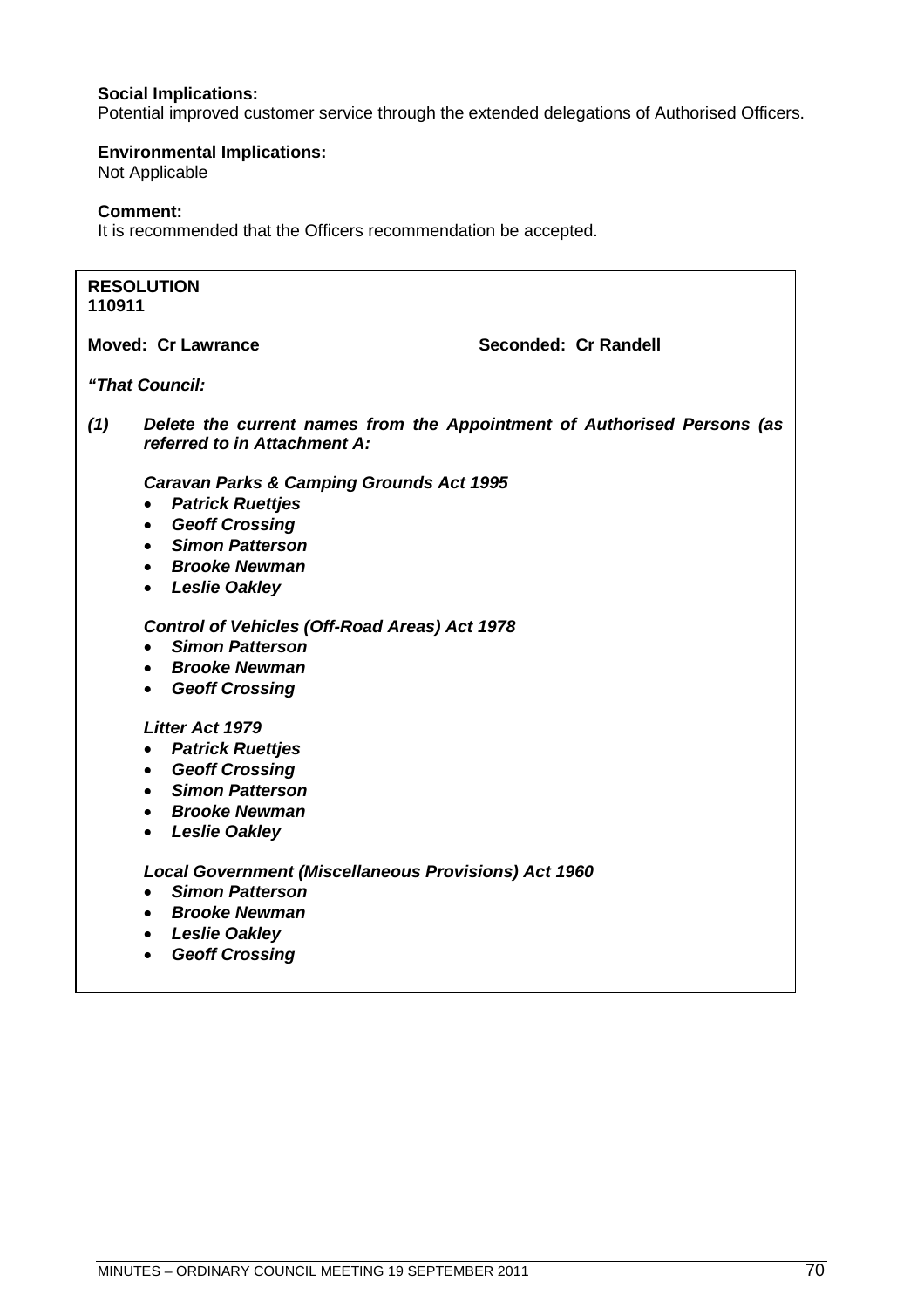### *Dog Act 1976*

*Geoff Crossing*

#### *Bush Fires Act 1954*

- *John Dawson*
- *Robert Chester*
- *Denis Luelf*
- *Vin Green*

### *Food Act 2008*

*Nil*

*(2) Add the following names to the list of Authorised Persons under the following Acts:*

*Caravan Parks & Camping Grounds Act 1995*

- *Glen Jones*
- *Jodie Taylor*
- *Gordon Tester*
- *Tim Jurmann*
- *Jacky Jurmann*

## *Control of Vehicles (Off-Road Areas) Act 1978*

- *Jacky Jurmann*
- *Glen Jones*
- *Jodie Taylor*

### *Litter Act 1979*

- *Glen Jones*
- *Jacky Jurmann*
- *Jodie Taylor*
- *Gordon Tester*
- *Tim Jurmann*

### *Local Government (Miscellaneous Provisions) Act 1960*

- *Jacky Jurmann*
- *Tim Jurmann*
- *Glen Jones*
- *Jodie Taylor*

#### *Dog Act 1976*

- *Jodie Taylor*
- *Glen Jones*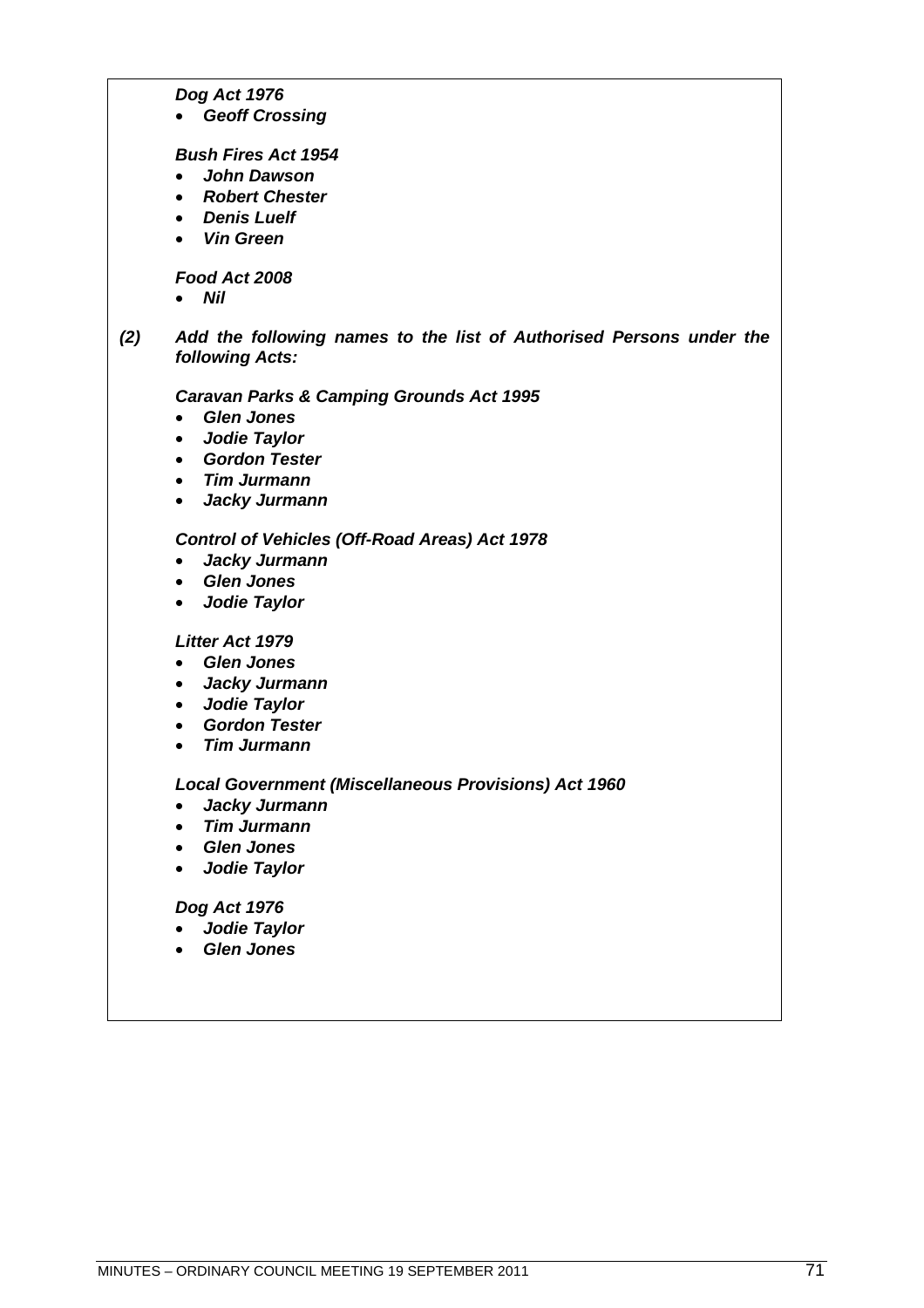*Bush Fires Act 1954*

- *Peter Keeble*
- *Gary Sargeant*
- *Peter Boyle*
- *Colin Luef*
- *Steve McDowell*
- *Troy Granville*
- *Alan Milson*
- *Dave Wallace*
- *(3) Undertake all statutory procedures for the amendment of the Authorised Persons."*

*CARRIED: 5/0*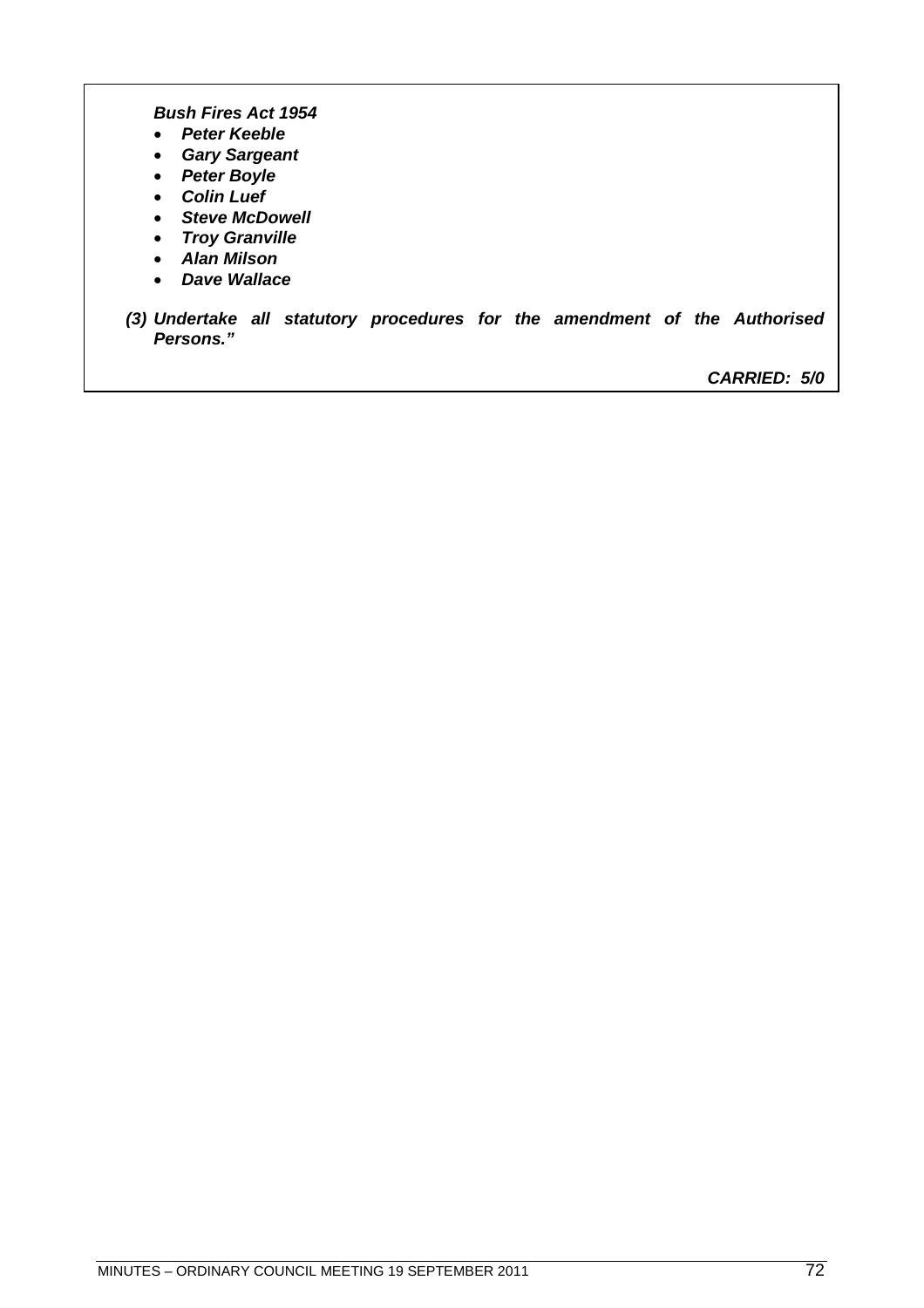# Item 9.2.3 - Appendices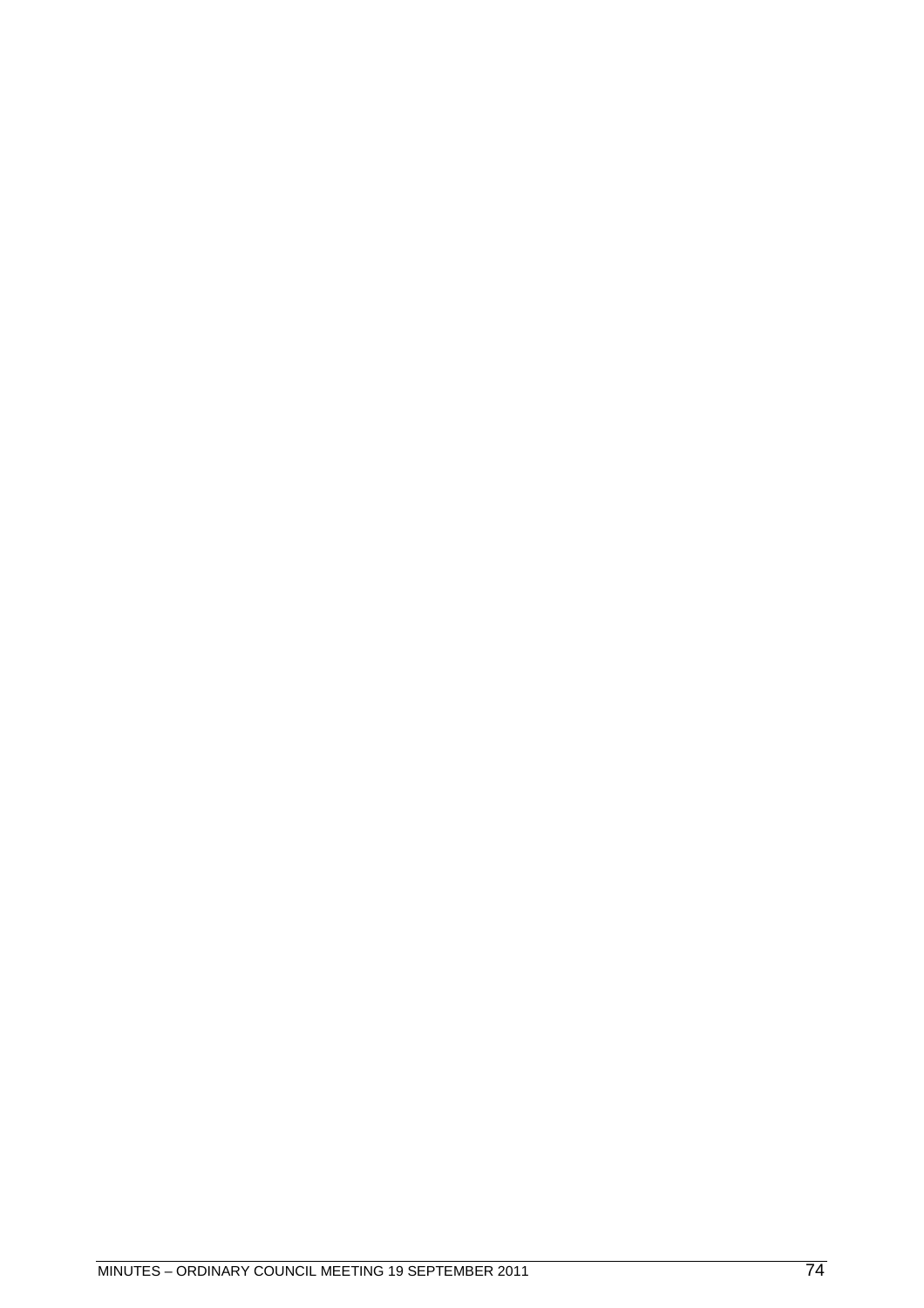# **9.2 ADMINISTRATION REPORTS**

**9.2.4 Rate Debt Recovery – Supreme Court Appeal Rosmill Pty Ltd**

| <b>FILE NO:</b>                | FI.DRS; HE2; RA4; GR2   |
|--------------------------------|-------------------------|
| <b>COUNCIL DATE:</b>           | 19 September 2011       |
| <b>REPORT DATE:</b>            | 5 September 2011        |
| <b>LOCATION/ADDRESS:</b>       | <b>Not Applicable</b>   |
| <b>APPLICANT:</b>              | <b>Shire of York</b>    |
| <b>SENIOR OFFICER:</b>         | R Hooper, CEO           |
| <b>REPORTING OFFICER:</b>      | R Hooper, CEO           |
| <b>DISCLOSURE OF INTEREST:</b> | Nil                     |
| <b>APPENDICES:</b>             | <b>Notice of Appeal</b> |
| <b>DOCUMENTS TABLED:</b>       | Nil                     |
|                                |                         |

# **Summary:**

CS Legal advise of an appeal to the Supreme Court of WA against the ruling by the Magistrate's Court that Western Australian Local Governments can legally impose and recover rates.

# **Background:**

Rosmill Pty Ltd has raised objections about the power to impose rates under the Australian Constitution and now challenges the right of the Magistrate's Court to rule on rate recovery actions.

Similar challenges have been referred to the High Court and it has been determined that Local Governments formed under State legislation can impose and recover rates.

# **Consultation:**

CS Legal **Council** 

# **Statutory Environment: Local Government Act 1995 – Section:**

# *6.43. Rates and service charges are a charge on land*

Subject to the *Rates and Charges (Rebates and Deferments) Act 1992*, rates and service charges imposed under this Act, together with the costs of proceedings, if any, for the recovery of the rates or service charges, are a charge on the land rated or in relation to which the service charge is imposed.

# *6.44. Liability for rates or service charges*

- (1) The owner for the time being of land on which a rate or service charge has been imposed is liable to pay the rate or service charge to the local government.
- (2) If there are 2 or more owners of the land they are jointly and severally liable to pay the rate or service charge, as the case requires.

# *6.55. Recovery of rates and service charges*

- (1) Subject to subsection (2) and the *Rates and Charges (Rebates and Deferments) Act 1992* rates and service charges on land are recoverable by a local government from —
	- (i) the owner at the time of the compilation of the rate record; or
	- (ii) a person who whilst the rates or service charges are unpaid becomes the owner of the land.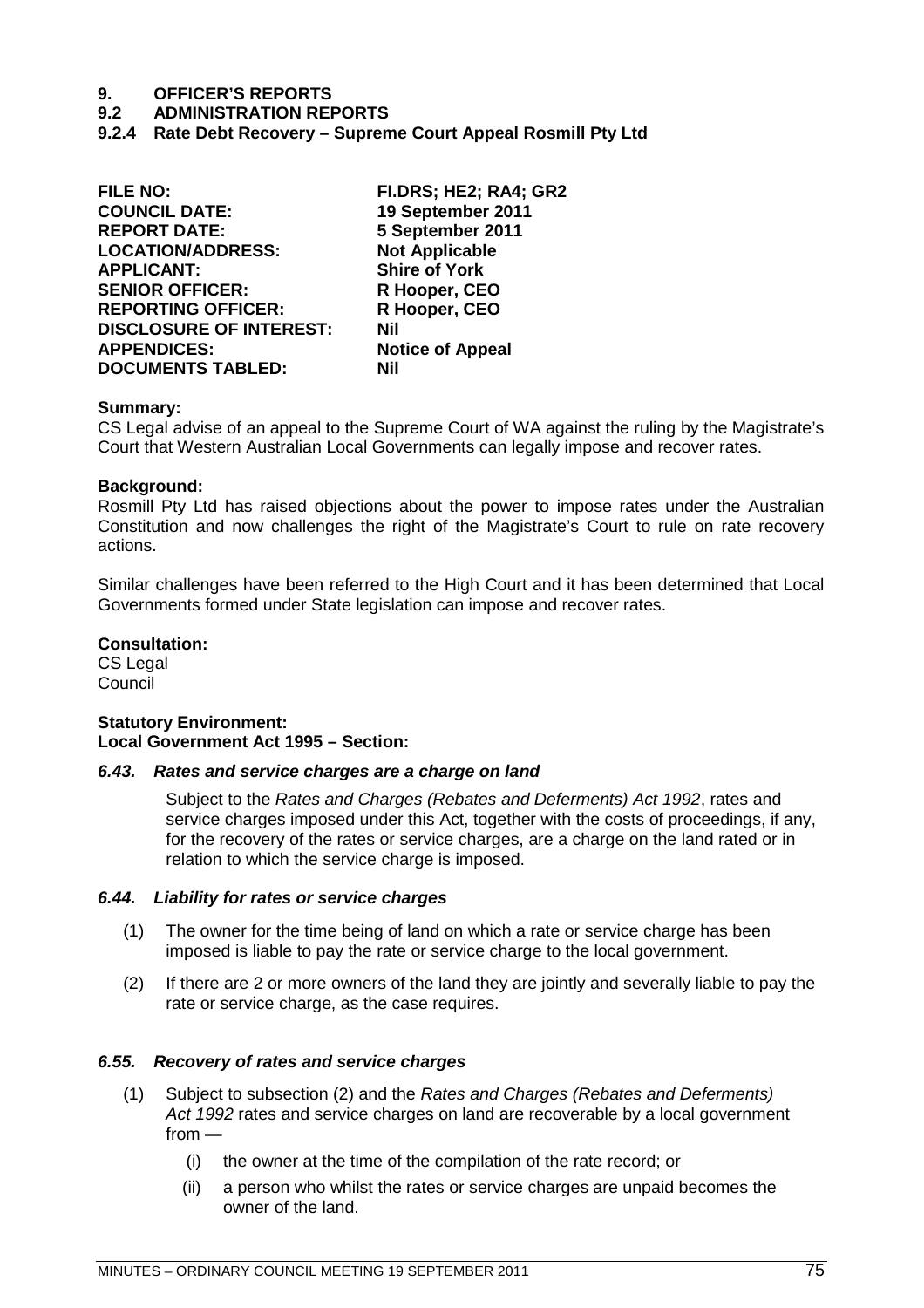(2) A person who, by virtue of an Act relating to bankruptcy or insolvency or to the winding up of companies, has become the owner of land in the capacity of a trustee or liquidator, is not on that account personally liable to pay, out of the person's own money, rates or service charges which are already due on, or become due on that land while that person is the owner in that capacity.

# *6.56. Rates or service charges recoverable in court*

- (1) If a rate or service charge remains unpaid after it becomes due and payable, the local government may recover it, as well as the costs of proceedings, if any, for that recovery, in a court of competent jurisdiction.
- (2) Rates or service charges due by the same person to the local government may be included in one writ, summons, or other process.

*[Section 6.56 amended by No. 84 of 2004 s. 80.]*

# *6.64. Actions to be taken*

- (1) If any rates or service charges which are due to a local government in respect of any rateable land have been unpaid for at least 3 years the local government may, in accordance with the appropriate provisions of this Subdivision take possession of the land and hold the land as against a person having an estate or interest in the land and —
	- (a) from time to time lease the land;
	- (b) sell the land;
	- (c) cause the land to be transferred to the Crown; or
	- (d) cause the land to be transferred to itself.
- (2) On taking possession of any land under this section, the local government is to give to the owner of the land such notification as is prescribed and then to affix on a conspicuous part of the land a notice, in the form or substantially in the form prescribed.
- (3) Where payment of rates or service charges imposed in respect of any land is in arrears the local government has an interest in the land in respect of which it may lodge a caveat to preclude dealings in respect of the land, and may withdraw caveats so lodged by it.

# **Policy Implications:**

Not Applicable

# **Financial Implications:**

The defence of this appeal may cost up to \$13,500 with some cost recovery if successful. If unsuccessful costs against the Shire could be in the order of \$15,000 - \$50,000.

It is unlikely that the appeal will be upheld due to existing legal precedence and the findings of the Magistrate's Court.

# **Strategic Implications:**

Not Applicable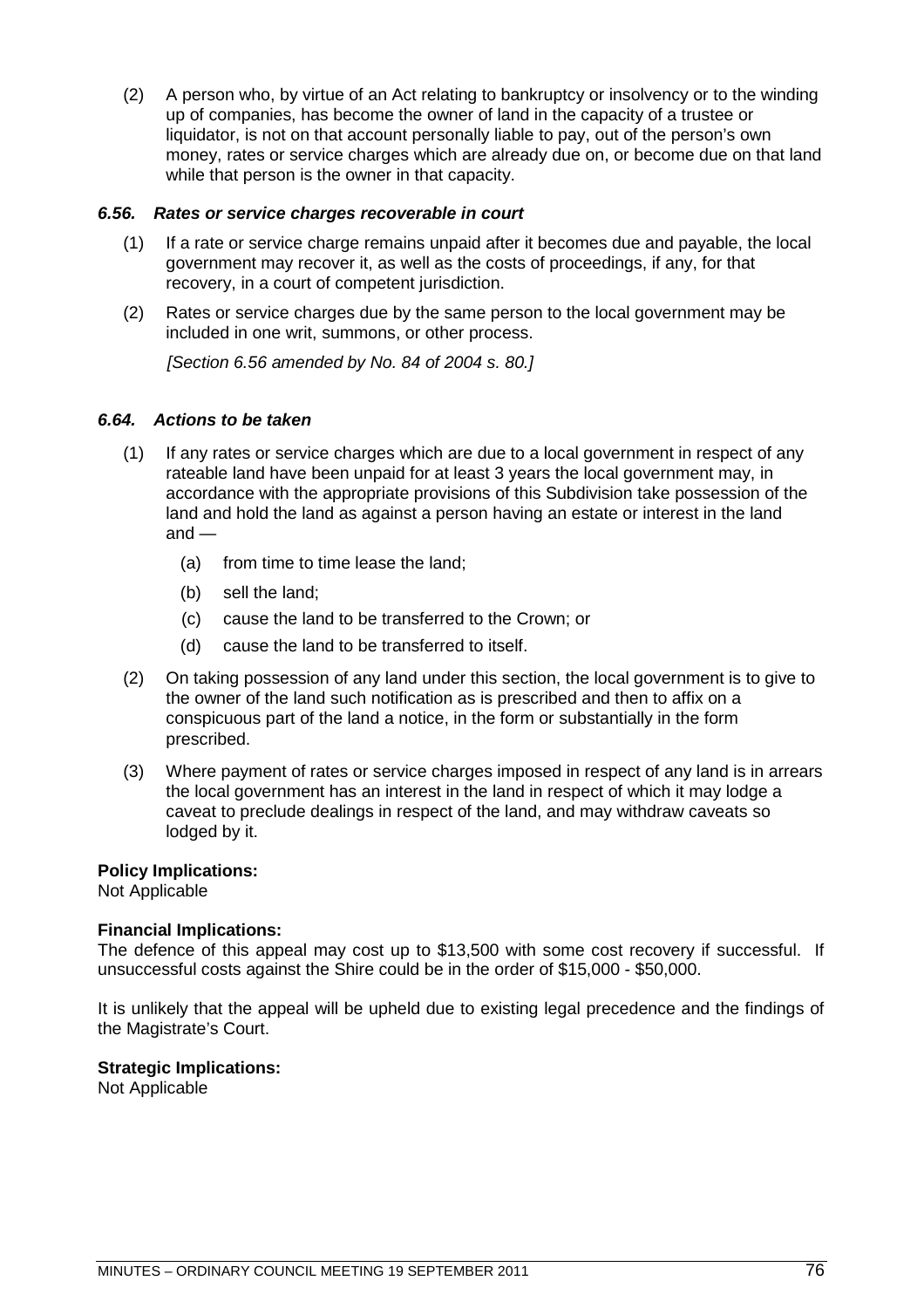# **Voting Requirements: Absolute Majority Required: Yes**

**No provision for legal fees for rate debt recovery in the 2011/12 budget**

# **Site Inspection: Site Inspection Undertaken: Not Applicable**

# **Triple bottom Line Assessment:**

# **Economic Implications:**

If the appeal were to be upheld the operations of all Local Governments would be at risk placing a high impost on local and regional economics.

# **Social Implications:**

If the appeal was successful communities would be severely affected as the financial base for service delivery to residents (rates) would no longer exist.

# **Environmental Implications:**

Nil

# **Comment:**

As the appeal had to be responded to on or before the 12<sup>th</sup> September, 2011 a cost agreement with CS Legal was entered into to provide for legal representation.

The appeal repeats the challenges to the ability of Local Government to function despite the position/contention being ruled on by various Courts as not having substance and rulings being made in favour of Local Governments.

**RESOLUTION 120911**

**Moved: Cr Scott** Seconded: Cr Boyle

*"That Council:*

*Endorse the action of entering into a cost agreement with and engaging CS Legal to defend the Supreme Court appeal by Rosmill Pty Ltd and to recover all legal costs incurred to date by caveats or other legal action."*

*CARRIED: 5/0*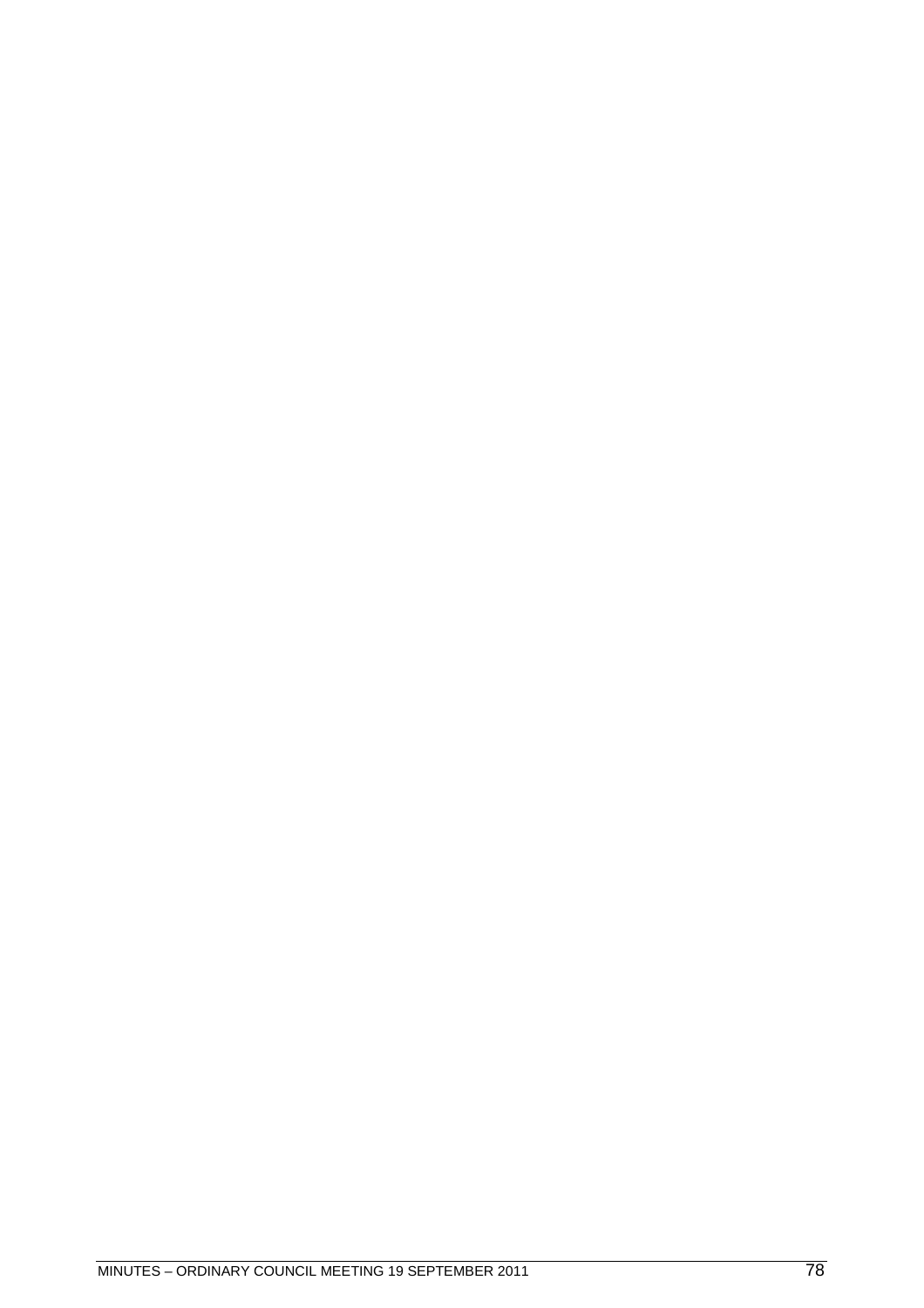# Item 9.2.4 - Appendices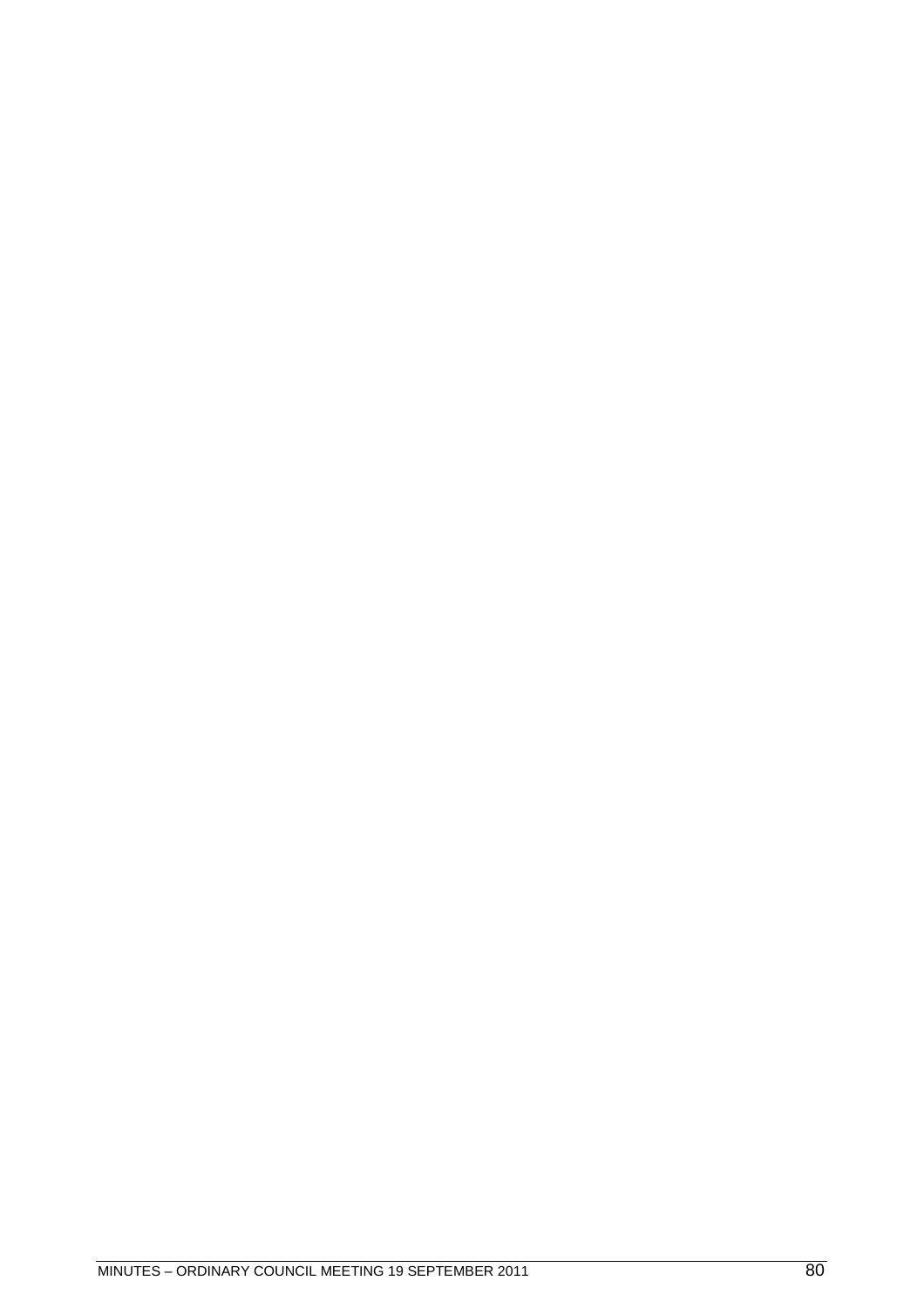# **9.2 ADMINISTRATION REPORTS**

**9.2.5 Youth Report for September, 2011**

| <b>FILE NO:</b>                | CS.LCS.6                        |
|--------------------------------|---------------------------------|
| <b>COUNCIL DATE:</b>           | 16th September, 2011            |
| <b>REPORT DATE:</b>            | 9 <sup>th</sup> September, 2011 |
| <b>LOCATION/ADDRESS:</b>       | N/A                             |
| <b>APPLICANT:</b>              | <b>Shire of York</b>            |
| <b>SENIOR OFFICER:</b>         | R Hooper, CEO                   |
| <b>REPORTING OFFICER:</b>      | Lyn Kay, YDO                    |
| <b>DISCLOSURE OF INTEREST:</b> | Nil                             |
| <b>APPENDICES:</b>             | Nil                             |
| <b>DOCUMENTS TABLED:</b>       | Nil                             |

# **Summary:**

The following is a summary of the activities undertaken by the Youth Development Officer since the last report submitted in June 2011.

# **Active After School Programme:**

Lots of healthy fruit, celery, carrots consumed this Term as the Years 4, 5, 6 & 7 work on their Basketball skills and the Youth Development Officer would like to thank Judy Davies and Brodie Reid for their assistance.

# **Term 3 Karaoke/Disco:**

Youth Development Officer is organising a Disco on Friday 30<sup>th</sup> September at the Town Hall for:-<br>Kindy – Years 2

3.00pm - 4.30pm Years 3, 4 & 5 4.30pm – 6.00pm Years 6, 7 – Youth 6.00pm – 10.00pm Entrance fee is \$2.50 and we have a sausage sizzle, lollies and drinks for sale. All money raised is for the York Youth Centre.

# **School Holiday Programme:**

Youth Development Officer is obtaining prices for Lasercorps in the Swan Valley for a day excursion as well as having the Hang Out Centre open. This will be advertised in the Shire of York web page as well as the School Newsletter.

# **Youth Centre:**

The Youth Centre is nearly at lock up stage and with the colours of the Shire of York is looking fantastic.

Youth Development Officer is still waiting for a quote from Tiger Turf for the Basketball Court/volleyball/netball and other games to be situated in front of the Centre so we can follow up with obtaining financial assistant to build.

Youth Development Officer would appreciate any donations of Xbox, Wii, computers, table tennis tables, pool tables, air hockey etc.

# **Hang Out Centre:**

This is held every Thursday from 3pm-6pm and we average 15 Youth each week and also the local Police call in and are in contact with Youth Development Officer on developments around the Town with regards to Youth.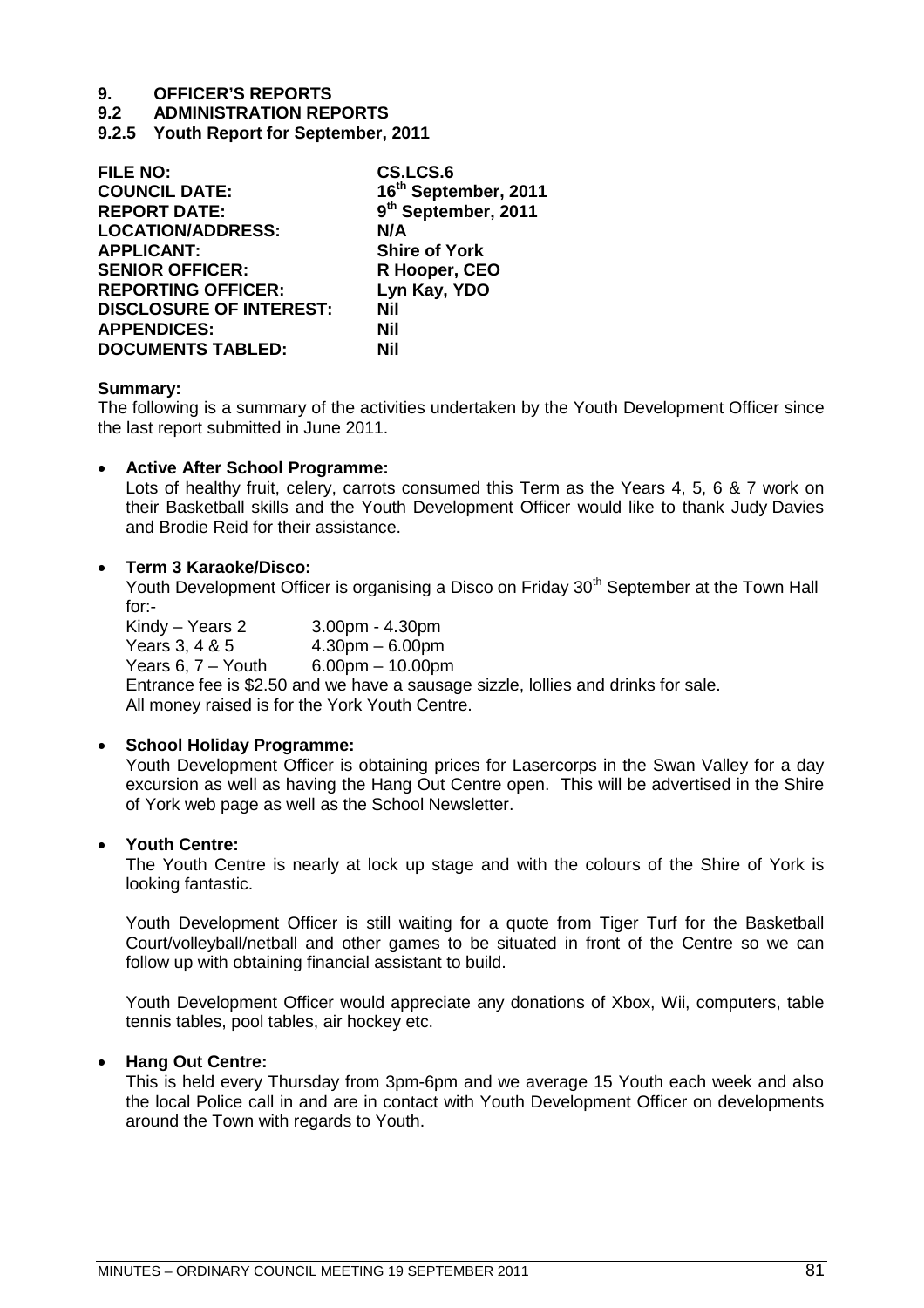# **Banners in the Terrace:**

The Youth Development Officer has organised for the Shire to hang the Banner in Avon Terrace as of Monday 12<sup>th</sup> September and then will be on display for the School Assembly.

# **Salvation Army Breakfast Club:**

Youth Development Officer is working along side the Salvation Army on Friday mornings at the Pavilion from 7.30am-8.30am for children and parents to come and have a healthy **free** breakfast.

We are averaging 6 children a week and will be advertising it more to encourage more children to attend.

# **Youth Biz Summit:**

Youth Development Officer will be taking 2 Youth from York District High School and 5 from Beverley District High School, along with volunteer Tammy Sing, to Cunderdin Agricultural College for a Youth Summit with over 400 youth from the Wheatbelt attending.

There will be several speakers, Mentors, workshops with the Youth discussing different issues and opportunities and the Minister for Youth Robyn McSweeney will be opening the Summit.

# **Indigenous Scholarships:**

The Youth Development Officer is in the process of obtaining Scholarships for 2013 for 2 youth from York. The applications are available in January 2012 and the families have forms to fill out for Guildford Grammar School to Board in 2013.

# **IGA Newsletter:**

Youth Development Officer supplied photos and information for an article in the latest Newsletter with regards to the donation from IGA for the supply of printed T Shirts for the Youth Forum on the 7<sup>th</sup> April, 2011.

# **Background:**

Youth Development Officer is building strong relationships with the appropriate partners in all fields of youth development, including education, police and health partnerships. Trust and integrity is being developed with York youth and their parents/guardians as quality programs are being introduced and activated.

# **Consultation:**

Youth **School Police Health Councillors** Council Staff Community Members

# **Statutory Environment:**

Nil

# **Policy Implications:**

Not Applicable

# **Financial Implications:**

Activities and initiatives are funded in SOY budget and through grants, fundraising activities and 'user pays' arrangements.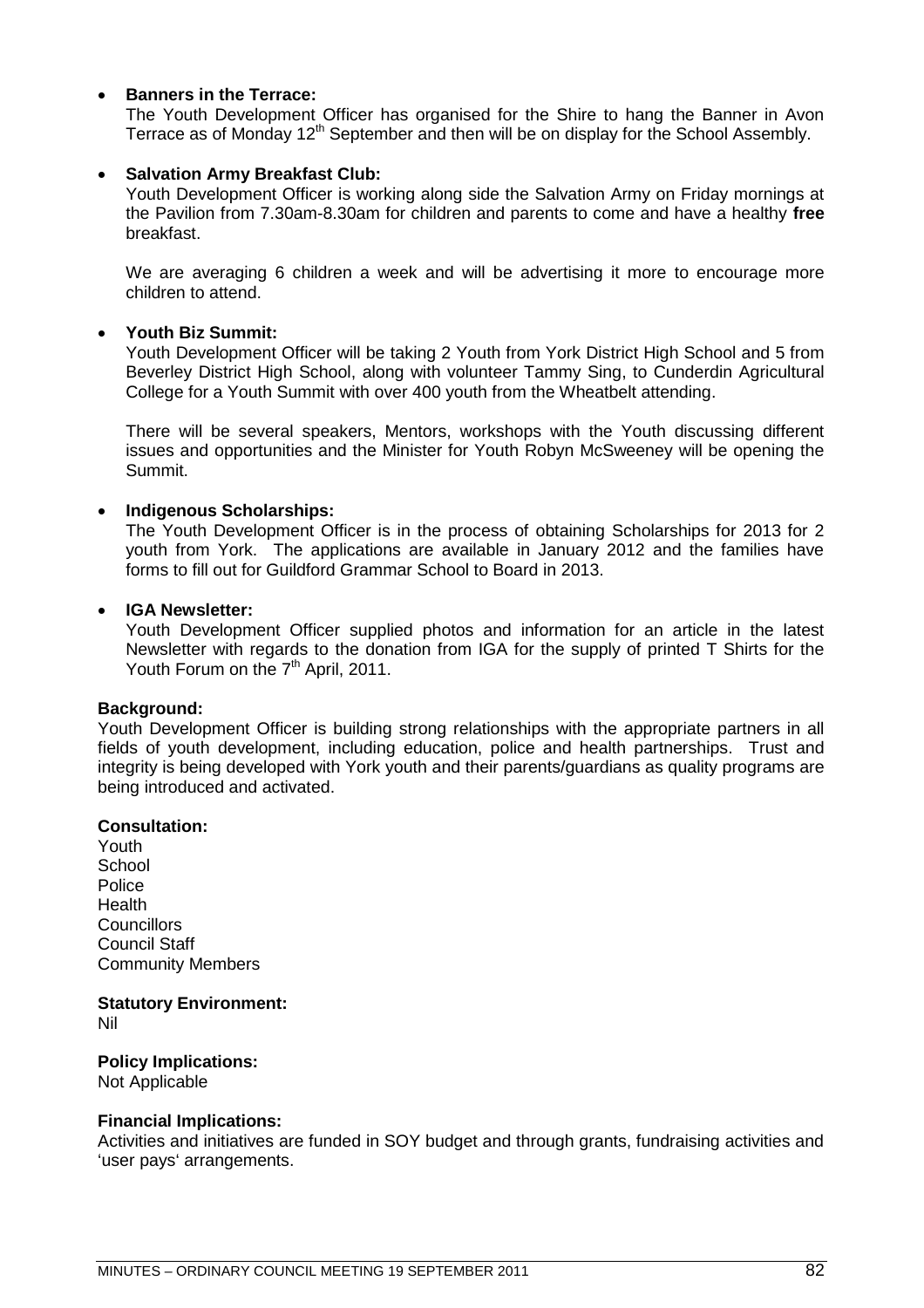# **Strategic Implications: Key Result Area 4 - Youth - Objectives:**

- *1. To facilitate an increase in the employment and education opportunities for the young people of the Shire.*
- *2. To enhance recreational and cultural opportunities for young people.*
- *3. To involve young people in decision-making and in taking a responsible role in our community.*
- *4. To develop strategic alliances with other organisations working with young people.*

# **Voting Requirements: Absolute Majority Required: No**

**Site Inspection: Site Inspection Undertaken: Not applicable** 

**Triple bottom Line Assessment: Economic Implications:** Nil

# **Social Implications:**

A strong focus on Youth activities will support community cohesion and interaction through the recognition and valuing of this section of the community.

# **Environmental Implications:**

Not applicable

# **Comment:**

This report serves to keep the community informed of the activities in place.

# **RESOLUTION**

**130911**

**Moved: Cr Randell Seconded: Cr Scott** 

*"That Council:*

*Receives this report and acknowledges and endorses the activities and initiatives of the Youth Development Officer."*

*CARRIED: 5/0*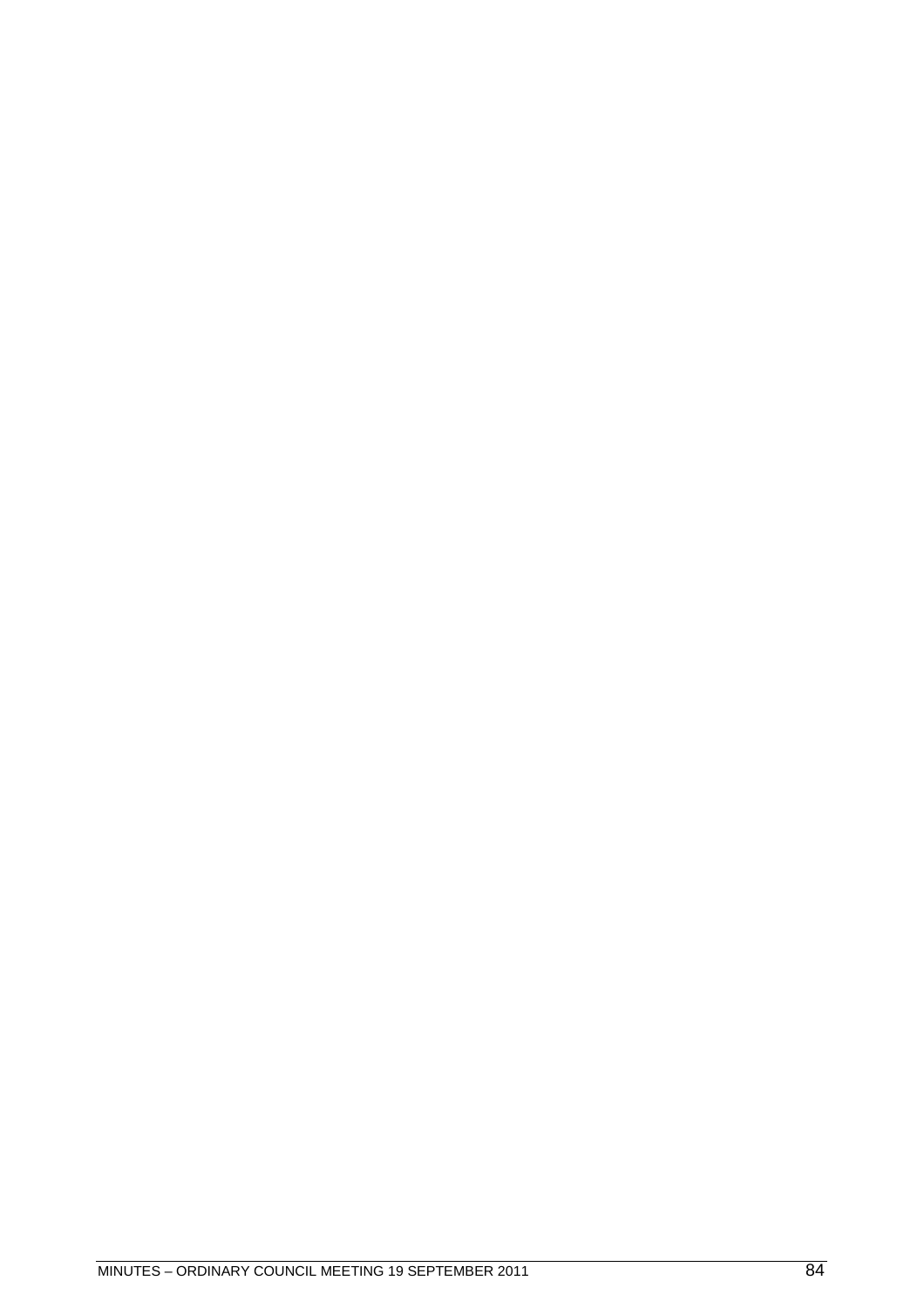- **9.2 ADMINISTRATION REPORTS**
- **9.2.6 Contract of Sale – Lots 2, 3, 4, 5 6 Avon Terrace & Lot 13 Redmile Road, York**

| <b>FILE NO:</b>                | AV1.60050                                         |
|--------------------------------|---------------------------------------------------|
| <b>COUNCIL DATE:</b>           | 19 September, 2011                                |
| <b>REPORT DATE:</b>            | 12 September, 2011                                |
| <b>LOCATION/ADDRESS:</b>       | Avon Terrace & Redmile Road                       |
| <b>APPLICANT:</b>              | <b>Avon Community Development Foundation Inc.</b> |
| <b>SENIOR OFFICER:</b>         | R Hooper, CEO                                     |
| <b>REPORTING OFFICER:</b>      | R Hooper, CEO                                     |
| <b>DISCLOSURE OF INTEREST:</b> | <b>Cr Boyle</b>                                   |
| <b>APPENDICES:</b>             | <b>Control of Sale</b>                            |
| <b>DOCUMENTS TABLED:</b>       | Nil                                               |
|                                |                                                   |

# **Summary:**

The Avon Community Development Foundation submits an offer to purchase the above land parcel for \$500,000 plus GST subject to a range of conditions relating to development approvals and time frames and registration as a contaminated site.

The site is proposed to be developed for a range of workers residential units and meet regional demand.

# **Background:**

The land generally comprises the previous York Power Station site in the Blandstown Precinct. The land, except for Lot 6, is zoned for development at R40 density.

# **Consultation:**

Avon Community Development Foundation Department of Regional Development Lands Wheatbelt Development Commission

# **Statutory Environment: Local Government Act 1995 – Section 3.58**

# *3.58. Disposing of property*

(1) In this section —

*dispose* includes to sell, lease, or otherwise dispose of, whether absolutely or not; *property* includes the whole or any part of the interest of a local government in property, but does not include money.

- (2) Except as stated in this section, a local government can only dispose of property to
	- (a) the highest bidder at public auction; or
	- (b) the person who at public tender called by the local government makes what is, in the opinion of the local government, the most acceptable tender, whether or not it is the highest tender.
- (3) A local government can dispose of property other than under subsection (2) if, before agreeing to dispose of the property —
	- (a) it gives local public notice of the proposed disposition
		- (i) describing the property concerned;
		- (ii) giving details of the proposed disposition; and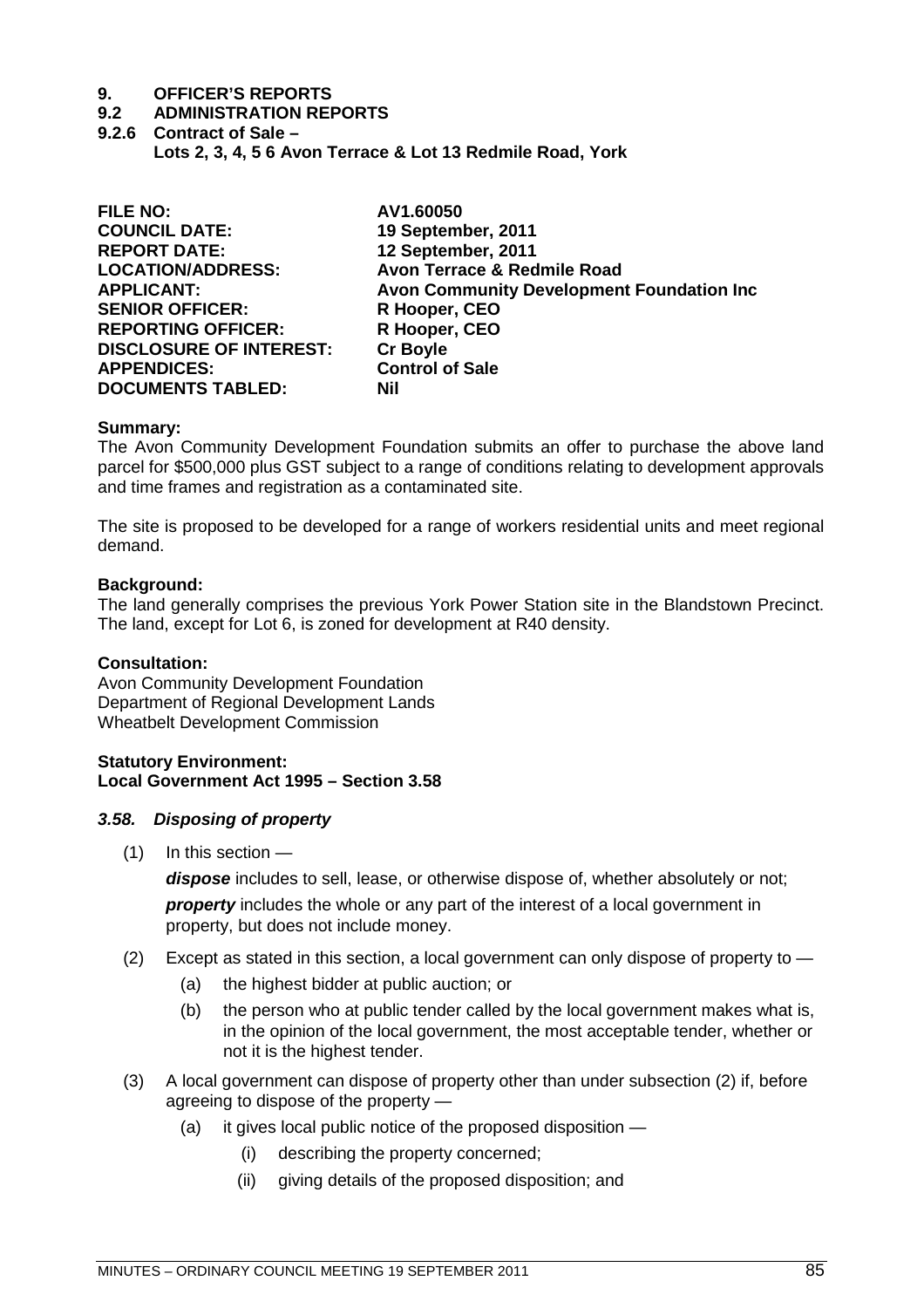(iii) inviting submissions to be made to the local government before a date to be specified in the notice, being a date not less than 2 weeks after the notice is first given;

and

- (b) it considers any submissions made to it before the date specified in the notice and, if its decision is made by the council or a committee, the decision and the reasons for it are recorded in the minutes of the meeting at which the decision was made.
- (4) The details of a proposed disposition that are required by subsection (3)(a)(ii) include —
	- (a) the names of all other parties concerned;
	- (b) the consideration to be received by the local government for the disposition; and
	- (c) the market value of the disposition as ascertained by a valuation carried out not more than 6 months before the proposed disposition.
- (5) This section does not apply to
	- (a) a disposition of land under section 29 or 29B of the *Public Works Act 1902*;
	- (b) a disposition of property in the course of carrying on a trading undertaking as defined in section 3.59;
	- (c) anything that the local government provides to a particular person, for a fee or otherwise, in the performance of a function that it has under any written law; or
	- (d) any other disposition that is excluded by regulations from the application of this section.

*[Section 3.58 amended by No. 49 of 2004 s. 27.]*

# **Policy Implications:**

Not Applicable

# **Financial Implications:**

Funding from the proposed sale is included in the 2011/12 budget with part of the funds allocated to the Forrest Oval redevelopment and the balance to be placed in a cash backed Infrastructure Reserve Fund.

# **Strategic Implications:**

Not Applicable

**Voting Requirements: Absolute Majority Required: Yes**

**Site Inspection: Site Inspection Undertaken: Ongoing over the past four (4) years**

# **Triple bottom Line Assessment:**

# **Economic Implications:**

Workers housing is a much needed service locally and regionally and in particular for developments at Avon Industrial Park and the Northam Detention Centre.

# **Social Implications:**

Development of this land will enhance the amenity of Blandstown and it will compliment the Balladong Estate development.

# **Environmental Implications:**

Proximity to Bland Brook and the surrounding built heritage will be considered in the development application process.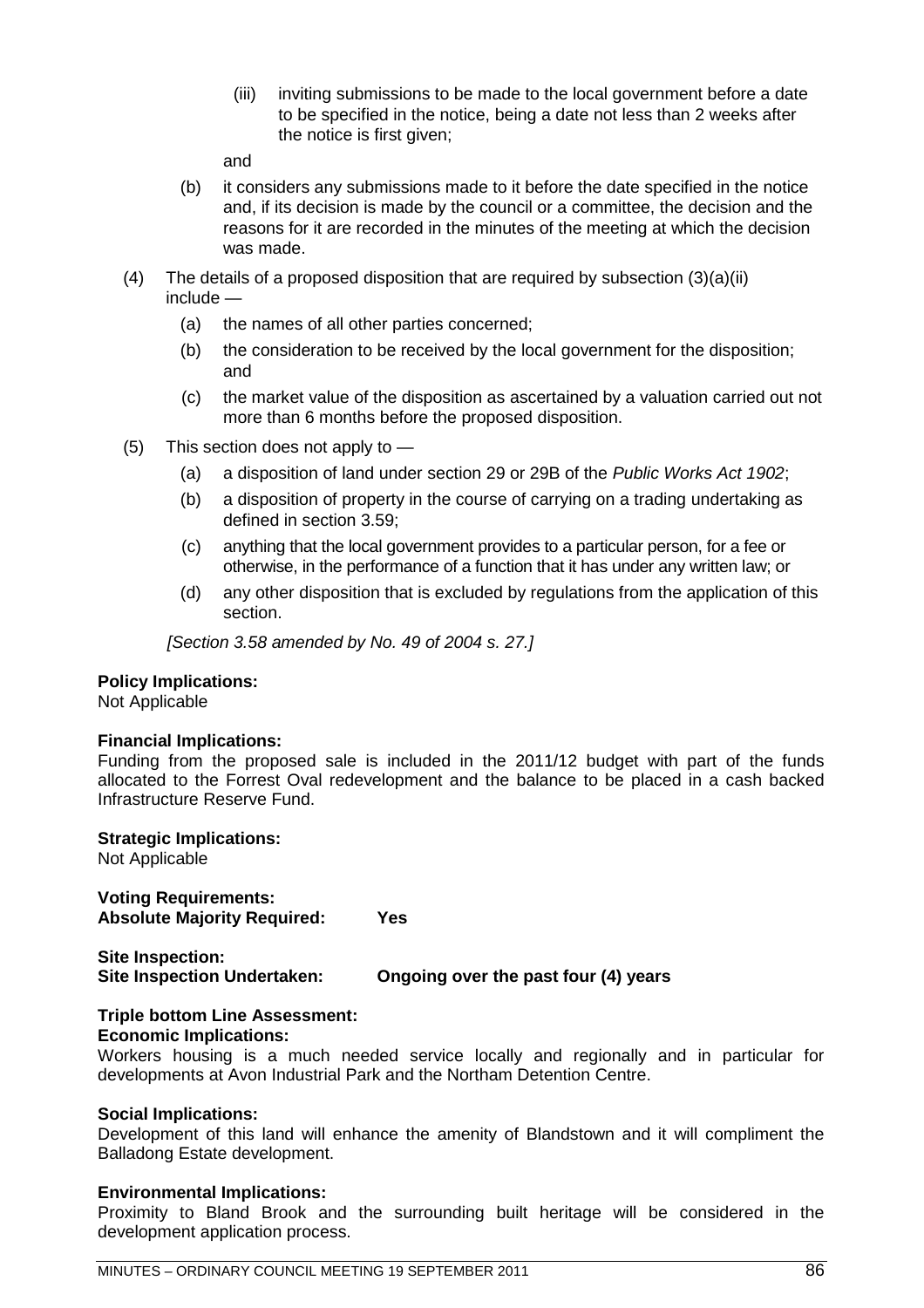# **Comment:**

A local government is required to comply with the provisions of Section 3.58 (3) & (4) of the Local Government Act if it intends to dispose of property other than by public auction or tender.

Development of this land for residential development is considered to be beneficial to the community as it provides accommodation in close proximity to the business centre and it develops a large scale area of vacant land zoned for high density development.

The proposed purchase conditions would result in a \$5,000 deposit being paid on acceptance of the offer with the balance being payable when planning, building and funding conditions are met which will result in the final payment potentially being deferred to 2012/13 impacting on the 2011/12 budget. The purchase offer is also contingent on a stipulated 18 residential units however no structure plan has been provided as to the site layout and this number may not be achievable.

The offer is also contingent on planning and building approvals being issued by the Shire of York by the  $30<sup>th</sup>$  June, 2012 and the acceptance of any conditions imposed without any commitment by the purchaser on the level of detail to be provided with any application.

Dates on the Schedule do not coincide as planning and building approvals are required three (3) months after tenders are called and accepted.

*Cr Boyle declared a Financial Interest to this item and left the room at 3.50pm*

# **OFFICER RECOMMENDATION**

*"That Council:*

- *1. In accordance with the provisions of Sections 3.58 (3) & (4) of the Local Government Act 1995 advertise the intent to dispose of Lots 2, 3, 4, 5, 6 Avon Terrace, and Lot 13 Redmile Road to the Avon Community Development Foundation (Inc) for the sum of \$500,000 plus GST and invite submissions on the proposal for a minimum 14 day period.*
- *2. Request the purchase agreement to be amended as follows:*

# *The Schedule*

*• part (d) insert the words 'up to' before the word eighteen in line 2*

*• part (e) insert the words 'up to' before the word eighteen in line 2 and the date 30 June, 2012 be amended to 30 April, 2012 to match the tender date in item (d)*

*• part (f) insert the words 'up to' before the word eighteen in line 2 and the date 30 June, 2012 be amended to 30 April, 2012 to match the tender date in item (d)."*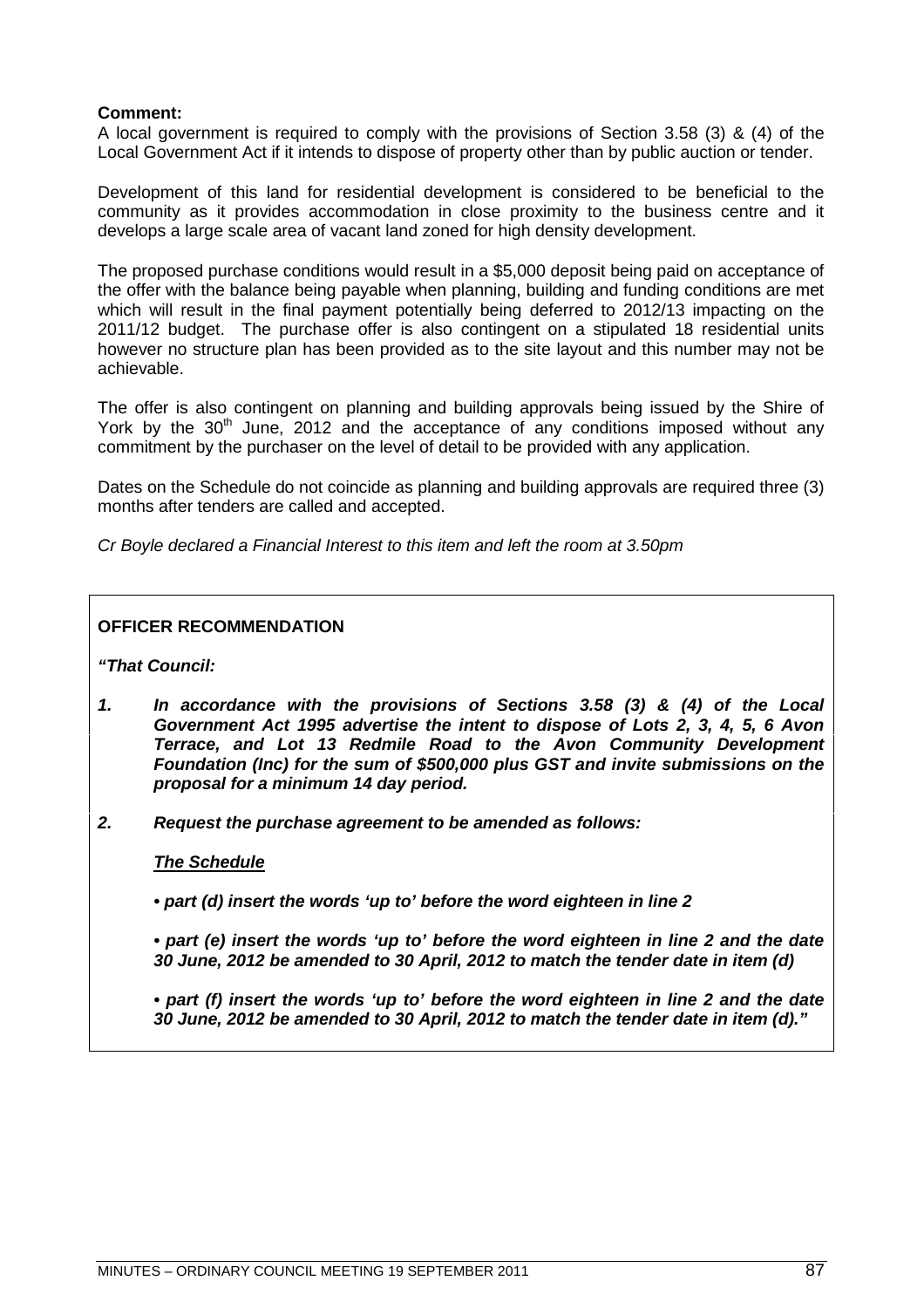| 140911 | <b>RESOLUTION</b>                                                                                                                                                                                                                                                                                                                                              |
|--------|----------------------------------------------------------------------------------------------------------------------------------------------------------------------------------------------------------------------------------------------------------------------------------------------------------------------------------------------------------------|
|        | <b>Moved: Cr Lawrance</b><br>Seconded: Cr Scott                                                                                                                                                                                                                                                                                                                |
|        | "That Council:                                                                                                                                                                                                                                                                                                                                                 |
| 1.     | In accordance with the provisions of Sections 3.58 (3) & (4) of the Local<br>Government Act 1995 advertise the intent to dispose of Lots 2, 3, 4, 5, 6 Avon<br>Terrace, and Lot 13 Redmile Road to the Avon Community Development<br>Foundation (Inc) for the sum of \$500,000 plus GST and invite submissions on the<br>proposal for a minimum 14 day period. |
| 2.     | Request the purchase agreement to be amended as follows:                                                                                                                                                                                                                                                                                                       |
|        | <b>The Schedule</b>                                                                                                                                                                                                                                                                                                                                            |
|        | • part (d) insert the words 'up to' before the word eighteen in line 2.                                                                                                                                                                                                                                                                                        |
|        | • part (e) insert the words 'up to' before the word eighteen in line 2.                                                                                                                                                                                                                                                                                        |
|        | • part (f) insert the words 'up to' before the word eighteen in line 2."                                                                                                                                                                                                                                                                                       |
|        |                                                                                                                                                                                                                                                                                                                                                                |

*CARRIED: 4/0*

*The Officer Recommendation was varied with the deletion of the words …"and the date 30 June, 2012 be amended to 30 April, 2012 to match the tender date in item (d)" on the advice of the applicant.*

*Cr Boyle returned to the room at 3.53pm.*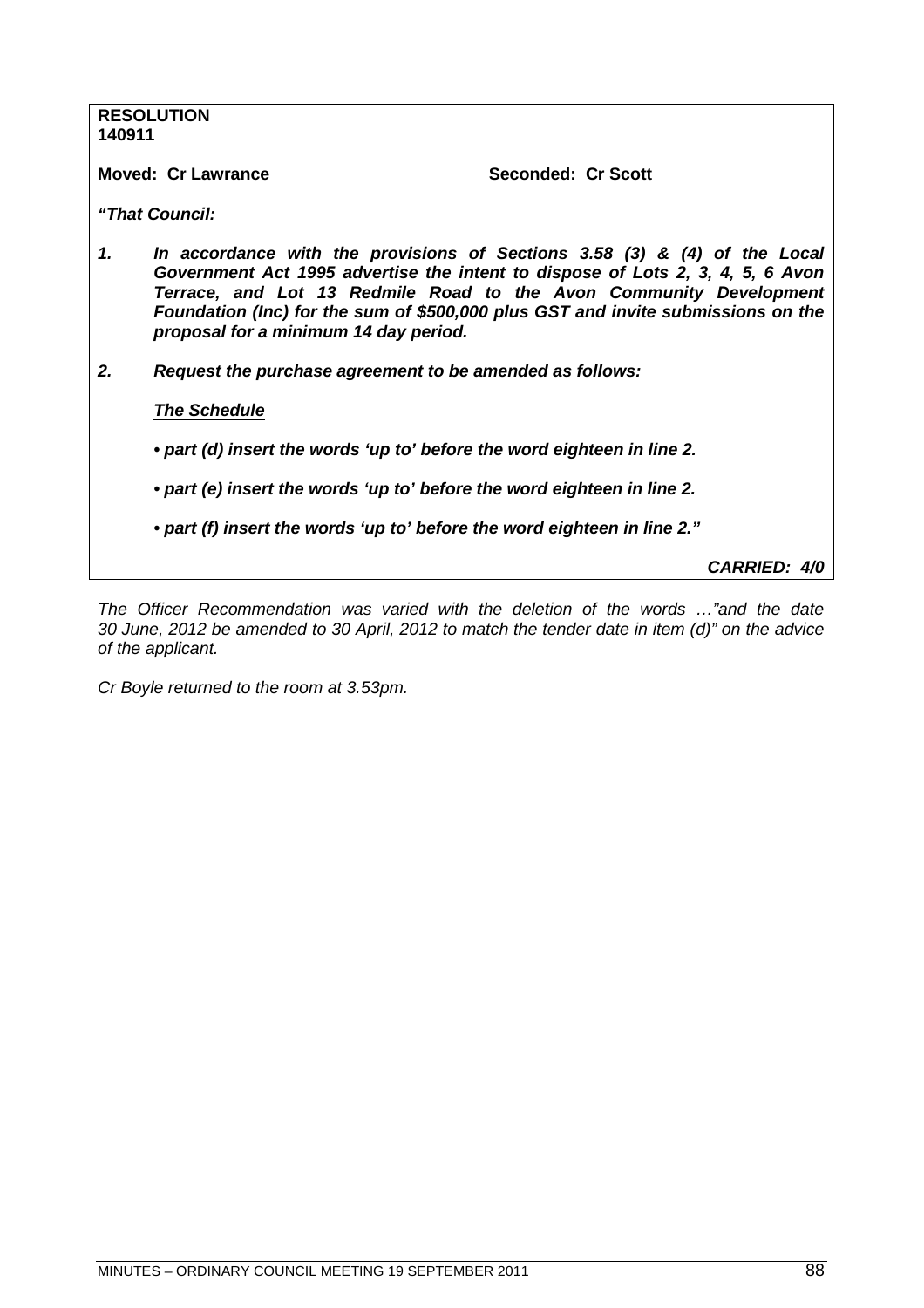# Item 9.2.6 - Appendices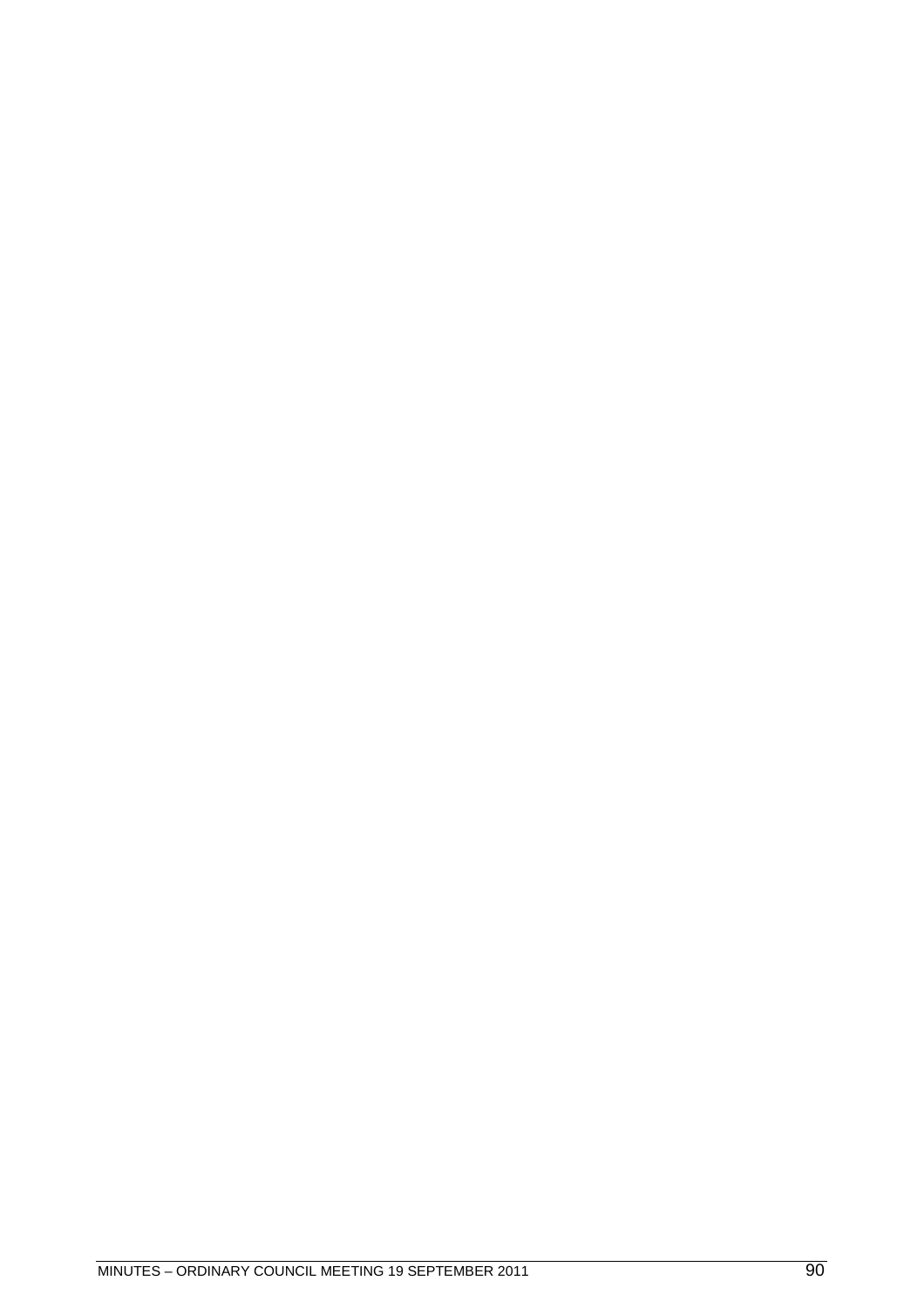# **9.2 ADMINISTRATION REPORTS**

**9.2.7 Avon Tourism**

| <b>FILE NO:</b>                | CS.CEV.6                             |
|--------------------------------|--------------------------------------|
| <b>COUNCIL DATE:</b>           | 19 September, 2011                   |
| <b>REPORT DATE:</b>            | 13 September, 2011                   |
| <b>LOCATION/ADDRESS:</b>       | <b>Avon Valley</b>                   |
| <b>APPLICANT:</b>              | <b>Avon Tourism</b>                  |
| <b>SENIOR OFFICER:</b>         | R Hooper, CEO                        |
| <b>REPORTING OFFICER:</b>      | R Hooper, CEO                        |
| <b>DISCLOSURE OF INTEREST:</b> | Nil                                  |
| <b>APPENDICES:</b>             | Minutes - Avon Tourism 26 July, 2011 |
| <b>DOCUMENTS TABLED:</b>       | Nil                                  |

# **Summary:**

The minutes of the Avon Tourism Committee meeting are provided for Council and Community information.

# **Background:**

The Shire of York has previously been a financial member of Avon Tourism up to 2009/10 and in 2010/11 contributed \$10,000 to the Guest Town promotion at the Perth Royal Show.

# **Consultation:**

Not Applicable

# **Statutory Environment:**

Not Applicable

**Policy Implications:** *Policy No. 13.1 - Events For York*

*Objective: To ensure that York retains its status as an events centre in the Avon Valley*

# **Financial Implications:**

Nil at this stage.

# **Strategic Implications:** *Key Result Area 2: Economic Development & Tourism*

# *Objectives:*

- *1. To encourage a sustainable community by increasing employment opportunities in York, attracting investment and businesses to the town, and achieving diversification of industries.*
- *2. To increase tourism to achieve business viability and growth.*
- *3. To increase the net disposable income of the York community and investigate ways of increasing spending within the Shire.*
- *4. To utilise the unique features of York's heritage and rural lifestyle, where appropriate, as the basis for economic development.*
- *5. To ensure economic development does not conflict with York's heritage, lifestyle and environment.*

**Voting Requirements: Absolute Majority Required: No**

| Site Inspection:                   |                       |
|------------------------------------|-----------------------|
| <b>Site Inspection Undertaken:</b> | <b>Not Applicable</b> |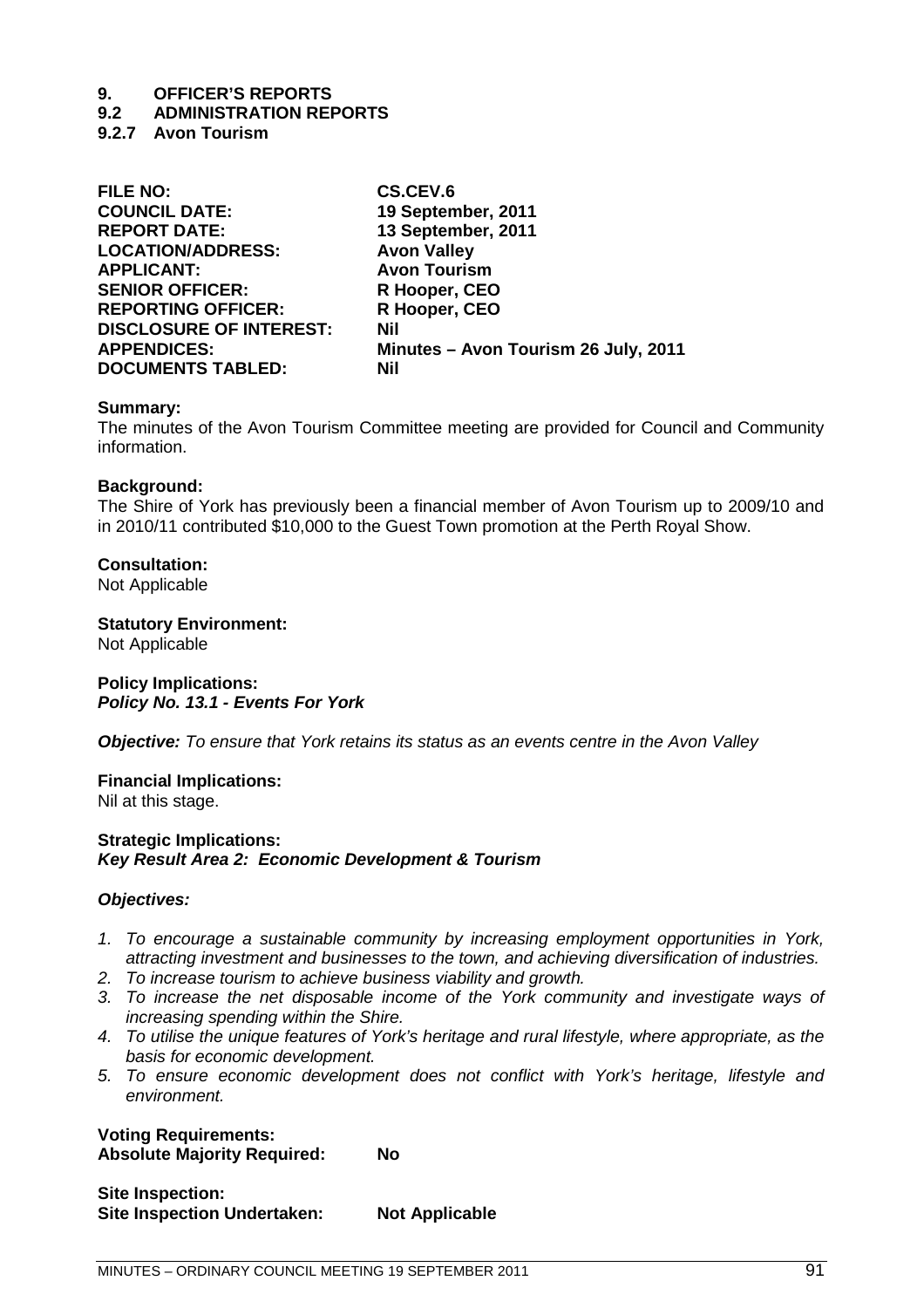# **Triple bottom Line Assessment: Economic Implications:**

Tourism is a high value industry in the Avon Valley with economic benefit to local and regional businesses.

# **Social Implications:**

Regional and local tourism events, activities and businesses can benefit residents.

# **Environmental Implications:**

Nil

# **Comment:**

Avon Tourism is a regional tourism organisation endeavouring to co-ordinate regional events and area promotion to benefit businesses and communities.

**RESOLUTION 150911 Moved: Cr Scott** Seconded: Cr Randell *"That Council: Note the Minutes of the July 2011 Avon Tourism meeting."*

*CARRIED: 5/0*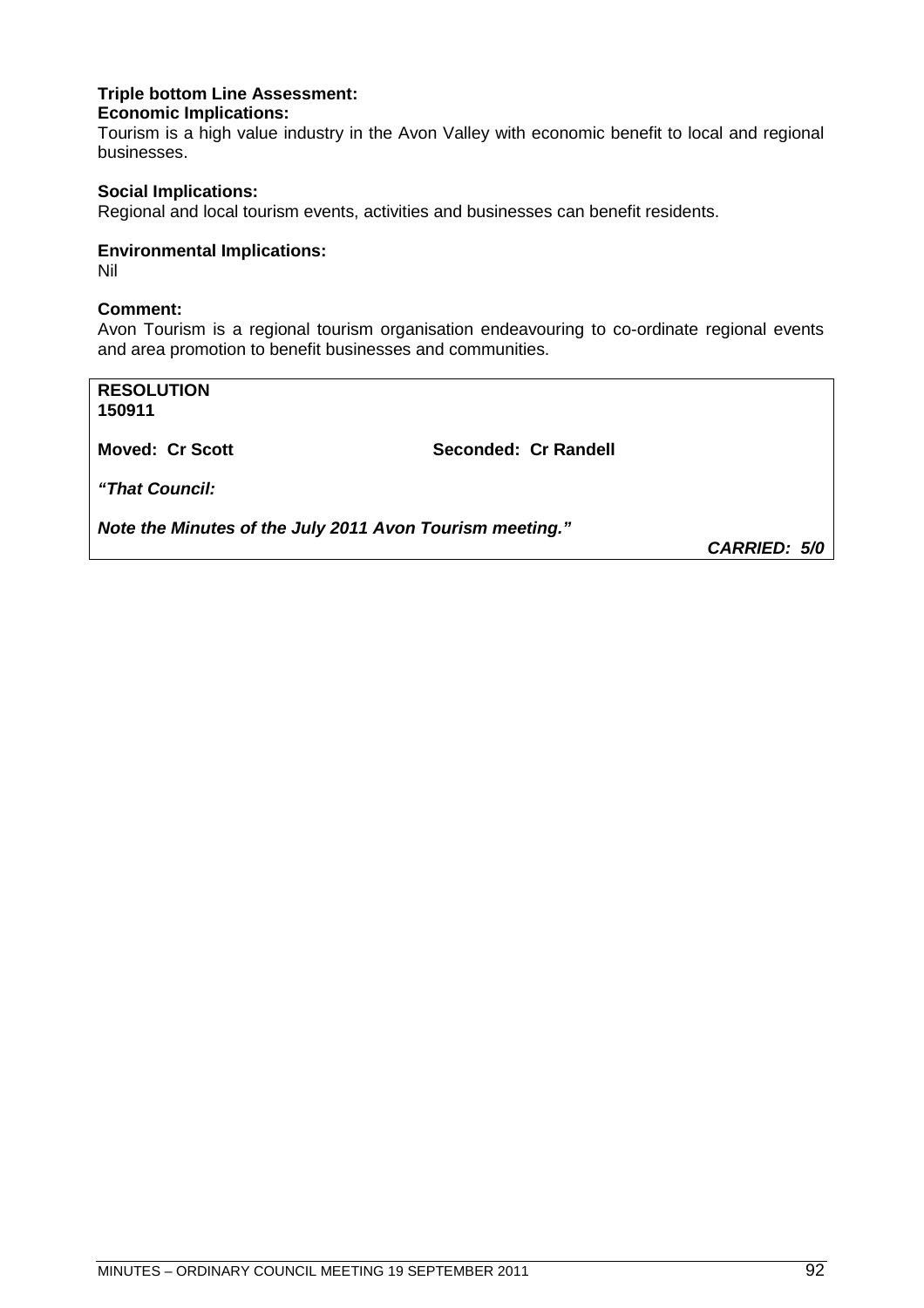# Item 9.2.7 - Appendices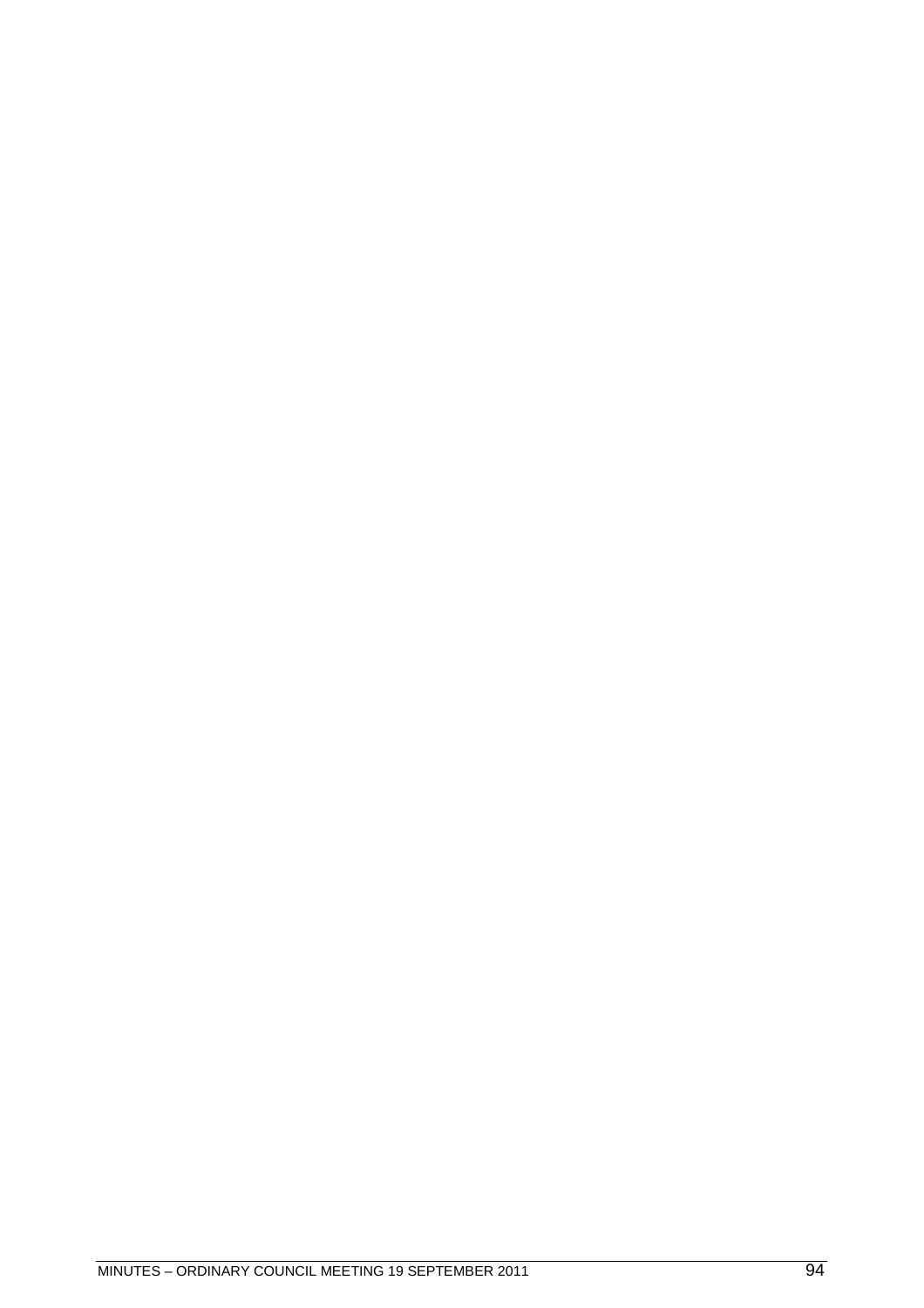# **9.3 Works Reports**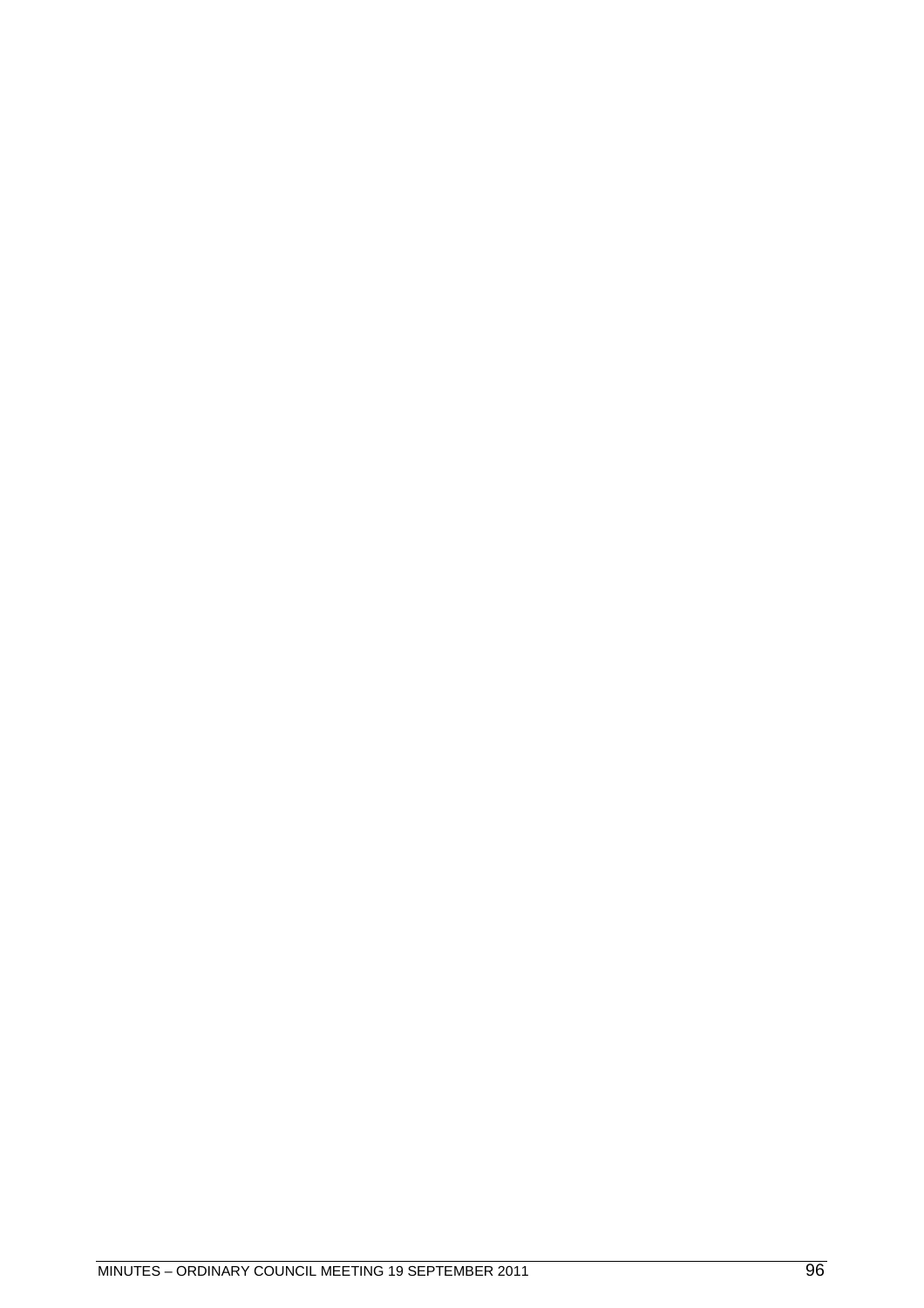# **9.4 Financial Reports**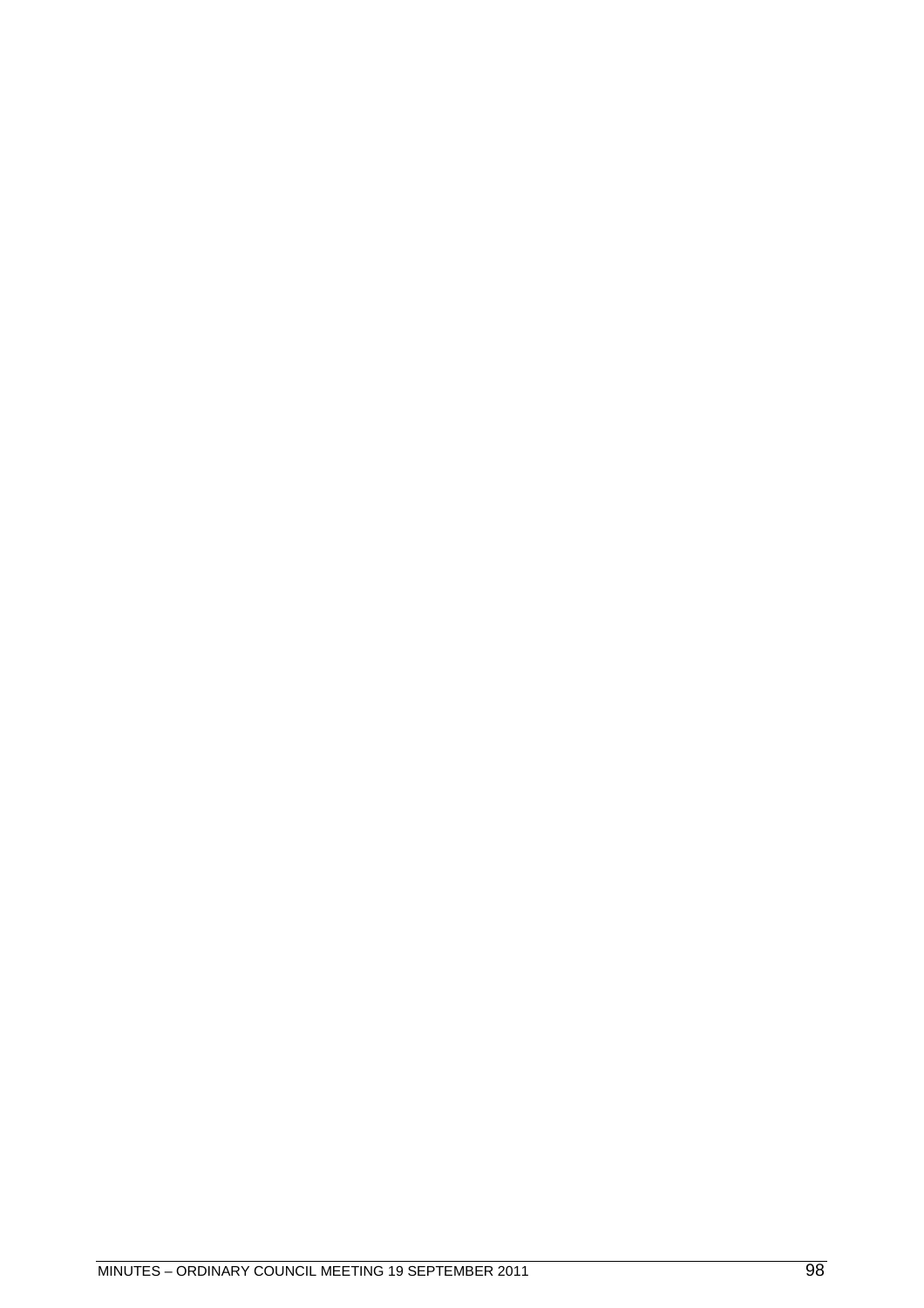# **9.4 FINANCE REPORTS**

**9.4.1 Monthly Financial Reports – August 2011**

| <b>FI.FRP</b>                                  |
|------------------------------------------------|
| 19 September 2011                              |
| 12 September 2011                              |
| <b>Not Applicable</b>                          |
| <b>Not Applicable</b>                          |
| Ray Hooper, CEO                                |
| <b>Tabitha Bateman, Administration Officer</b> |
| Nil                                            |
| Yes - Appendix A as detailed in Summary        |
| Nil                                            |
|                                                |

# **Summary:**

The Financial Report for the period ending 31 August 2011 is hereby presented for the consideration of the Council.

Appendix A includes the following:

- Monthly Statements for the period ended 31 August 2011
- Bank Account Reconciliations
- Cheque drawings on the Municipal Account
- **EFT drawings on the Municipal Account**
- Cheque drawings on the Trust Account
- Payroll Direct Debits Summary
- Corporate Credit Card Summary
- Fuel Card Summary
- Monthly Statements for the period ended 31 July 2011

# **Consultation:**

Dominic Carbone

# **Statutory Environment:**

Local Government Act 1995 (As Amended). Local Government (Financial Management) Regulations 1996 (As Amended).

# **Policy Implications:**

Nil.

# **Financial Implications:**

The following information provides balances for key financial areas for the Shire of York's financial position as at 31 August 2011;

| Sundry Creditors as per General Ledger                            | \$15,620.60    |
|-------------------------------------------------------------------|----------------|
| Sundry Debtors as per General Ledger                              | \$447,075.44   |
| Unpaid rates and services current year (paid in advance inc. ESL) | \$3,783,211.50 |
| Unpaid rates and services previous years (inc. ESL)               | \$510,123.14   |

# **Strategic Implications:**

Nil

**Voting Requirements: Absolute Majority Required: No**

| Site Inspection:                   |                |
|------------------------------------|----------------|
| <b>Site Inspection Undertaken:</b> | Not applicable |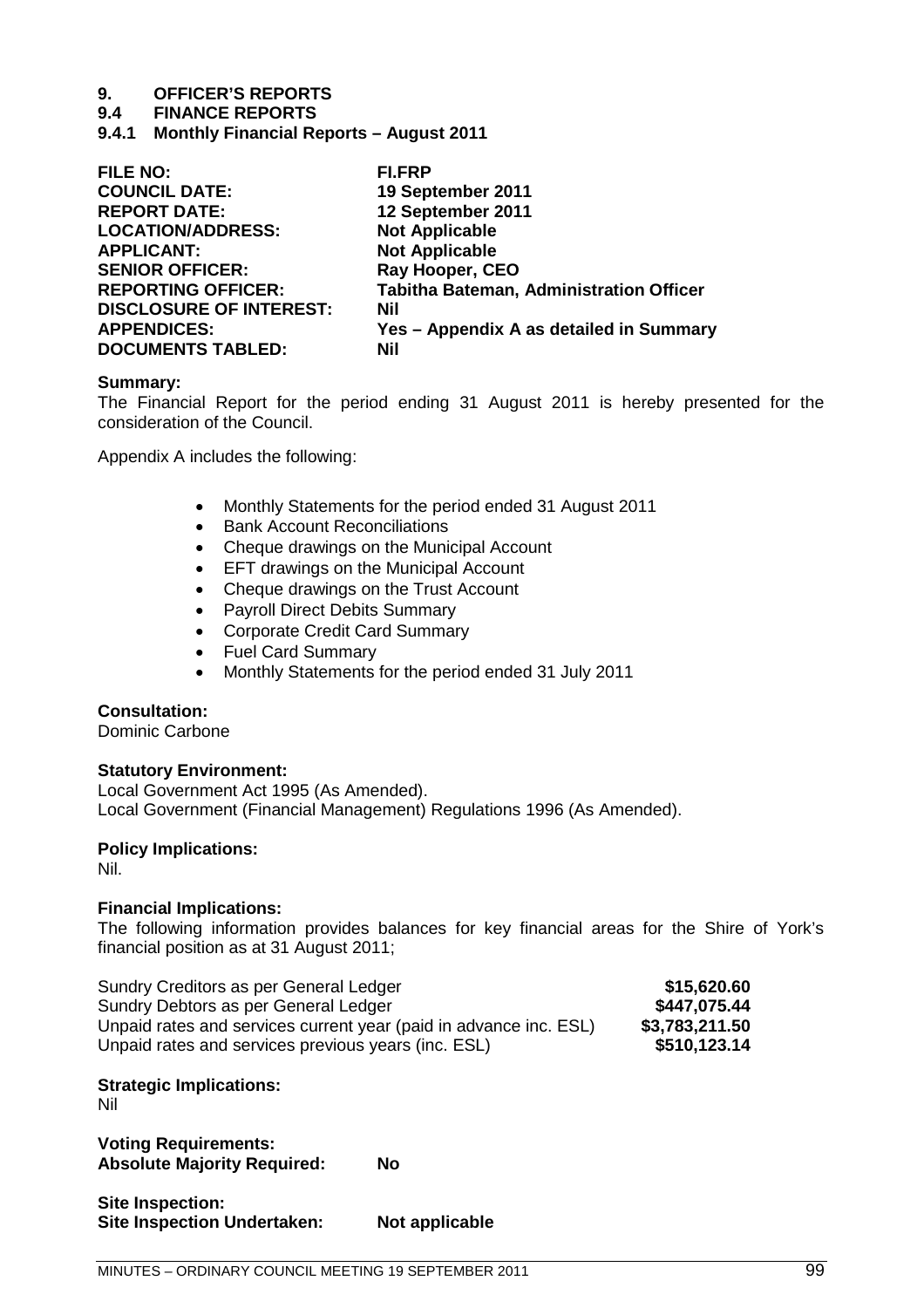# **Triple bottom Line Assessment:**

# **Economic Implications:**

A zero balance or surplus end of year financial position will increase community confidence and cohesion and provide an opportunity for improved community benefits in future years.

# **Social Implications:**

Not applicable.

# **Environmental Implications:**

Not applicable.

# **Comment:**

Not applicable

| <b>RESOLUTION</b><br>160911                                                                                                                              |                          |
|----------------------------------------------------------------------------------------------------------------------------------------------------------|--------------------------|
| <b>Moved: Cr Scott</b>                                                                                                                                   | <b>Carried: Cr Boyle</b> |
| <i><b>"That Council:</b></i>                                                                                                                             |                          |
| Receive the Monthly Financial Report for August and ratify payments drawn from the<br>Municipal and Trust accounts for the period ending 31 August 2011: |                          |

|                                                                                                                                                                                                         | <b>VOUCHER</b>           | <b>AMOUNT</b>                                                                                                        |
|---------------------------------------------------------------------------------------------------------------------------------------------------------------------------------------------------------|--------------------------|----------------------------------------------------------------------------------------------------------------------|
| <b>MUNICIPAL FUND</b><br><b>Cheque Payments</b><br><b>Electronic Funds Payments</b><br><b>Direct Debits Payroll</b><br><b>Bank Fees</b><br><b>Corporate Cards</b><br><b>Shell Cards</b><br><b>TOTAL</b> | 29591-29652<br>8322-8418 | 108,702.64<br>S.<br>\$1,543,671.64<br>159,645.30<br>\$<br>\$<br>539.71<br>\$<br>1,062.77<br>207.36<br>\$1,813,829.42 |
| <b>TRUST FUND</b><br><b>Cheque Payments</b><br><b>Direct Debits Licensing</b><br><b>TOTAL</b>                                                                                                           | 3853-3860                | \$<br>2,674.37<br>125,580.05<br>128,254.42                                                                           |
| <b>TOTAL DISBURSEMENTS</b>                                                                                                                                                                              |                          | \$1,942,083.84"<br><b>CARRIED: 5/0</b>                                                                               |

# *Note to this item*

The Chief Executive Officer has delegated authority under Delegation DE1 (Council Meeting 21 September 2009) to make payments from the Municipal and Trust accounts.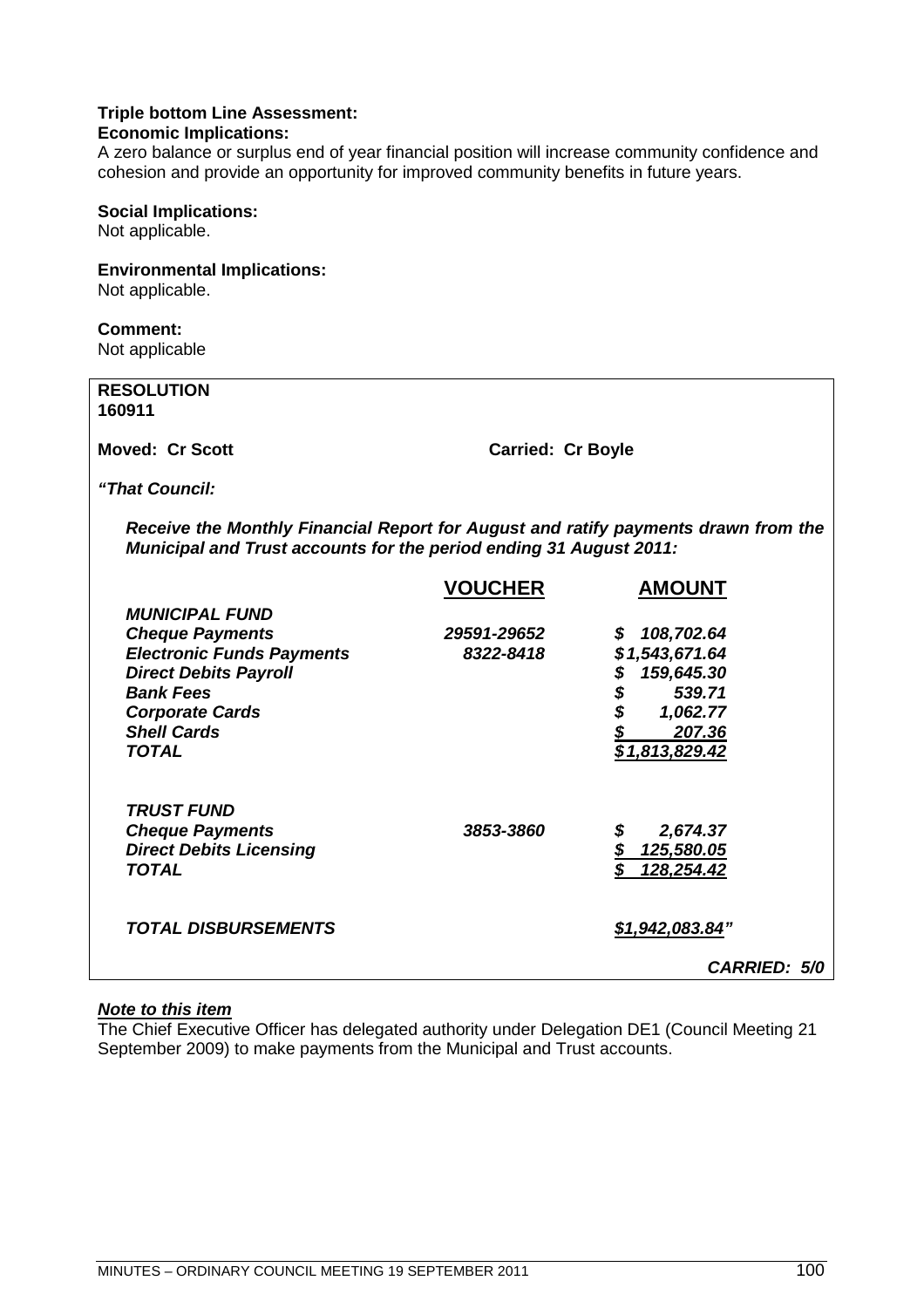# Item 9.4.1 Appendices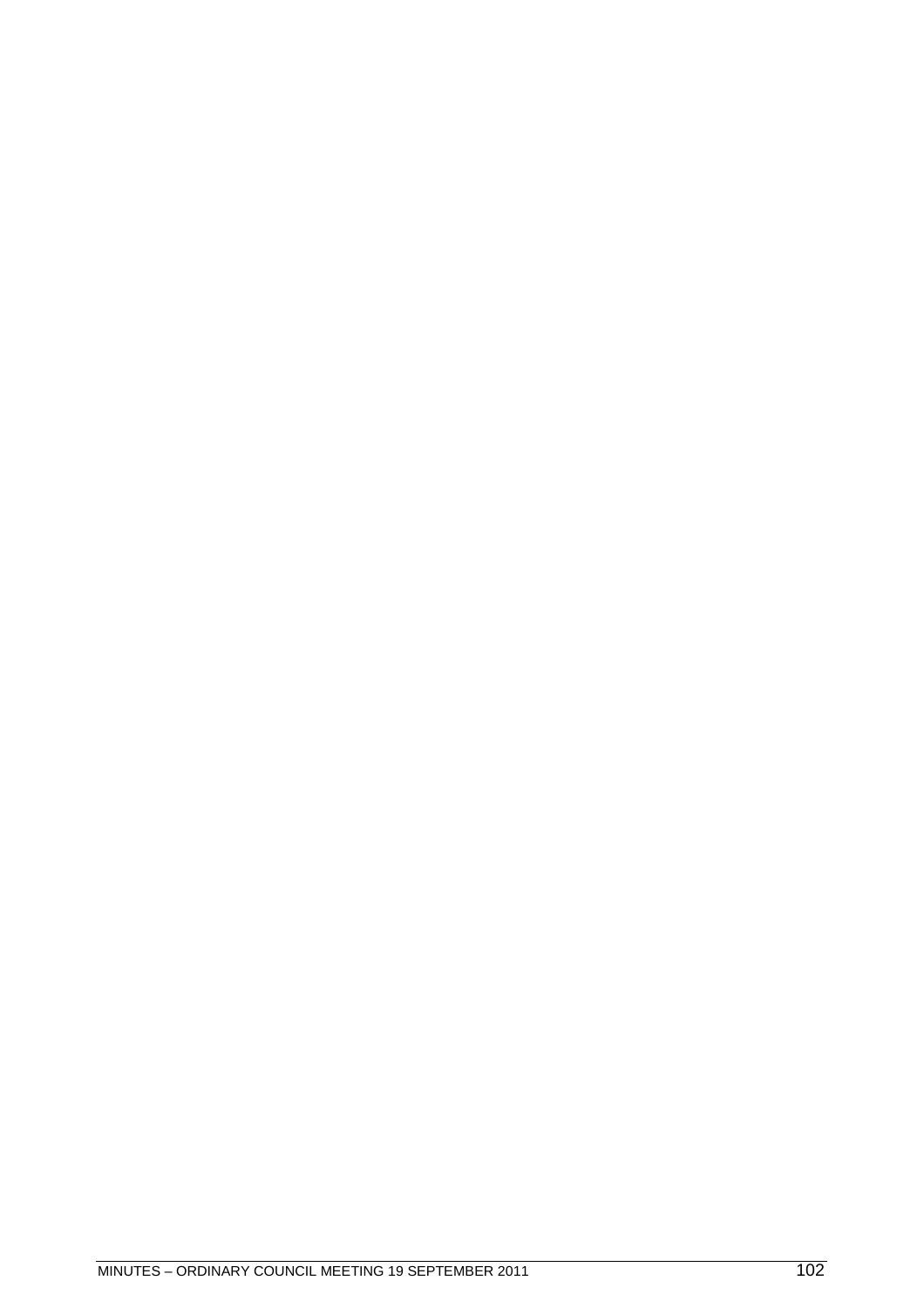# **9.5 Late Reports**

**9.5.1 State Administrative Tribunal Appeal – Laurelville, 18-20 Panmure Road, York**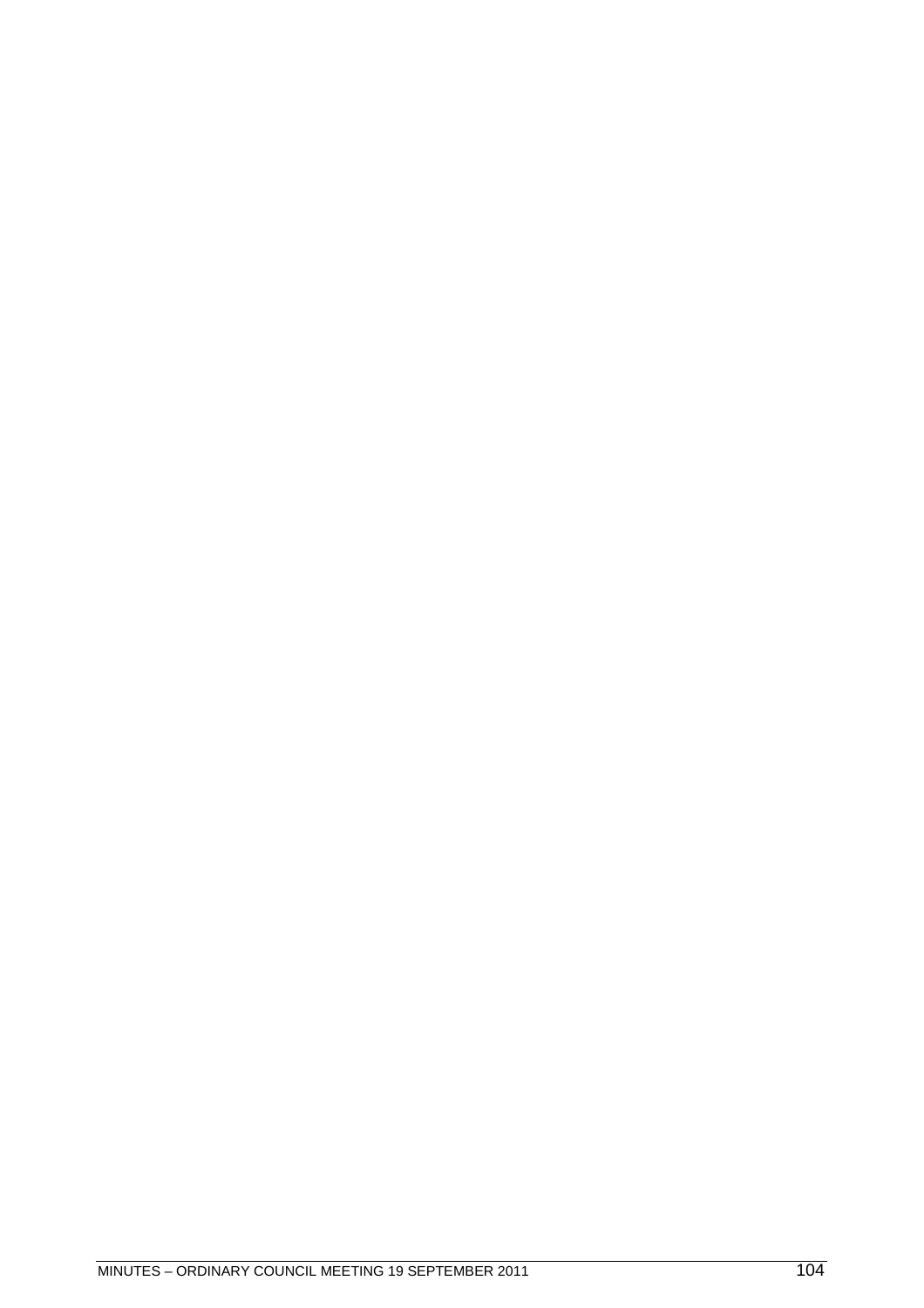# **9.5 LATE REPORTS**

**9.5.1 State Administrative Tribunal Appeal – Laurelville, 18-20 Panmure Road, York**

| <b>FILE NO:</b>                | PA.1 9910                                    |
|--------------------------------|----------------------------------------------|
| <b>COUNCIL DATE:</b>           | 19 September 2011                            |
| <b>REPORT DATE:</b>            | 15 September 2011                            |
| <b>LOCATION/ADDRESS:</b>       | Lots 1 and 2 (18-20) Panmure Road, York      |
| <b>APPLICANT:</b>              | Wealth Balance Pty Ltd - S Paskett & P Cowan |
| <b>SENIOR OFFICER:</b>         | R Hooper, CEO                                |
| <b>REPORTING OFFICER:</b>      | J Jurmann, MPS                               |
| <b>DISCLOSURE OF INTEREST:</b> | <b>Cr Boyle</b>                              |
| <b>APPENDICES:</b>             | <b>Nil</b>                                   |
| <b>DOCUMENTS TABLED:</b>       | Nil                                          |

# **Summary:**

The State Administrative Tribunal matter lodged on 17 May 2011 appealing the conditions of the planning consent as resolved by Council on 11 May 2011 has been withdrawn by the applicant as an outcome of mediation.

This report provides Council a précis of the proceedings and significant costs to Council and the community to resolve the matter.

It is recommended that upon receipt of written confirmation from the State Administrative Tribunal that the matter has been withdrawn that Council issue an amended planning approval and that Council's Compliance Officer monitors the use and compliance with the conditions of approval.

# **Background:**

Council at its Special Meeting on 11 April 2011 resolved to approve the planning application to hold functions at Laurelville subject to a number of conditions of consent.

On 17 May 2011 Council received notice that the applicant had lodged an application for review of the conditions of approval with the State Administrative Tribunal (SAT). The review is requesting deletion of conditions 1, 2, 5, 6, 7, 8, 10, 11 and 12, and to vary the wording of condition 4.

The applicant was advised that Council would agree to mediate the matter and a mediation was held on SAT on 13 June 2011. The applicants appeared in person, together with their representative. Council's Planning Manager appeared on behalf of the Shire with representation from McLeods Barristers and Solicitors.

The first attempt at mediation failed to reach a resolution satisfactory to both parties, the Tribunal made the following orders at the conclusion of the mediation session:

- *1. By 24 June 2011, the Respondent (Council) is to provide to the Applicant a schedule of conditions of approval as it proposes they be amended, as discussed between the parties at the mediation on 13 June 2011, for the purpose of consideration and comment by the Applicant as part of the mediation process; and*
- *2. The matter is adjourned to a further mediation at 2.15pm on 11 July 2011.*

On 9 August 2011, the 2<sup>nd</sup> Mediation of the State Administrative Tribunal was held in the matter of Wealth Balance Pty Ltd and the Shire of York before Ms Moore. Ian McLeod of McLeods Solicitors and Council's Manager of Planning Services, Jacky Jurmann appeared on Council's behalf and Ian McKellar and Phil Cowan appeared on behalf of the applicant.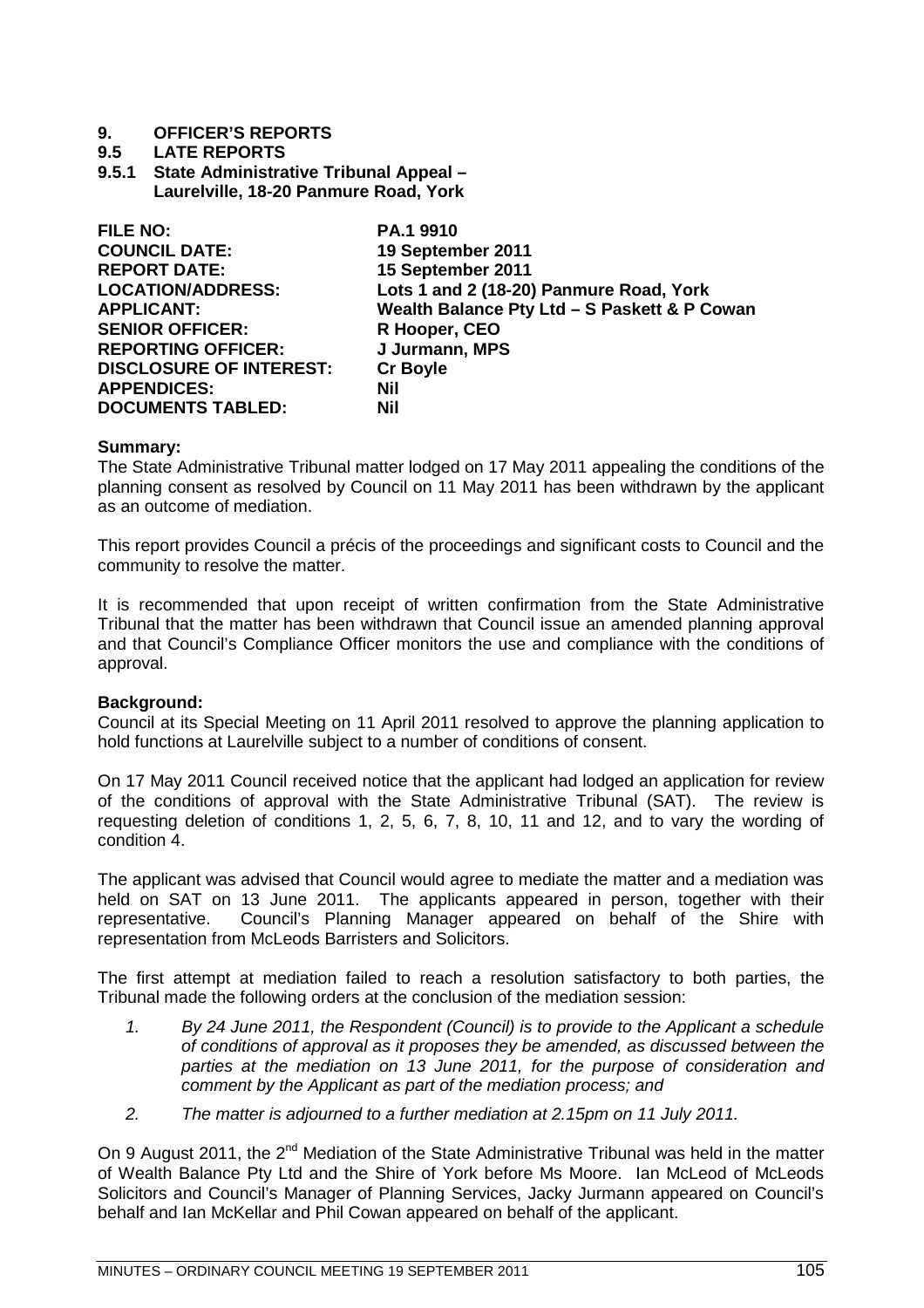During the mediation, the parties were able to reach agreement on the conditions that were being attested. The applicant accepted the time limited approval and relinquished the approval to conduct functions on Sundays. The respondent agreed to make condition 8 an advice note and extend the time for amplified music to 11.30 pm.

The mediation concluded with the following orders:

- *1. Pursuant to Section 31 of the State Administrative Tribunal Act 2004 the respondent is invited to reconsider its decision at its meeting on 15 August 2011.*
- *2. The mediation is adjourned until 10.00 am on Thursday, 1 September 2011.*

Council resolved at its Ordinary Meeting held on 15 August 2011 to reconsider its decision in accordance with the State Administrative Tribunal's order. The applicant was advised, through the Shire's legal representation, of Council's resolution.

On 31 August 2011, Council's legal representation received notice that the applicant was requesting that the mediation scheduled for 1 September 2011 be vacated for 30 days and be re-scheduled to enable further discussion regarding condition 7. (Condition 7 relates to parking requirements.) The State Administrative Tribunal approved the request for the mediation to be vacated, but for a shorter period. The mediation was re-scheduled for 15 September 2011.

The applicant requested for the Shire to consider and approve a car parking plan prior to agreeing to the re-considered consent and withdrawing the matter. A car parking plan was received on 14 September 2011 and was assessed by Council's Planning Manager. The car parking plan, including numbers and design, is considered satisfactory and the applicant was advised that the Shire approves the plan.

Notice was received from Council's legal representation that the matter had been withdrawn from the State Administrative Tribunal.

# **Consultation:**

McLeods Barrister and Solicitors **Applicants** 

# **Statutory Environment:**

Planning and Development Act 2005 York Town Planning Scheme No. 2

# **Policy Implications:**

The outcome of this matter and mediation has resulted in a better planning outcome with regards to approval and regulation of this use, particularly with regards to upholding of the timelimited consent.

# **Financial Implications:**

The cost of this matter has not been finalised to date, however is estimated to have cost the Shire and the community approximately \$5,000 in legal fees. These costs do not include the time spent by Council's Planning Manager and other staff in attending and preparing for the mediation and associated reports.

The current budget has an allocation for legal expenses for planning issues. However, it should be noted that this issue has used approximately one-third of the planning legal budget for 2011/2012.

# **Strategic Implications:**

The approval of the use of Laurelville for functions is consistent with the strategic direction of the Shire. Unregulated activity would have resulted in adverse impacts on the community, which conflicts with the strategic direction of the Shire.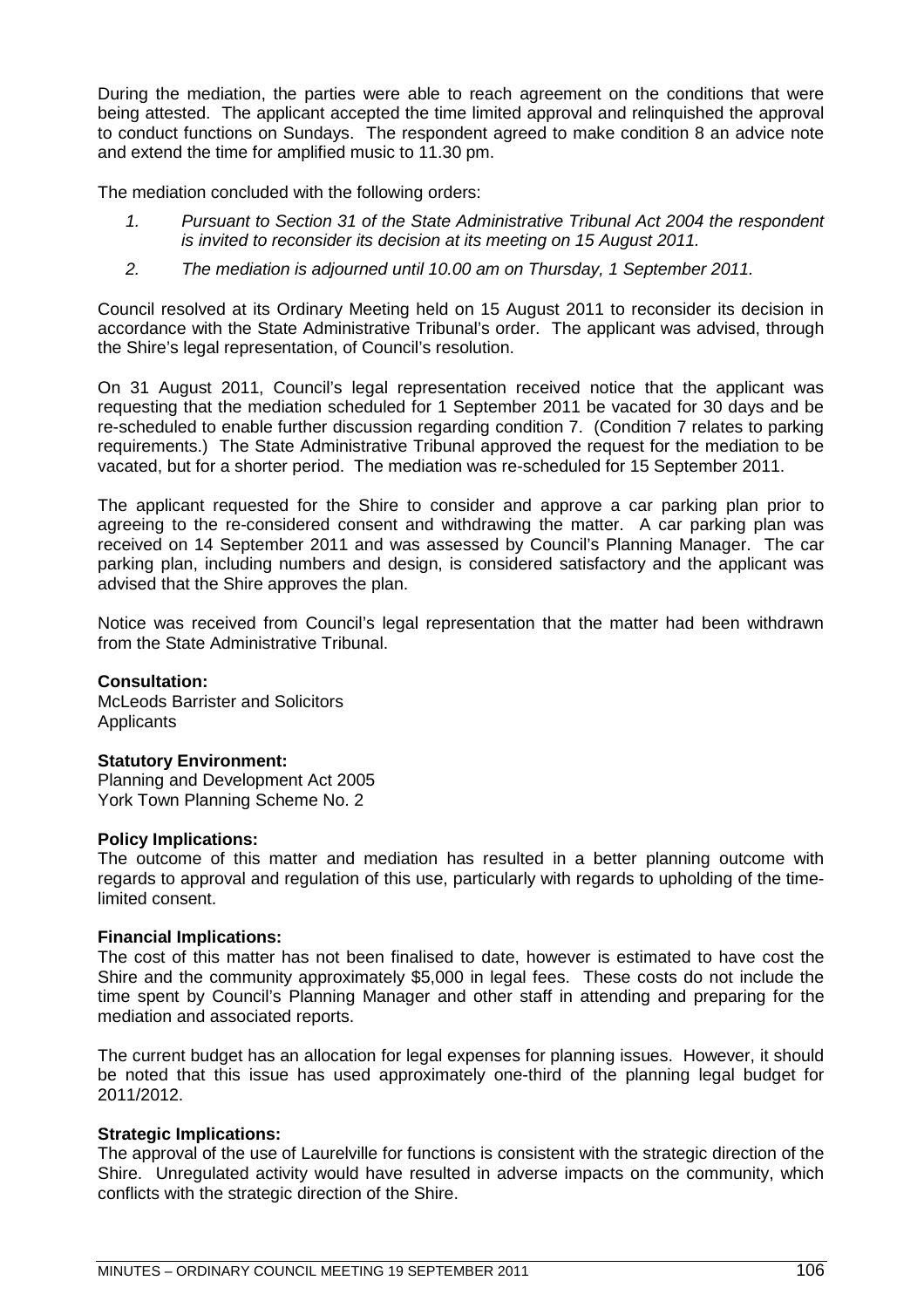# **Voting Requirements: Absolute Majority Required: No**

# **Site Inspection: Site Inspection Undertaken: Not applicable**

# **Triple bottom Line Assessment:**

# **Economic Implications:**

The resolution of this matter allows for business development on the site and associated economic benefits for local businesses.

# **Social Implications:**

To allow a residential premises to be used as a function centre unregulated would result in adverse social implications for the community. As indicated earlier, in this report the appeal has resulted in a good planning and social outcome for the community.

# **Environmental Implications:**

There are no environmental implications associated with this issue.

# **Comment:**

The employment of legal representation in this matter to date has been highly valuable, particularly taking into consideration the strong tactics employed by the Applicant's representative.

The outcome of the State Administrative Tribunal proceedings has been positive for the Shire and the community, particularly with regards to maintaining the time-limited consent, the hours of operation, traffic management and relinquishing of the approval to operate Sundays.

*Cr Boyle declared an Interest Affecting Impartiality to this item and left the room at 3.55pm.*

#### **RESOLUTION 170911**

**Moved: Cr Lawrance Seconded: Cr Scott** 

*"That Council:*

- *1. Following written notice of the applicant's request to withdraw the matter from the State Administrative Tribunal, provide written consent to the State Administrative Tribunal that the Shire consents to withdrawal of the matter (SAT DR 159/2011: Wealth Balance Pty Ltd);*
- *2. Issue an amended Notice of Determination of Application on Planning Consent in accordance with Council's resolution on 15 August 2011; and*
- *3. Request the Chief Executive Officer to instruct Council's Compliance Officer to ensure that all conditions of approval are being complied with and to initiate action for any non-compliances."*

*CARRIED: 4/0*

*Cr Boyle returned to the room at 3.57pm.*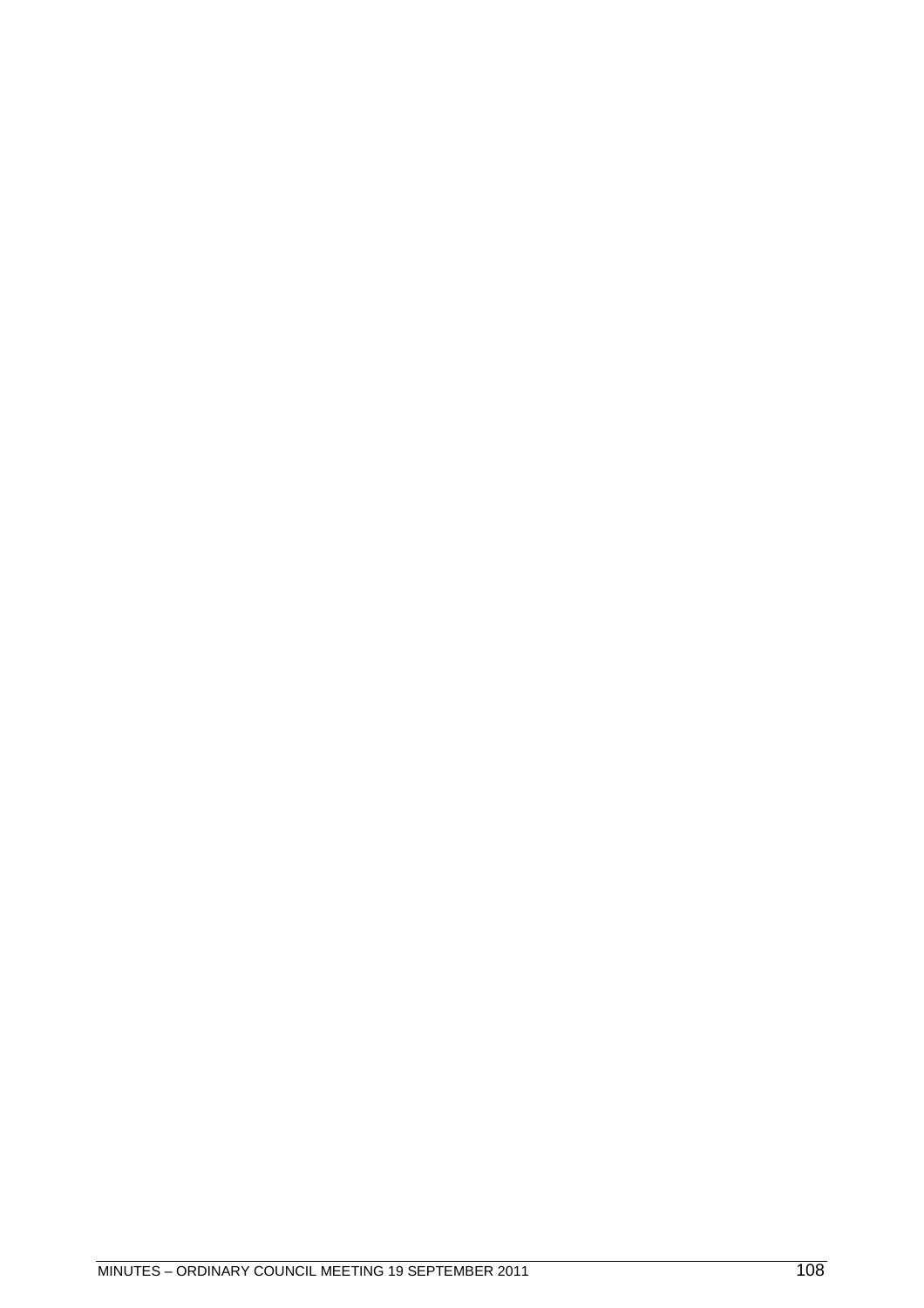## **9.6 Confidential Reports**